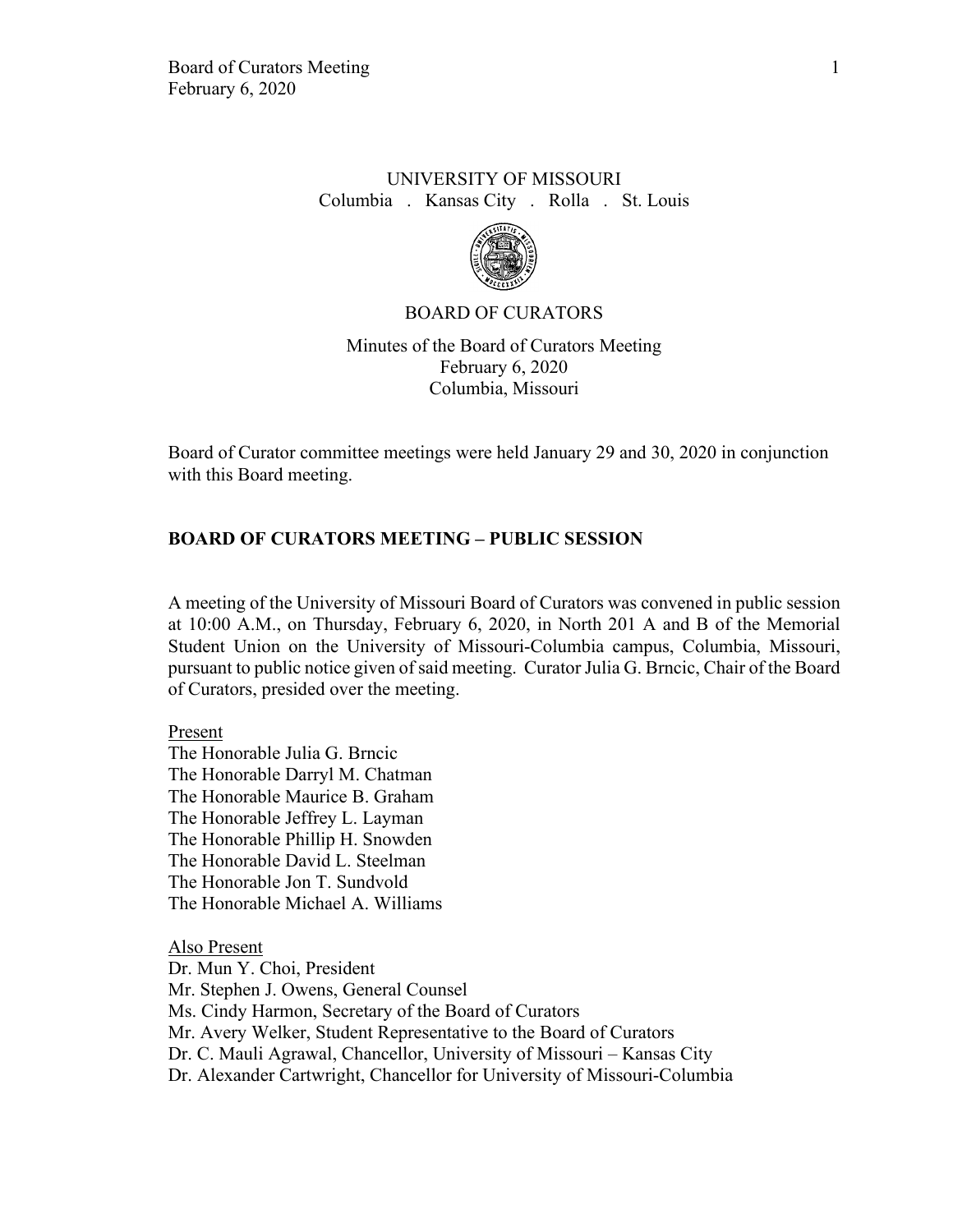Dr. Beth Chancellor, Interim Vice President for Information Technology and MU Chief Information Officer

Mr. Jonathan Curtright, Chief Executive Officer, MU Health Care

Dr. Mohammad Dehghani, Chancellor, Missouri University of Science and Technology

Ms. Kamrhan Farwell, Chief Marketing and Communications Officer

Ms. Marsha Fischer, Associate Vice President for Human Resources and Chief Human Resources Officer

Dr. Steven W. Graham, Senior Associate Vice President for Academic Affairs

Ms. Christine Holt, Chief of Staff, UM System

Ms. Michelle M. Piranio, Chief Audit and Compliance Officer

Mr. Ryan D. Rapp, Vice President for Finance and Chief Financial Officer

- Dr. Kristin Sobolik, Interim Chancellor for University of Missouri-St. Louis
- Dr. Marshall Stewart, Vice Chancellor, Extension and Engagement
- Mr. Christian Basi, Director of Media Relations

Media representatives

## **General Business**

University of Missouri Board Chair's Report – presented by Chair Brncic (slides on file)

Chair Brncic presented certificates to the Curators' Distinguished Professors Koldobskiy, Suits, Pires, and Sharp. She discussed her focus for the coming year will be the University's strategic priorities i.e., (NextGen, Project Unify, Data Analytics, Mo Source). She called on all University leadership to reject mediocrity and to focus on a disciplined approach to continuous improvement.

University of Missouri System President's Report – presented by President Choi (slides on file)

President Choi presented an update on Student Success, Research and Creative Works and Planning, Operations and Stewardship strategic compacts. President Choi also provided updates on State and Federal legislative priorities.

Student Representative to the Board of Curators Report – presented by Avery Welker (slides on file)

Student Representative Welker presented student highlights from each university.

Amendment Collected Rules and Regulations 10.050, Standing Committees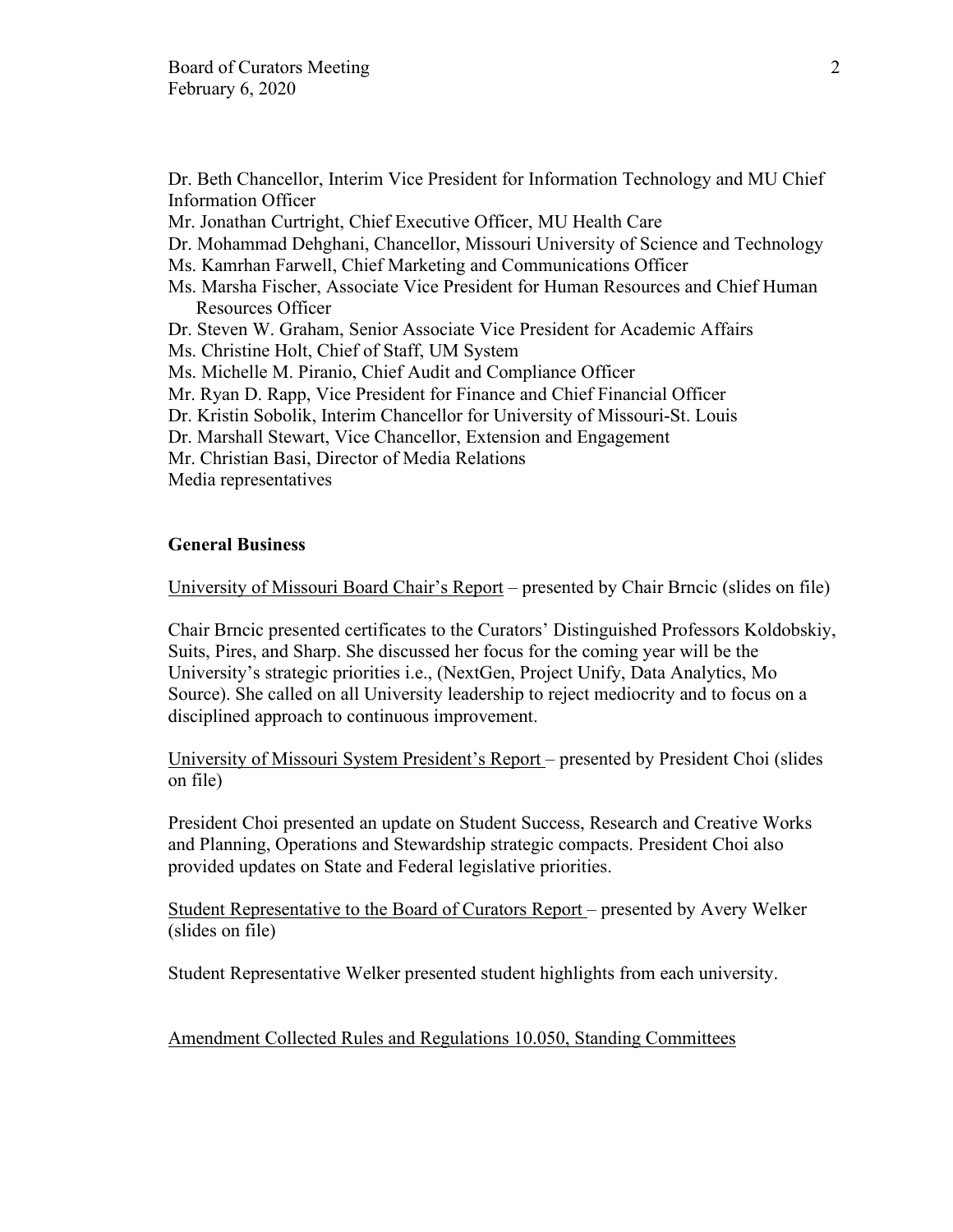It was recommended by Chair Brncic, moved by Curator Williams, and seconded by Curator Graham, that the following action be approved:

that the Collected Rules and Regulations 10.050, Standing Committees be amended as indicated in the attached documents.

### **Chapter 10: Board of Curators**

### **10.050 Standing Committees**

Bd. Min. 11-10-67, p. 33,579; Amended 8-6-71, p. 35,988; Amended 5-23-03; Amended 9-9-04; Amended 3-23-06, Amended 7-21-06, Amended 10-6-06, Amended 4-6-07, Amended 6-1-07, Amended 2-6-09, Amended 9-24-10, Amended 5-19-11, Amended 4- 15-16, Amended 9-15-16, Amended Bd. Min. 2-1-18; Amended Bd. Min. 2-6-20.

The Chair of the Board of Curators, subject to the approval of the Board, shall appoint the following standing committees: ACADEMIC, STUDENT AFFAIRS, RESEARCH AND ECONOMIC DEVELOPMENT COMMITTEE; AUDIT, COMPLIANCE AND ETHICS COMMITTEE; GOVERNANCE AND COMPENSATION AND HUMAN RESOURCES COMMITTEE; FINANCE COMMITTEE; and HEALTH AFFAIRS COMMITTEE. In the event a new Curator(s) takes office prior to the next regular Board meeting, the Board Chair has the authority to temporarily appoint the new Curator(s) to standing committees. Their permanent appointment shall be subject to the approval of the Board at the next regular Board meeting. The Board Chair shall designate one member of each committee as committee chair. The Chair of the Board shall consider in making such appointment that no committee should be left without continuity. If a committee chair is unavailable for a meeting, they shall have the ability to designate a temporary appointment as committee chair or the Board Chair may designate the temporary appointment if the committee chair is unable to.

A. **Academic, Student Affairs, Research and Economic Development Committee** The Academic, Student Affairs, Research and Economic Development Committee may have referred to it matters relating to curricula, faculty, students, research and economic development and intercollegiate athletics.

### B. **Audit, Compliance and Ethics Committee -**

The Audit Committee will assist the Board of Curators in fulfilling its oversight responsibilities relating to: the integrity of the University's financial statements, the systems of internal control, the performance of the University's independent auditors and internal audit function, the independent auditor's qualifications and independence, and the University's compliance with legal and regulatory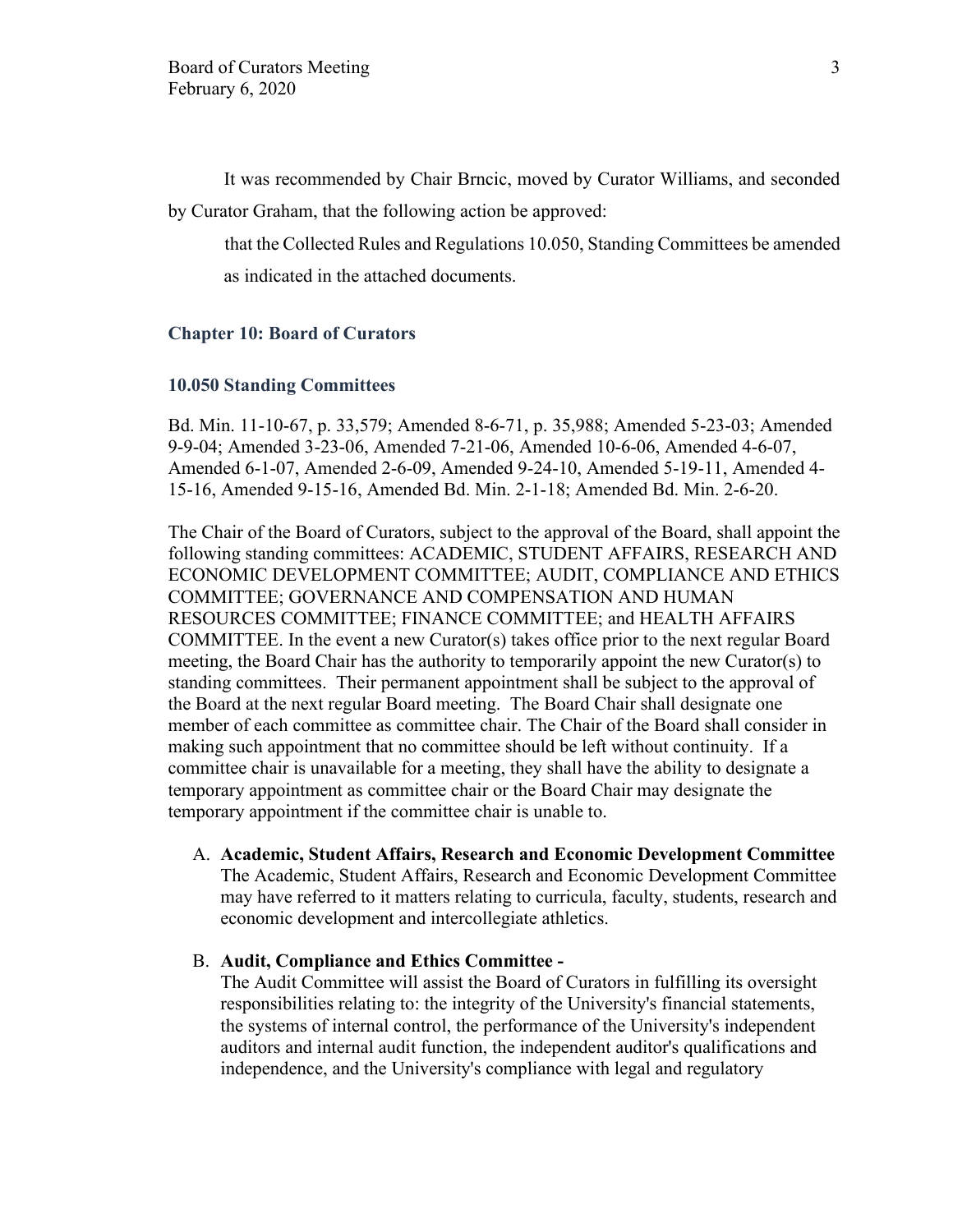requirements.

- C. **Governance, Compensation and Human Resources Committee** The Governance, Compensation and Human Resources Committee will help the Board function effectively, efficiently and with integrity and may have referred to it matters relating to the compensation, benefits and other human resource functions of the University and associated programs and policies.
- D. **Finance Committee** The Finance Committee may have referred to it matters relating to the fiscal, accounting and fundraising functions of the University and associated programs and policies.
- E. **Health Affairs Committee** The Health Affairs Committee will assist the Board of Curators in overseeing the clinical health care operations of the University and in coordinating those operations in furtherance of the University's teaching, research, and clinical missions. The Health Affairs Committee shall receive and review regular reports from University of Missouri Health Care ("MU Health Care") and the MU School of Medicine's faculty practice plan ("University Physicians").

### F. **Duties**

- 1. Each Committee shall receive such other matters as may be referred to it by the Chair of the Board of Curators.
- 2. Said Committees shall investigate the matters referred to them and make recommendations to the Board.
- 3. Each of said Committees shall meet as business requires and upon the call of the Chairman of the Committee.

The motion carried unanimously (8-0) by voice vote with no abstentions.

Review of Consent Agenda – No discussion.

### **Consent Agenda**

It was endorsed by President Choi, moved by Curator Graham and seconded by Curator Williams, that the following items be approved by consent agenda:

## **CONSENT AGENDA**

Action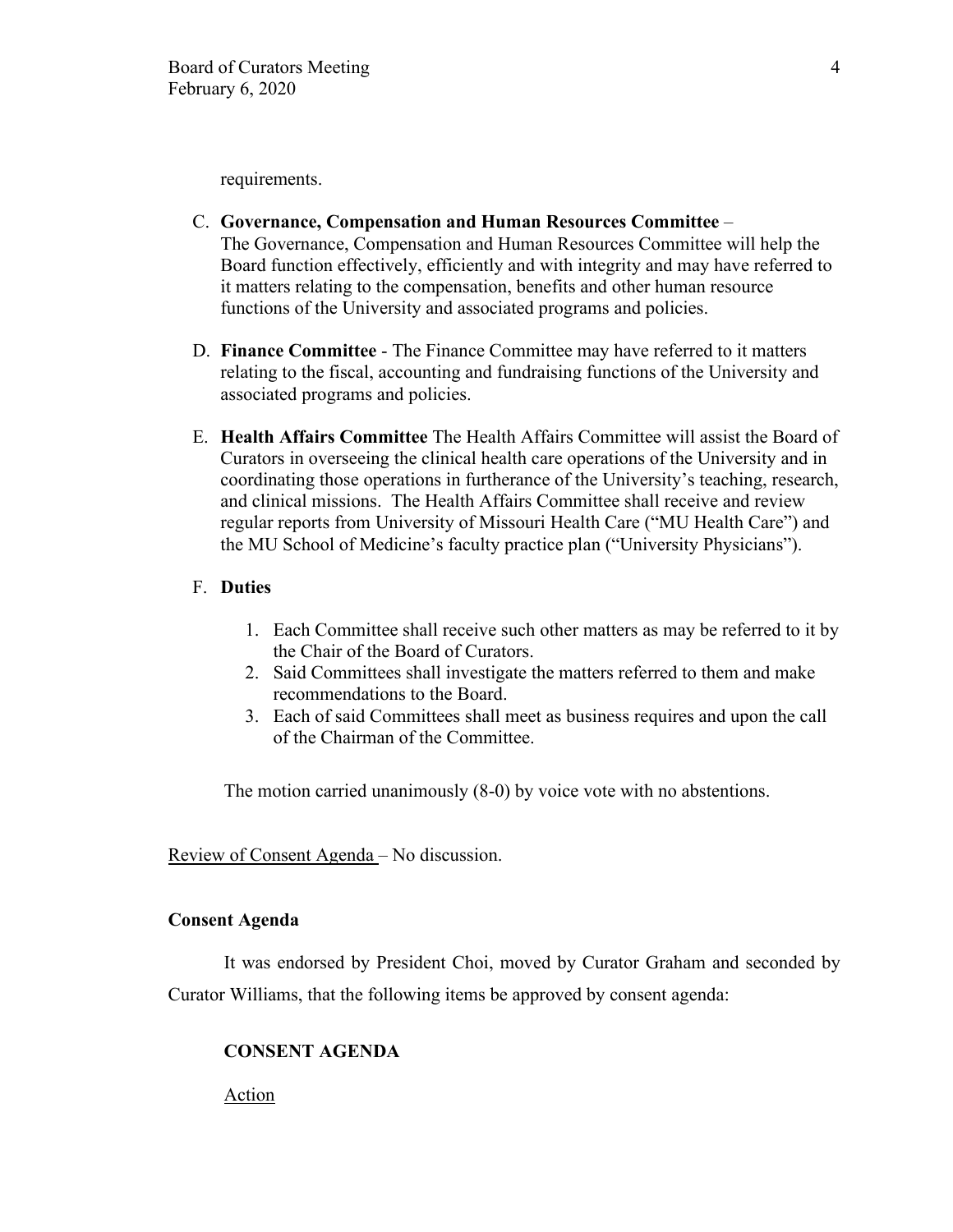- 1. Minutes, November 21, 2019 Board of Curators Meeting
- 2. Minutes, November 21, 2019 Board of Curators Committee Meetings
- 3. Minutes, December 10, 2019 Board of Curators Special Meeting
- 4. Minutes, January 16, 2020 Board of Curators Executive Committee Meeting
- 5. Amendment Collected Rules and Regulations 230.070, Education Assistance Program for University Employees
- 6. Amendment Collected Rules and Regulations 530.010, Retirement, Disability and Death Benefit Plan, and Additional Retirement Plan Amendments
- 7. Amendment, Collected Rules and Regulations 340.010, Family and Medical Leave
- 8. Amendments to Collected Rule and Regulation 310.015, Procedures for Review of Faculty Performance
- 9. Amendments to Collected Rule and Regulation 300.020, Faculty Bylaws of the University of Missouri – Kansas City
- 10. Amendments to Collected Rule and Regulation 320.090, Emeritus Designation
- 1. Minutes, November 21, 2019 Board of Curators Meeting as provided to the curators for review and approval.
- 2. Minutes, November 21, 2019 Board of Curators Committee Meetings as provided to the curators for review and approval.
- 3. Minutes, December 10, 2019 Board of Curators Special Meeting as provided to the curators for review and approval.
- 4. Minutes, January 16, 2020 Board of Curators Executive Committee Meeting as provided to the curators for review and approval.
- 5. Amendment, Collected Rules and Regulations 230.070, Education Assistance Program for University Employees, UM –

That Collected Rules and Regulations, Section 230.070, Education Assistance Program for University Employees be amended as follows:

# **230.070 Educational Assistance and Tuition Reduction Program for Eligible Employees and Their Spouse/Dependents**

Bd. Min. 2-19-71, p. 35,487; Amended Bd. Min. 3-18-77, 6-18-82; Amended Bd. Min. 12-12-86, 12-7-90, Amended Bd. Min. 5-23-03, Amended Bd. Min. 11-29-07; Amended Bd. Min. 10-23-09; Amended 12-08-11; Amended Bd. Min. 12-07-12; Amended Bd. Min. 9-13-13; Amended Bd. Min. 12-9-16; Amended Bd. Min. 12-7-17; Amended Bid. Min. 2-6-2020, effective 3-1-2020.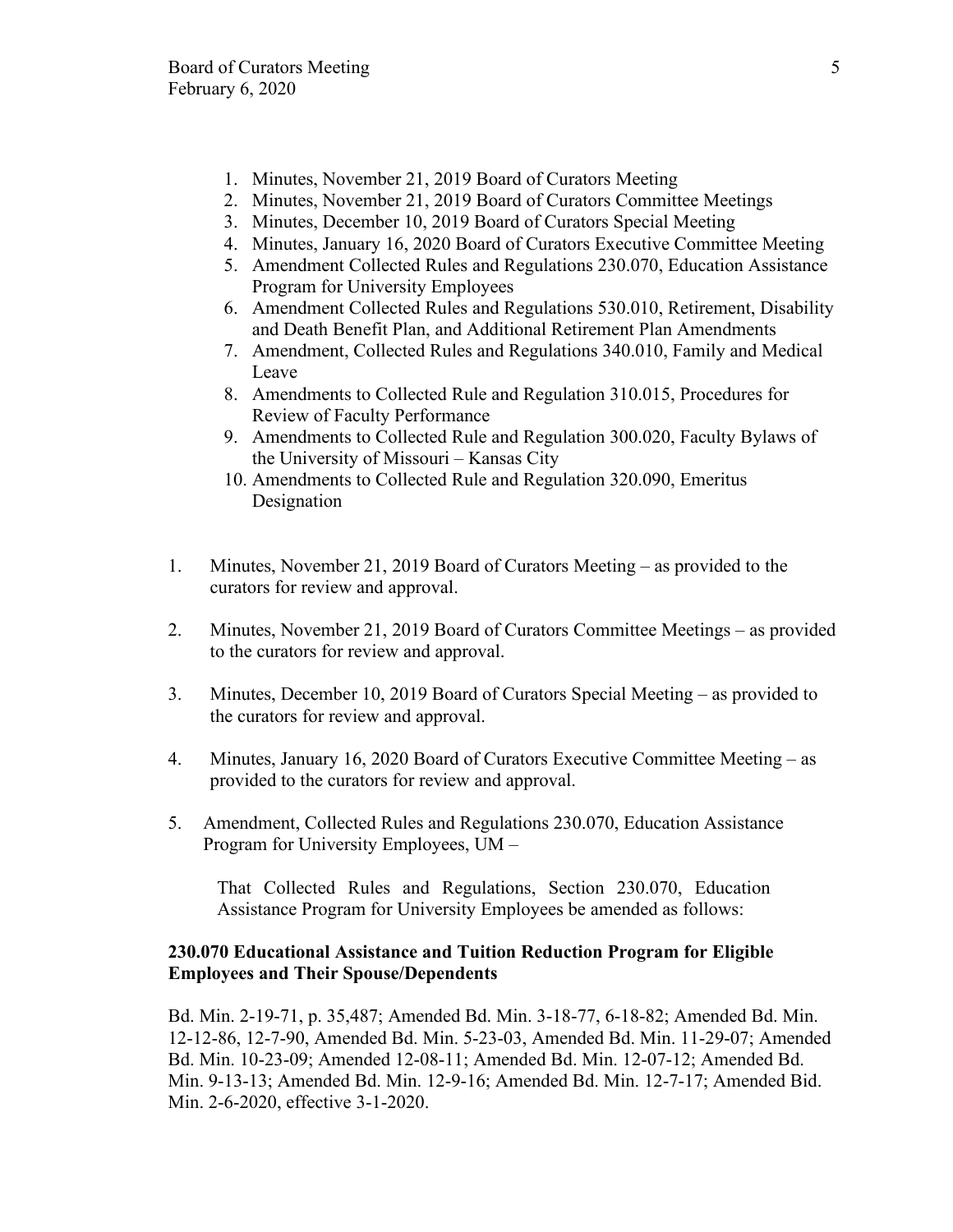# A. **Educational Assistance for Faculty, Staff and Retirees**

- 1. Employee Eligibility
	- a. The following employees are eligible for Educational Assistance benefits, regardless of the funding source of their salaries:
		- (1) *Staff* Benefit-eligible administrative, service and support employees who have passed the probationary period prior to the deadline for regular registration. Immediately prior to regular registration, the employee must have completed a sixmonth period of continuous employment.
			- If the course work is part of the required job training procedure for the work to be done by the employee, the six-month employment requirement may be waived.
		- (2) *Academic*  Benefit-eligible academic employees who are employed in positions defined in Section 310.020.A. of these Collected Rules and Regulations, prior to the deadline for regular registration
	- b. Other eligibility criteria
		- (1) The employee must remain a University of Missouri employee through the beginning of the course in which enrolled.
			- (a) If the employee separates from the University, the employee may complete the semester in which enrolled.
			- (b) If the employee is approved for Long-Term Disability (LTD), the employee may complete the semester in which the employee was approved for LTD.
		- (2) Individuals in student employee positions are defined in Section 320.050 of these Collected Rules and Regulations are excluded from the Educational Assistance program.
- 2. Definition

Course: University of Missouri college-credit course is defined as any undergraduate, graduate or professional credit course offered by the University, including University programs of study that blend undergraduate and graduate courses.

- 3. Employee Benefit
	- a. The University will provide a 75% reduction of the tuition and supplemental fees of University of Missouri college-level courses up to the following limits: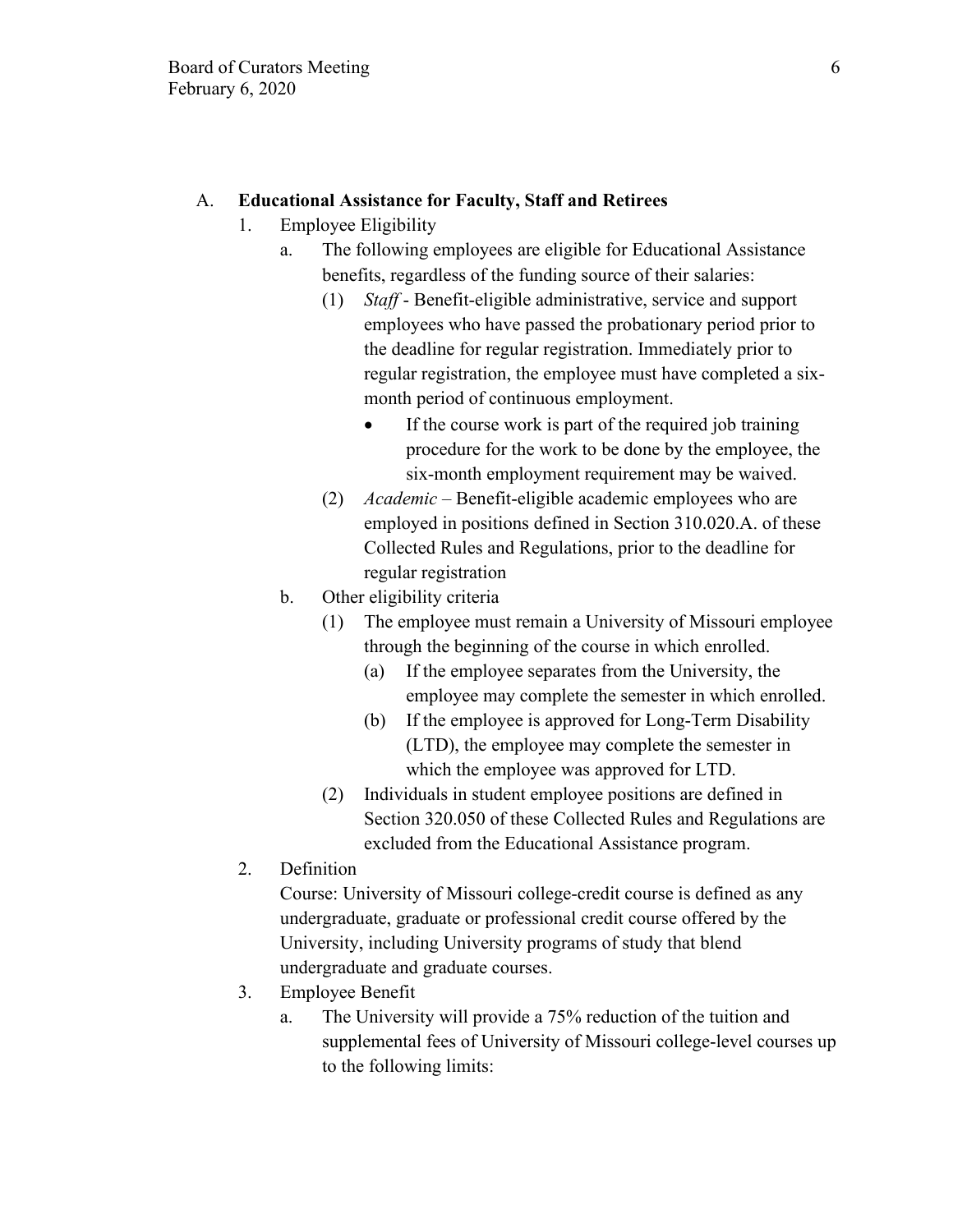- (1) six (6) credits per fall semester, six (6) credits per spring semester and three (3) credits per summer session or intersession; for a maximum of fifteen (15) credit hours from September 1 through August 31.
- (2) Employees may enroll in courses in excess of these limits, provided that course work does not interfere with work responsibilities, but such courses will not be eligible for a reduction in tuition and supplemental fees.
- (3) On rare and extenuating circumstances, the semester/summer/intersession limits may be raised. Supervisory approval and UM System Human Resources approvals are required. Under no circumstances will exceptions be granted to extend beyond the yearly maximum policy limit.
- b. No tuition nor supplemental fee is required if the employee audits courses on the employee's own or at the request of the department head, providing there is space available.
- 4. Authorization
	- a. The required request form must be submitted to the UM System Office of Human Resources by the deadline indicated in the Human Resources policy. Employees must obtain approval from their supervisor if courses will require time away from work.
	- b. When an employee is requested by the department to enroll in one or more courses that are directly related to employee's assigned University responsibilities, time away from usual work duties for the course(s) shall be considered as part of employee's regular work schedule and no leave will be required. Otherwise, time away from usual work duties for the course(s) must be through approved, appropriate paid or unpaid leave or through an approved schedule change to make up time away from usual work duties.
	- c. Employees must file an application to enroll with the Registrar and meet the student admission requirements.
- 5. Retiree Eligibility and Benefit
	- a. An individual who has retired under a University of Missouri retirement plan will be permitted to register and receive credit for courses without payment of tuition, providing there is space available.
	- b. A retiree must file an application to enroll with the Registrar and meet the student admission requirements.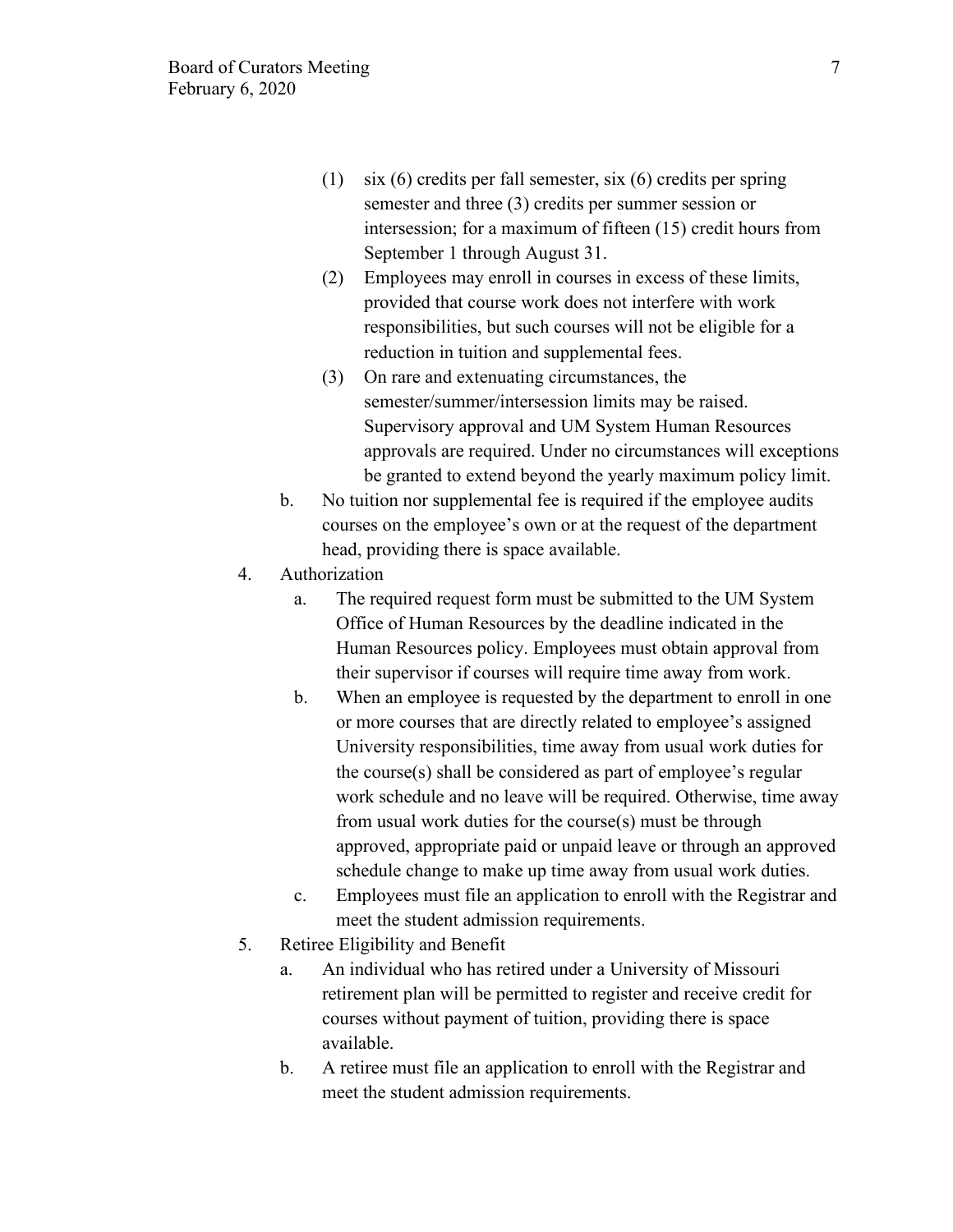c. In the event that the retiree is employed in a part-time position with the University, the course must be taken on the individual's own time outside of work hours.

# **B. Tuition Reduction for Spouses, Dependents, and Sponsored Adult Dependents**

- 1. Sponsoring Employee Eligibility
	- a. The following employees are eligible for Tuition Reduction benefits for their qualifying spouse and dependents, regardless of the funding source of their salaries:
		- (1) *Staff* Benefit-eligible administrative, service and support employees who have completed at least one year of continuous, benefit-eligible employment at some point, prior to the deadline for regular registration.
		- (2) *Academic* Benefit-eligible academic employees as defined in Section 310.020.A. of these Collected Rules and Regulations, who have completed at least one year of continuous, benefiteligible employment at some point prior to the deadline for regular registration.
	- b. Other eligibility criteria
		- (1) Employees who qualify for the Educational Assistance Program are not eligible to participate in the Tuition Reduction as a spouse, dependent or Sponsored Adult Dependent.
		- (2) The employee must remain a University of Missouri employee through the beginning of the course in which the spouse/dependent is enrolled. If the employee separates from the University, the spouse/dependent may complete the semester in which enrolled.
		- (3) If a spouse/dependent ceases to meet the terms and conditions of the University of Missouri Medical Benefits Plan after the beginning of the course the spouse/dependent is enrolled in (e.g., dependent turns age 26), the spouse/dependent may complete the semester in which enrolled.
- 2. Definitions
	- a. Course: University of Missouri college-credit course is defined as any undergraduate, graduate, or professional credit course offered by the institution up to a total of 140 credit hours per eligible spouse or dependent. University programs of study, which blend undergraduate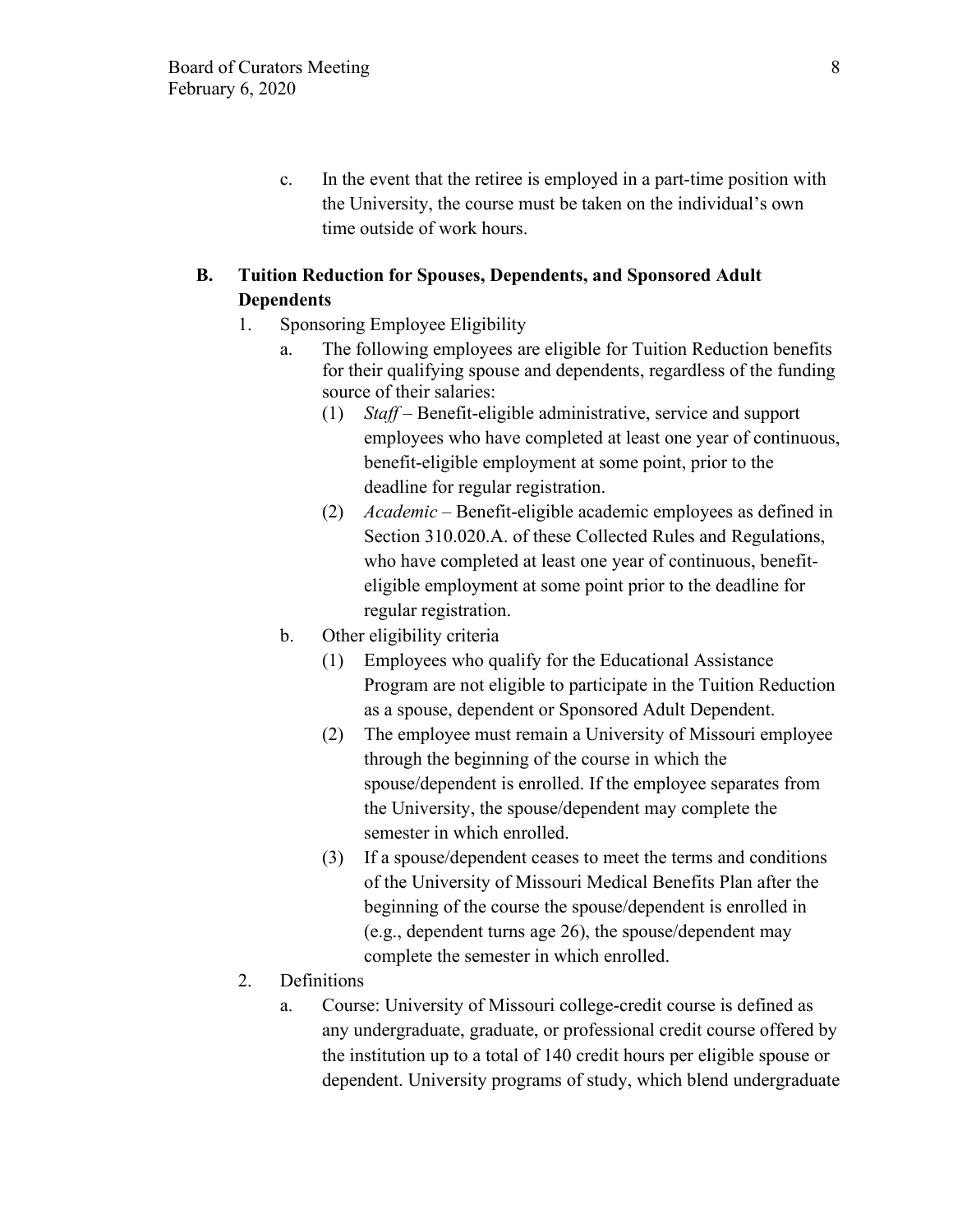and graduate courses, are included and may be accessed up to the 140- credit hour limit.

- b. Spouse: the legal spouse of an employee, excluding a divorced spouse or a spouse separated by contract or decree from the employee.
- c. Dependent: eligible dependent child or children must meet the criteria required under the definitions of "child or children" and "dependent" based on the terms and conditions of the University of Missouri Medical Benefits Plan with the exception that foster children shall not be eligible under this program.
- d. Sponsored Adult Dependent: a person who meets the criteria required under the definitions of "Sponsored Adult Dependent" based on the terms and conditions of the University of Missouri Medical Benefits Plan.
- 3. Spouse/Dependent Benefit
	- a. The University will provide a 50% reduction of tuition for up to 140 credit hours of University of Missouri college-credit courses per qualifying spouse or dependent. Under no circumstances will the benefits under this policy exceed 50%, even if both parents of the dependent are University employees.
	- b. Sponsoring employee's death

Notwithstanding any other provision, if a spouse or a dependent has received a tuition reduction benefit during a course of study during the semester of or immediately prior to the sponsoring employee's death, the University will continue to provide a 50% reduction of tuition for up to a total of 140 credit hours of University of Missouri college-credit courses, but in no event for a period longer than five years after the employee's death.

- c. Sponsoring employee's retirement
	- (1) Notwithstanding any other provision, if a spouse or a ependent has received a tuition reduction benefit during a course of study during the semester of or immediately prior to the sponsoring employee's retirement under the University of Missouri retirement plan, the University will continue to provide a benefit equal to a 50% reduction of tuition for up to a total of 140 credit hours of University of Missouri college-credit courses, but in no event for a period longer than five years after the Employee's retirement.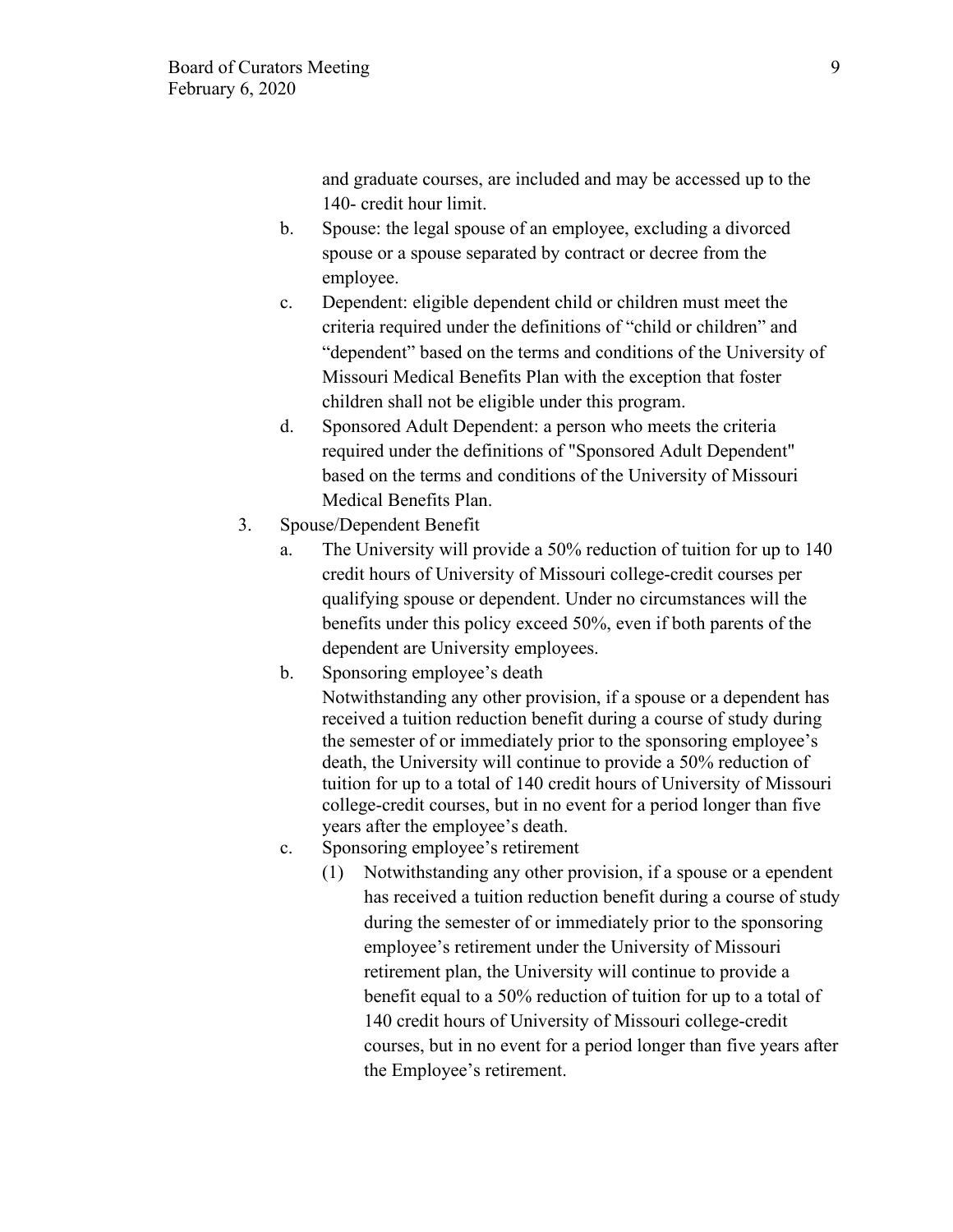- (2) In the event that the retiree dies, the death of the retiree shall not extend or reduce the length of time granted for the benefit.
- d. Sponsoring employee's long-term disability
	- (1) Notwithstanding any other provision, if a spouse or dependent received a tuition reduction benefit during the semester of or immediately prior to the sponsoring employee's approval of Long-Term Disability, the University will continue to provide 50% reduction of tuition for up to a total of 140 credit hours of University of Missouri college-credit courses, but in no event for a period longer than five years after the employee's *disability eligibility date*.
	- (2) In the event that the long-term disability recipient dies, the death of the recipient shall not extend or reduce the length of time granted for the benefit.
- 4. Authorization

The request form for the Tuition Reduction must be submitted to the UM System Office of Human Resources by the deadline as indicated in the Human Resources policy.

6. Amendment Collected Rules and Regulations 530.010, Retirement, Disability and Death Benefit Plan, and Additional Retirement Plan Amendments

That Collected Rules and Regulations, Section 530.010, Retirement, Disability and Death Benefit Plan be amended as follows:

| <b>Amendment to Retirement, Disability and Death Benefit Plan</b> |                                             |
|-------------------------------------------------------------------|---------------------------------------------|
| Section 530.010.K.13.b.1)                                         |                                             |
| <b>Current with Changes</b>                                       | <b>Proposed</b>                             |
| A Qualified Member,<br>1)<br>who                                  | A Qualified Member,<br>1)<br>who            |
| terminates employment on or after August                          | terminates employment on or after August    |
| 1, 1996 with a Vested Retirement Benefit                          | 1, 1996 with a Vested Retirement Benefit    |
| payable under this plan in accordance with                        | payable under this plan in accordance with  |
| Section 530.010.H. shall be entitled to                           | Section 530.010.H. shall be entitled to     |
| elect that one-hundred percent (100%) of                          | elect that one-hundred percent $(100\%)$ of |
| the actuarial value of such Vested                                | the actuarial value of such Vested          |
| Retirement Benefit be paid in a lump sum.                         | Retirement Benefit be paid in a lump sum.   |
| Such election may be made any time after                          | Such election may be made any time after    |
| the date of notification to the Qualified                         | the date of notification to the Qualified   |
| Member of the amount of the Deferred                              | Member of the amount of the Deferred        |
| Vested Retirement Benefits. The actuarial                         | Vested Retirement Benefits. The actuarial   |
| value of such Vested Retirement Benefit                           | value of such Vested Retirement Benefit     |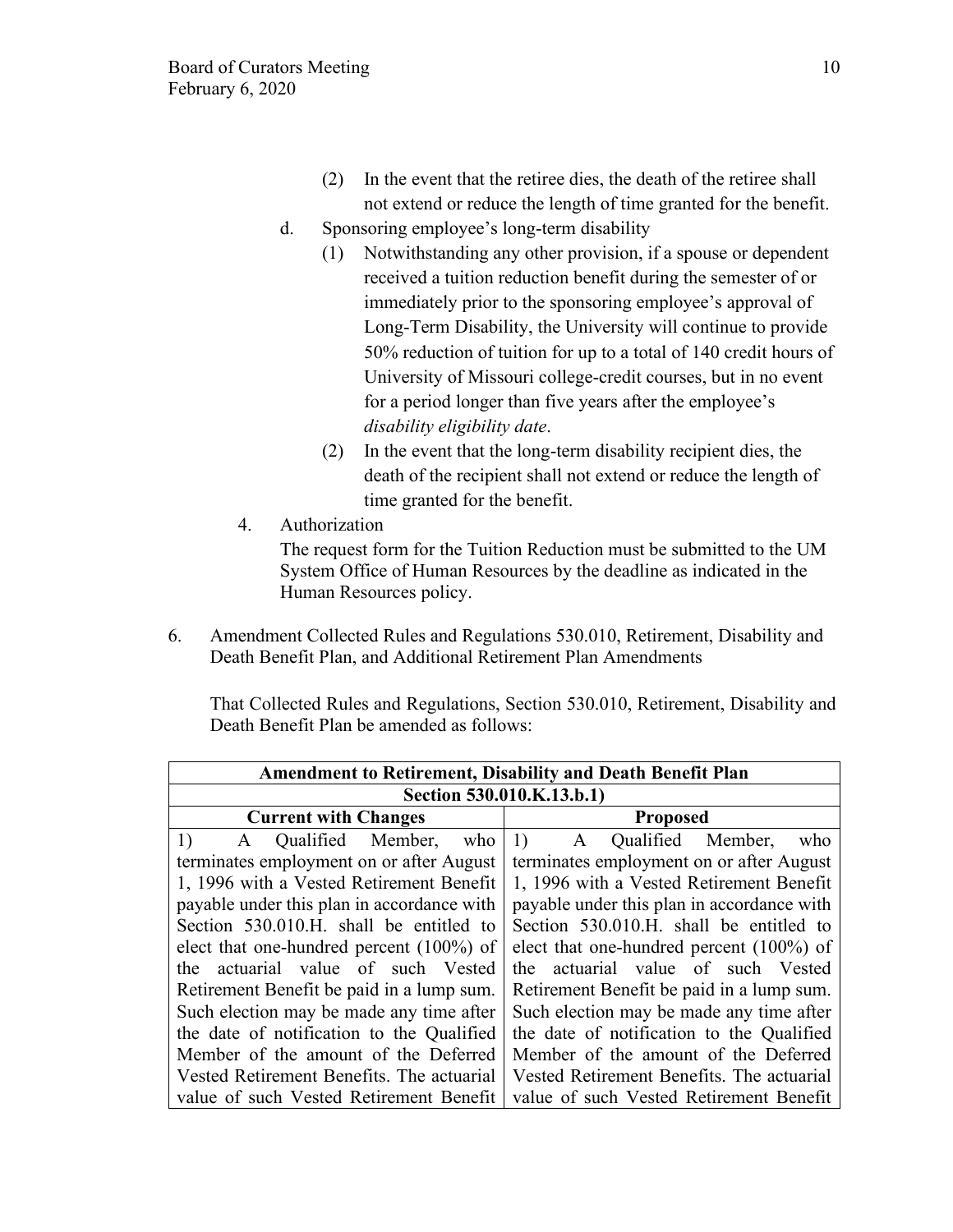shall be increased for interest at the rate of seven and one-half percent (7 1/2%) per annum from the date of termination to the date payment is elected by the Member. Payments shall be made within one hundred eighty (180) days after the election is received. The election may be revoked by the eligible Member any time prior to distribution. and is automatically revoked if such eligible Member is reemployed by the University. The Plan Administrator may direct that Qualified Members who terminated employment prior to August 1, 1996 with a Vested Benefit under Section 530.010.H. shall also be eligible to make such election. Notwithstanding any other provision of this plan to the contrary, a Qualified Member who makes such an election relinquishes all current and future rights to benefits and Service Credit rendered to date of this election under all provisions of this Plan. Election under this Subsection 1), must be made prior to the commencement of any benefits payable to such Qualified Member. In no event shall a Qualified Member who is entitled to a Retirement Benefit payable pursuant to Section 530.010.F. or 530.010.G, be entitled to make an election under this Subsection 1).

shall be increased for interest at the rate of seven and one-half percent (7 1/2%) per annum from the date of termination to the date payment is elected by the Member. Payments shall be made within one hundred eighty (180) days after the election is received. The election may be revoked by the eligible Member any time prior to distribution. The Plan Administrator may direct that Qualified Members who terminated employment prior to August 1, 1996 with a Vested Benefit under Section 530.010.H. shall also be eligible to make such election. Notwithstanding any other provision of this plan to the contrary, a Qualified Member who makes such an election relinquishes all current and future rights to benefits and Service Credit rendered to date of this election under all provisions of this Plan. Election under this Subsection 1), must be made prior to the commencement of any benefits payable to such Qualified Member. In no event shall a Qualified Member who is entitled to a Retirement Benefit payable pursuant to Section 530.010.F. or 530.010.G, be entitled to make an election under this Subsection 1).

7. Amendment, Collected Rules and Regulations 340.010, Family and Medical Leave

That Collected Rules and Regulations, Section 340.010, Family and Medical Leave Act be amended as follows:

### **340.010 Family and Medical Leave**

Bd. Min. 2-9-17; Amended Bd. Min. 2-9-2020, effective 3-1-2020

A. **Purpose.** This policy describes provisions and resources supporting the University's strong commitment to the Family and Medical Leave Act (FMLA),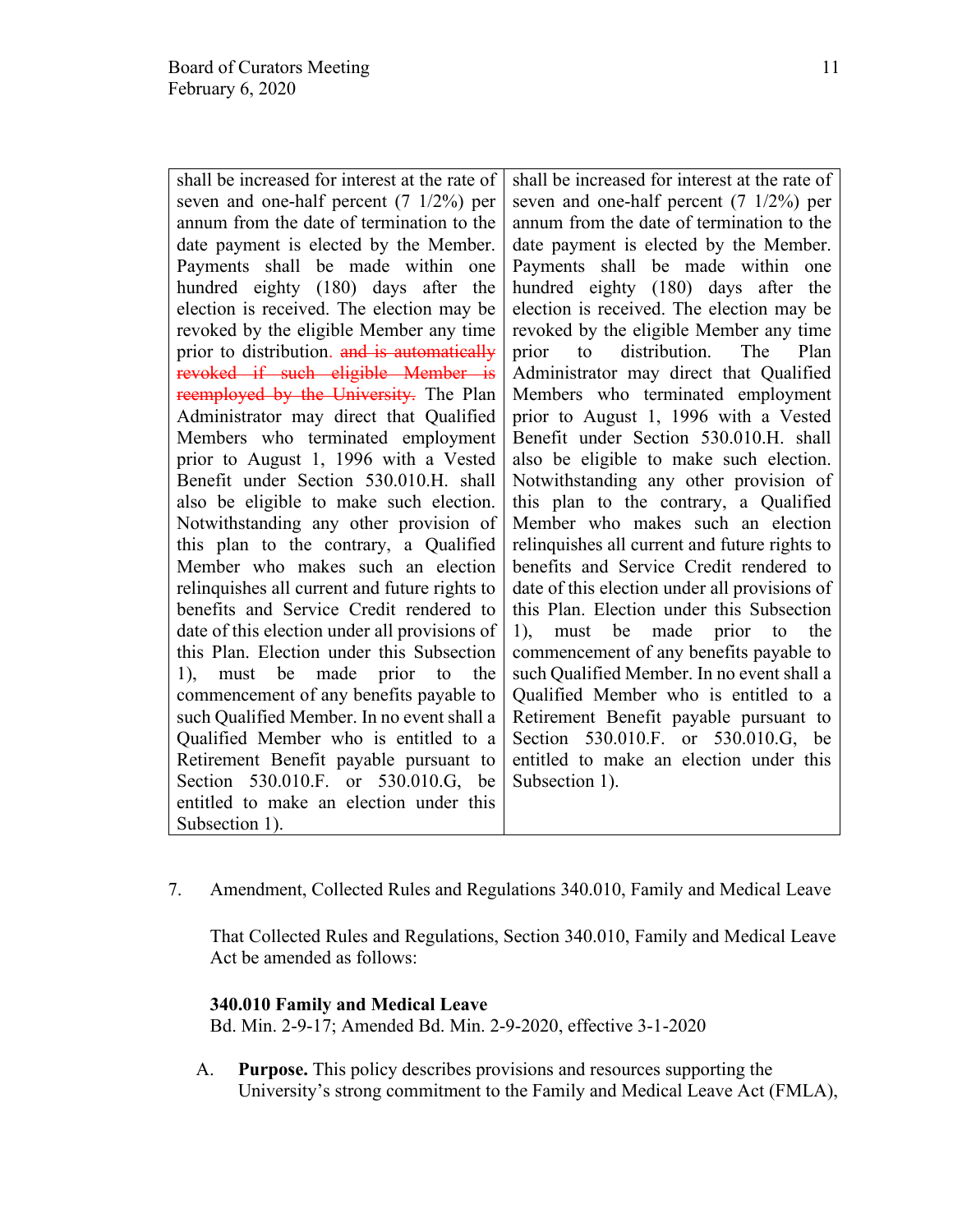which provides eligible employees with job-protected unpaid leave for specified family and medical reasons.

B. **Scope.** This policy applies to eligible faculty and staff employees of the University. Faculty, as well as other members of the University's community, should refer to applicable Collected Rules and Regulations or other administrative resources for additional information regarding leaves of absence. This policy will not be construed to diminish or alter any faculty leave authorized by Section 340.070.B.2 of the Collected Rules and Regulations and the provisions of Section 340.070.B.2 shall control in the event of any inconsistency in this policy.

# C. **Definitions**

- 1. **Eligible Employee.** An eligible employee is one who has been employed by the university for a total of at least twelve (12) months at the time of the leave of absence, and has actually worked at least 1,250 hours during the 12-month period immediately preceding the leave, regardless of the employee's place of employment by the university. The 12-months of employment do not have to be consecutive. If the employee has a break in service that lasted seven (7) years or more, the time worked prior to the break will not count unless required by law (including but not limited to any requirement of the Uniformed Services Employment and Reemployment Rights Act (USERRA)).
- 2. **Serious Health Condition.** A "serious health condition" means an illness, injury, impairment, or physical or mental condition that involves:
	- a. Inpatient care (i.e., an overnight stay) in a hospital or other medical care facility (including any period of incapacity or any subsequent treatment in connection with such in-patient care);
	- b. Period of incapacity of more than three (3) consecutive full calendar days, and any subsequent treatment or period of incapacity relating to the same condition that also involves:

(1) Treatment by or under the orders of a health care provider on a least two (2) occasions within the first thirty (30) days of the incapacity; or

(2) Treatment by a health care provider on at least one (1) occasion within the first seven (7) days of the incapacity which results in a regimen of continuing treatment under the supervision of a health care provider.

- c. Any period of incapacity due to pregnancy, or for prenatal care;
- d. Chronic serious health condition requiring periodic visits (defined as a least twice per year) for treatment by or under the supervision of a health care provider that continues over an extended period of time and may cause an episodic rather than a continuing period of incapacity;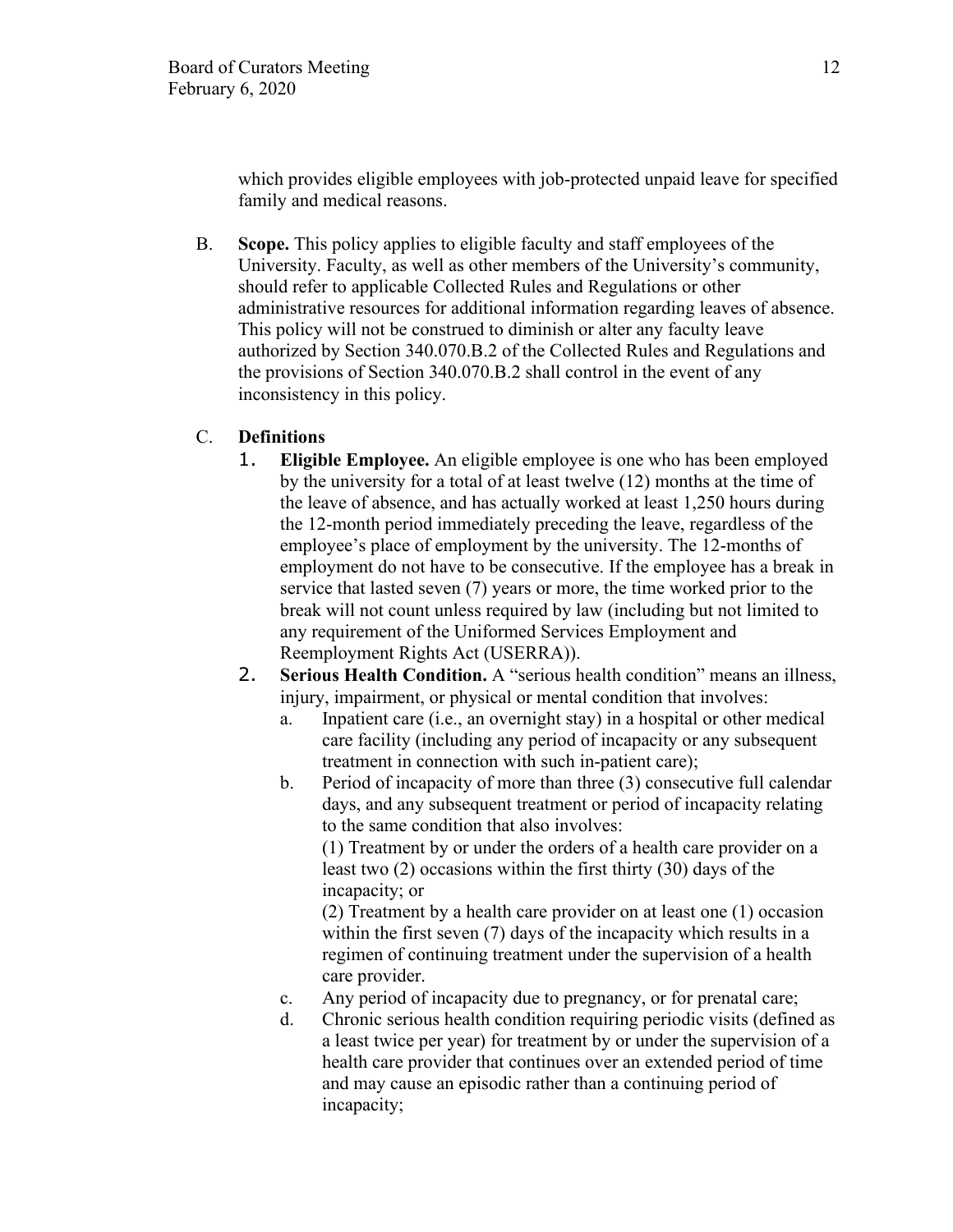- e. Permanent or long-term conditions requiring supervision for which treatment may not be effective; or
- f. Multiple treatments by a health care provider or under the supervision of a health care provider, either for restorative surgery after an accident or other injury, or for a condition that will likely result in a period of incapacity of more than three (3) consecutive calendar days in the absence of medical intervention or treatment.
- 3. **Key Employee**. An employee who qualifies as a "key employee" may be denied restoration of employment after a period of FMLA leave if holding the employee's position would cause substantial and grievous economic injury to the University's operations, as defined by law. A "key employee" is an employee who is salaried and is among the highest-paid ten percent of all employees employed by the University within 75 miles of the place where the employee reports to work. A key employee will be given notice regarding denial of reinstatement and will be afforded other rights as required by the FMLA and its implementing regulations.
- 4. **Intermittent and Reduced Schedule Leave.** Leaves taken to care for an employee's covered family member, the employee's own serious health condition, or to care for a qualified service member may be taken intermittently or on a reduced leave schedule when medically necessary, provided a health care provider certifies the expected duration and schedule of such leave. Leave for military exigency may also be taken intermittently or on a reduced leave schedule.

Employees who are approved for intermittent FMLA leave must continue to comply with the normal call-in procedures to the extent possible. Employees taking intermittent or reduced schedule leave that is foreseeable based on planned medical treatment may be required to transfer temporarily to an available alternative position for which the employee is qualified and that has equivalent pay and benefits and better accommodates recurring periods of leave than the employee's regular position.

Intermittent leave and/or a reduced schedule leave may be taken for the birth or adoption of a child or placement with the employee of a child for foster care if approved by the employee's direct supervisor and may not extend beyond 12-months after the birth, adoption, or placement of a child for foster care. If an employee needs leave intermittently or on a reduced leave schedule for planned medical treatment, then the employee must make a reasonable effort to schedule the treatment so as not to unduly disrupt the University's operations.

D. **Policy**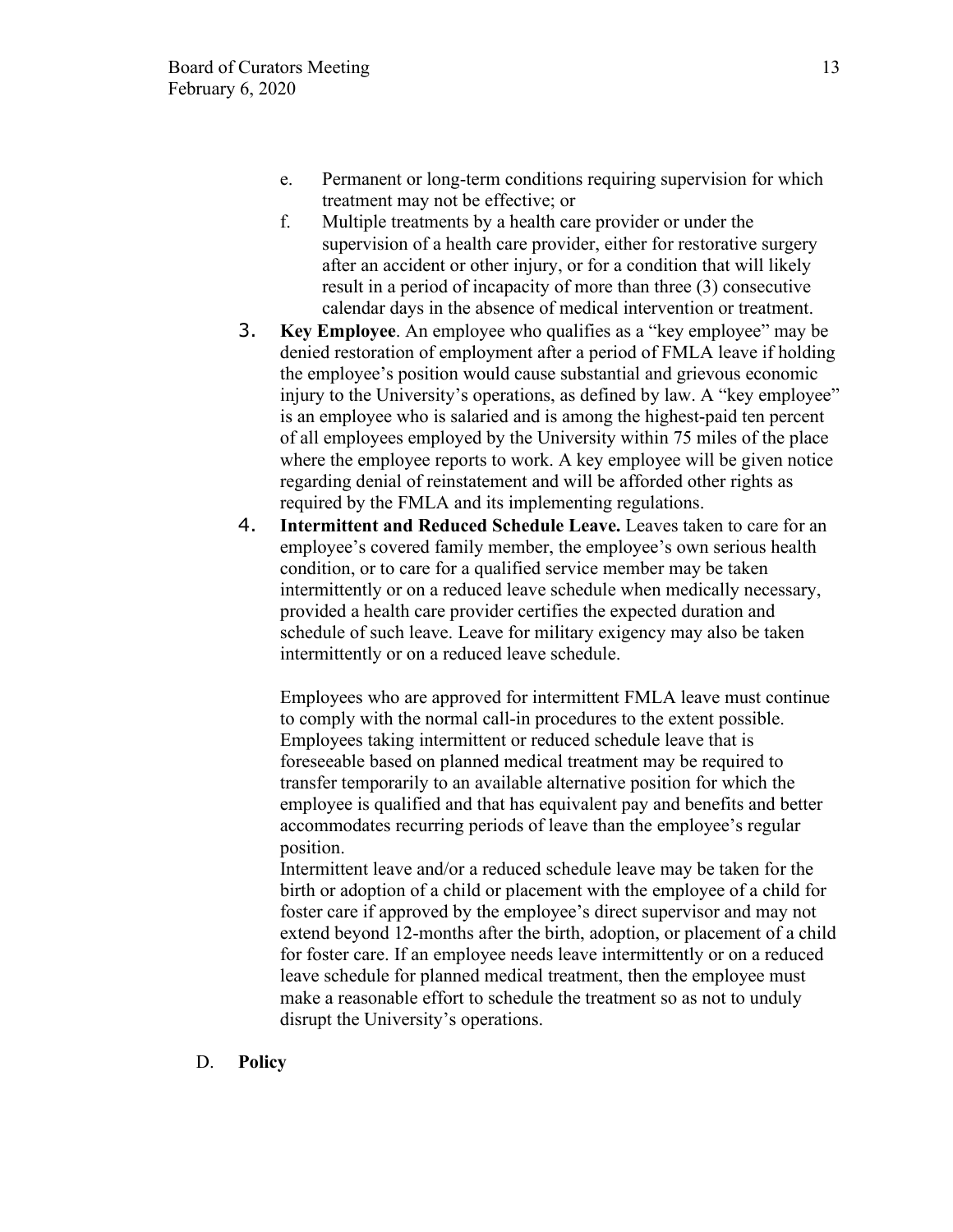- 1. **Leave Entitlement.** Subject to the requirements described in this policy, an eligible employee may take up to twelve (12) workweeks of leave in a 12-month period for one or more of the following reasons:
	- a. The birth of a child or placement of a child with the employee for adoption or foster care; leaves for birth, adoption, or foster care must be taken with 12-months of the event;
	- b. To care for the employee's spouse, son or daughter, parent, sponsored adult dependent, or the child of a sponsored adult dependent with a serious health condition, as certified by a health care provider;
	- c. For a serious health condition that makes the employee unable to perform the essential functions of the employee's job; or
	- d. For any qualifying exigency arising out of the fact that an employee's spouse, son or daughter, parent, sponsored adult dependent, or a child of a sponsored adult dependent is a military member on covered active duty or call to covered active duty status in the Armed Forces in support of a contingency operation.

The 12-month period is measured backward from the date the eligible employee uses any FMLA leave, and the leave entitlement is equal to the balance of the twelve (12) workweeks which has not been used during the immediately preceding 12 months.

Spouses who are eligible employees may each take up to twelve (12) workweeks of leave in a 12-month period for FMLA-qualifying reasons, including leave to care for the employee's parent with a serious health condition or for the birth of a child or placement of a child with the employee for adoption or foster care.

2. **Leave Entitlement to Care for a Covered Service Member**. An eligible employee may also take up to 26 workweeks of leave during a single 12 month period to care for a covered service member with a serious injury or illness, when the employee is the spouse, son or daughter, parent, sponsored adult dependent, child of a sponsored adult dependent, or next of kin of the covered service member. The single 12-month period for military caregiver leave is different from the 12-month period used for other FMLA leave reasons. The single twelve (12) month period for military caregiver leave begins on the first day the employee takes leave for this reason and ends 12 months later.

Covered service members include:

a. A current member of the Armed Forces (including a member of the National Guard or Reserves) who is undergoing medical treatment,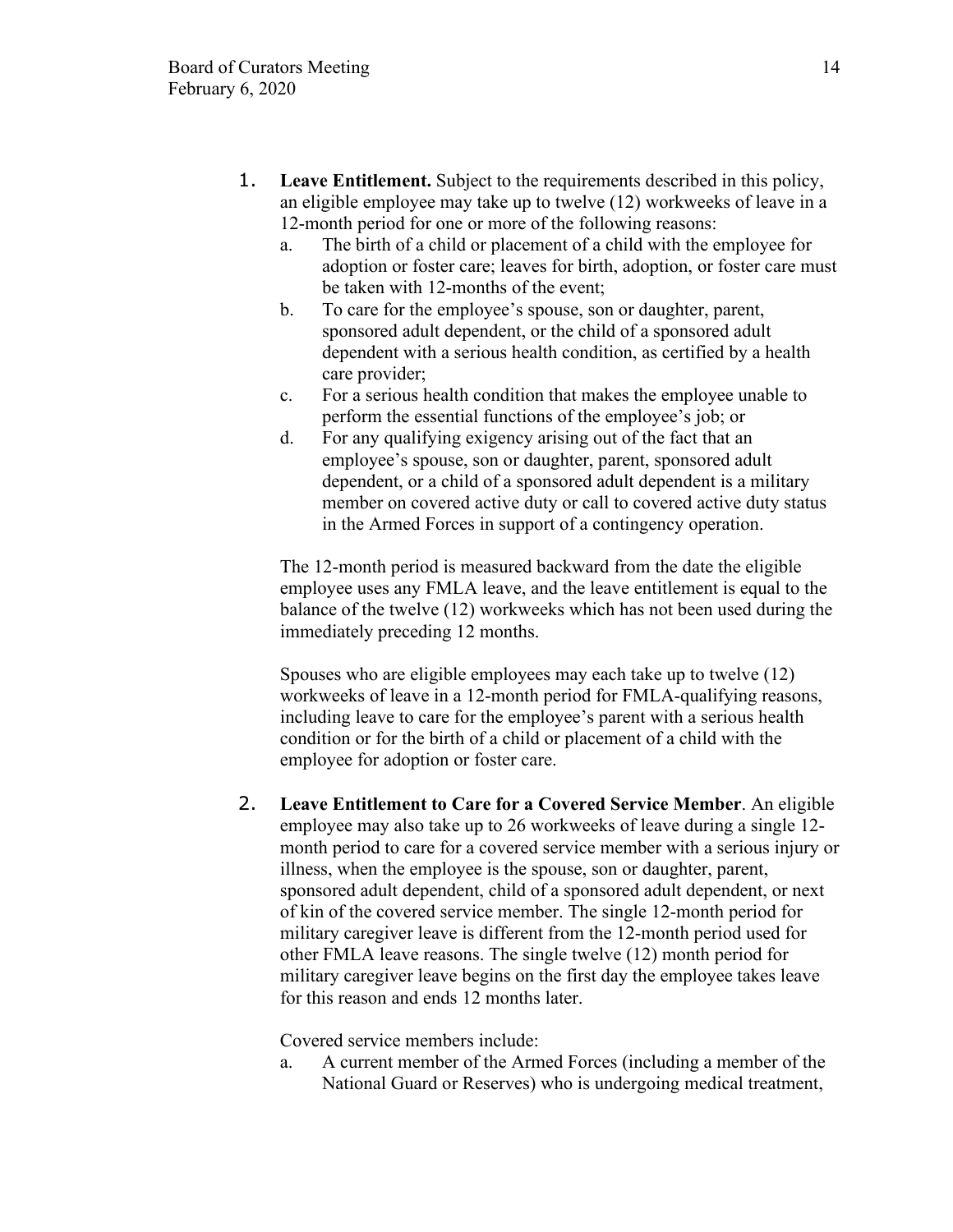recuperation, therapy, is in outpatient status, or is on the temporary disability retired list for a serious injury or illness; or

b. A veteran of the Armed Forces (including the National Guard or Reserves) discharged within the five (5) year period before the family member first takes military caregiver leave to care for the veteran and who is undergoing medical treatment, recuperation, or therapy for a qualifying serious injury or illness. A veteran who was dishonorably discharged does not meet the FMLA definition of a covered service member.

For a current service member, a serious injury or illness is one that may render the service member medically unfit to perform military duties. For a veteran, a serious injury or illness is one that rendered the veteran medically unfit to perform military duties, or an injury or illness that qualifies the veteran for certain benefits from the Department of Veterans Affairs or substantially impairs the veteran's ability to work. For veterans, it includes injuries or illnesses that were incurred or aggravated during military service but that did not manifest until after the veteran left active duty.

Military caregiver leave is available to an eligible employee once per service member, per serious injury or illness.

- 3. **Use of Paid Time While Away on FMLA Leave**. The employee must use all available paid time as part of the FMLA leave. Once paid leave time is exhausted, FMLA leaves are without pay. For faculty paid family medical leave, see Section 340.070.B.2.
- 4. **University Notice of the Need for FMLA Leave.** When the leave is foreseeable, the employee must provide thirty (30) days advance notice. Otherwise, the employee must notify the university as soon as practicable upon learning of the need for leave.
- 5. **Medical Certification.** If the requested leave is for a serious health condition of the employee, the employee will be required to prove a health care provider's certification providing information regarding the condition and inability to perform one or more essential functions of the job within fifteen (15) calendar days after the employer's request. If the requested leave is to care for a covered family member, the employee will be required to provide, within fifteen (15) calendar days after the employer's request, a health care provider's certification providing information as to the serious health condition and stating that the employee is needed to care for the family member. The university may request subsequent recertifications during the course of the leave in accordance with the limitations set forth in the FMLA regulations. Updated work absence statements from the healthcare provider are required for all leave extensions.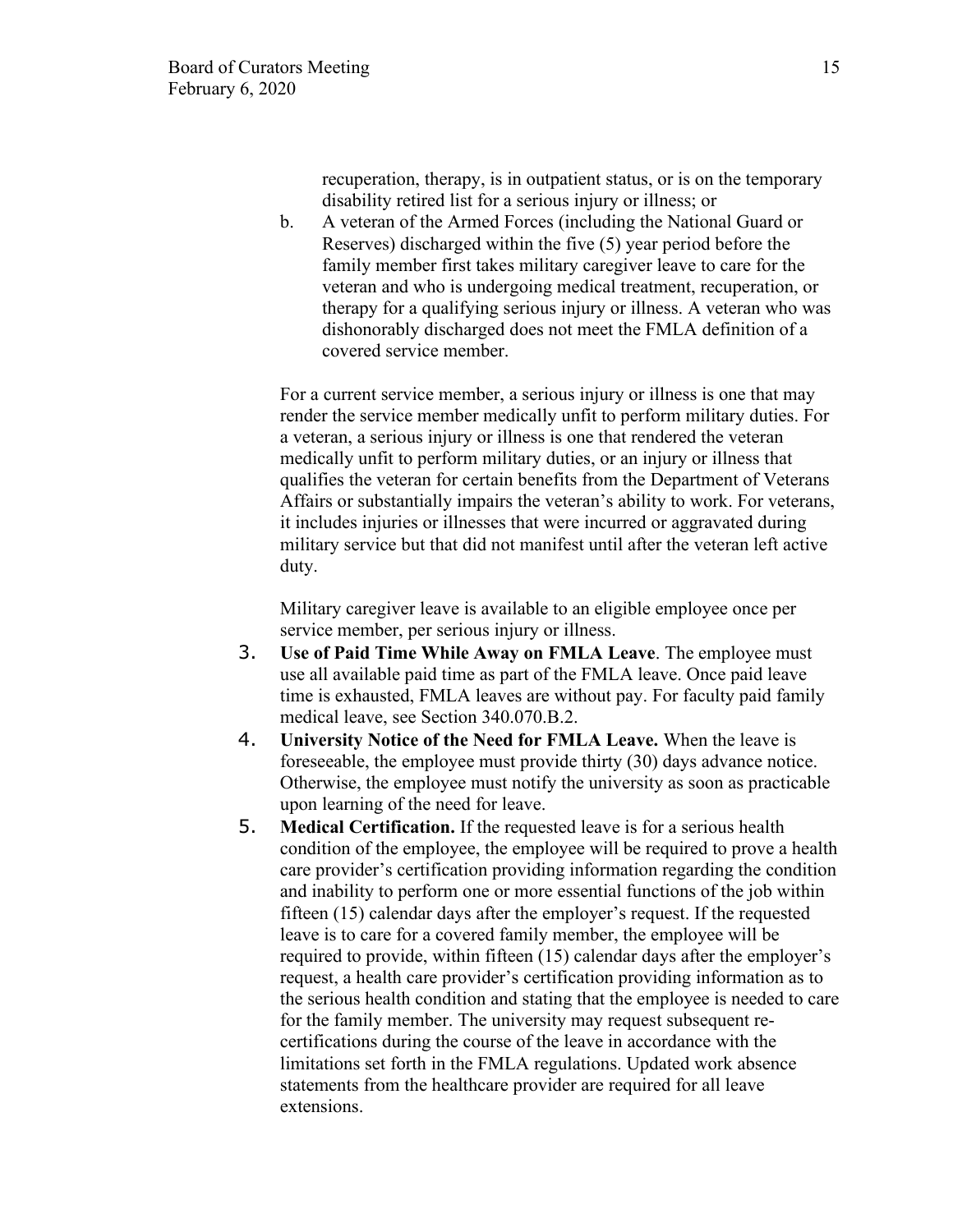Records and documents relating to medical certifications or recertifications of employees or employees' family members will be maintained as confidential medical records in Human Resources, subject only to the limited exceptions set forth in the FMLA regulations. FMLA may be denied if requested certifications are not provided within prescribed time limits.

# 6. **The Genetic Information Nondiscrimination Act of 2008 (GINA).** GINA is a federal law that prohibits employers and other entities covered by GINA from requesting or requiring genetic information of employees or their family members. In order to comply with this law, the University asks that health care providers not provide any genetic information when responding to the request for medical information. Genetic information, as defined by GINA, includes an individual's family medical history, the results of an individual's or family member's genetic tests, the fact that an individual or an individual's family member sought or received genetic services, and genetic information of a fetus carried by an individual or an individual's family member or an embryo lawfully held by an individual or family member receiving assistive reproductive services.

- 7. **Certification for Military Exigency Leave.** The first time an employee requests leave because of a qualifying military exigency; the employee must provide a copy of the covered military member's active duty orders or other documentation issued by the military. The documentation must indicate that the covered military service member is on active duty or called to active duty status in a foreign country and the dates of active duty service. The employee will need to supply such documentation again only if requesting leave for a different covered active duty or call to covered active duty status of the same or a different covered military member.
- 8. **Benefits.** During the leave period, an employee is eligible to continue participation in the university's employee benefit program (medical, dental, life, vision, accidental death, and long-term disability). In order for the coverage to be continued, the employee will be responsible for the employee's portion of the cost.
- 9. **Return to Work.** A health care provider's statement will be required for return to work from the employee's own serious health condition, including after the birth of a child. The return to work form must be presented before the employee may be returned to the work schedule. The return to work form must document the nature and duration of work restrictions if any. If the employee is able to return to work earlier than the date indicated, the employee will be required to notify the supervisor and/or the campus human resources office at least two (2) workdays prior to the date the employee intends to return for work.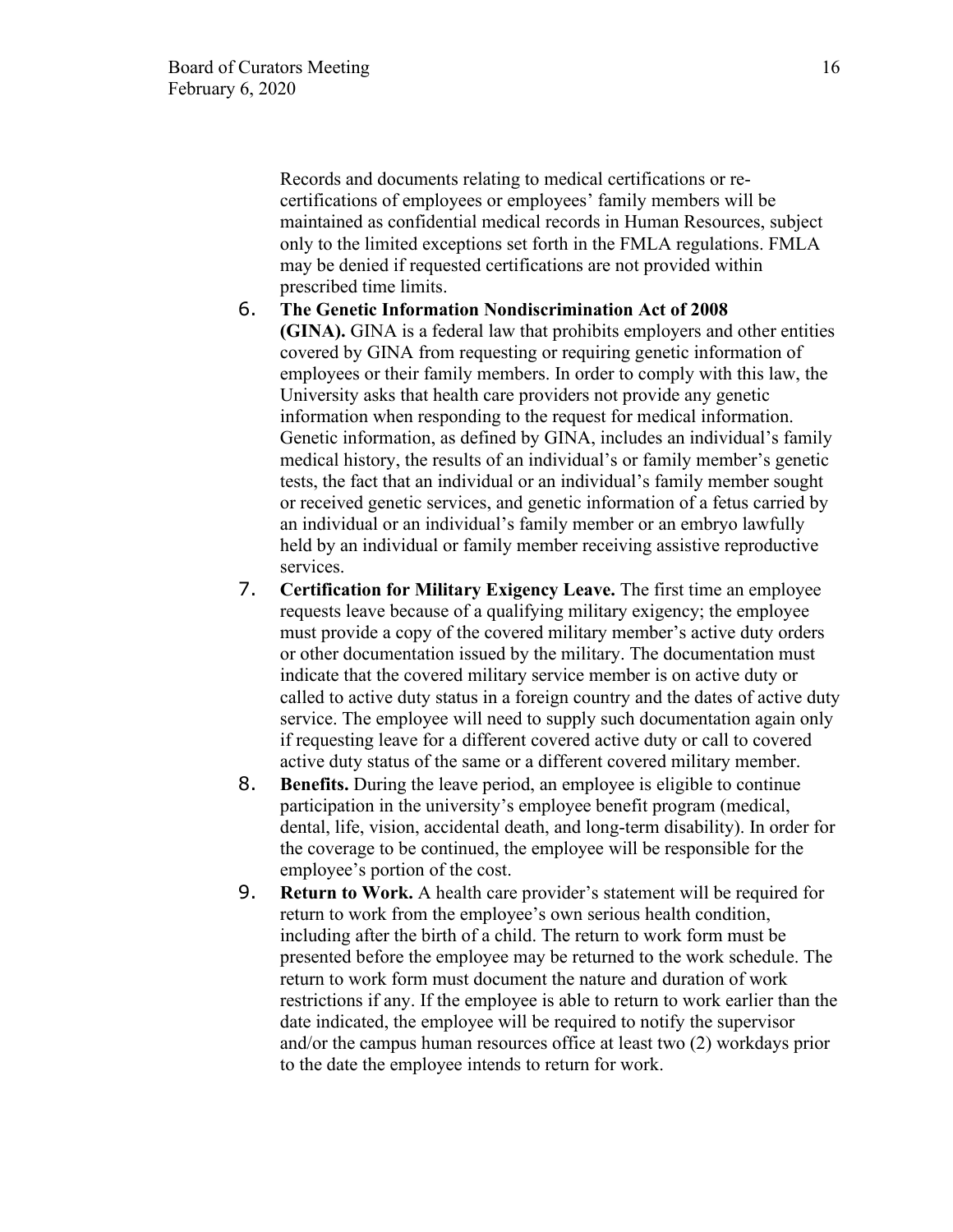The department will return the employee to the same position held before the leave or an equivalent position. The employee will be provided the level of benefits and seniority held before the leave.

- 10. **Failure to Return to Work.** If the employee fails to return to work following the expiration of the FMLA leave and has not requested an extension of the leave, the employee will be considered to have voluntarily resigned from the university as of the day the leave paperwork expired.
- 8. Amendments to Collected Rule and Regulation 310.015, Procedures for Review of Faculty Performance –

that Collected Rules and Regulations, Section 310.015, Procedures for Review of Faculty Performance, be revised as follows:

## **Chapter 310: Academic Tenure Regulations**

### **310.015 Procedures for Review of Faculty Performance**

Bd. Min. 1-19-01; Amended 11-29-07; Amended 4-12-13; Amended 4-27-17; Amended 2-6-20.

- A. **Non-Tenure Track and Untenured, Tenure Track Faculty.** The performance of all non-tenure track and untenured tenure track faculty is to be reviewed annually by the appropriate unit supervisor (e.g., department chair, dean, director, etc.). The performance review should also include the workload distribution for the coming year or multiple years.
	- 1. Written evaluations are expected and must be provided to non-tenure track faculty members. The workload standard for non-tenure track faculty members should be spelled out in detail based on the specific job responsibilities and expectations in the job description (see CRR 310.035).
	- 2. Plans for untenured faculty may include multiple years up to the tenure review (see CRR 310.080.C). A multi-year plan will not be considered as assurance that an appointment will be renewed during the period covered by the plan. Annual evaluations of untenured faculty members during the probationary period must follow the faculty bylaws governing tenure for each campus (CRR 300.010 Faculty Bylaws of the University of Missouri-Columbia; CRR 300.020 Faculty Bylaws of the University of Missouri-Kansas City; CRR 300.030 Faculty Bylaws of Missouri University of Science and Technology; and CRR 300.040 Faculty Bylaws of the University of Missouri-St. Louis).
- B. **Tenured Faculty Members.** Tenured faculty have proven their ability to contribute significantly in their discipline and to work independently and productively in their field. In this document we affirm and strongly defend the importance of tenure at the University of Missouri. By fostering creativity and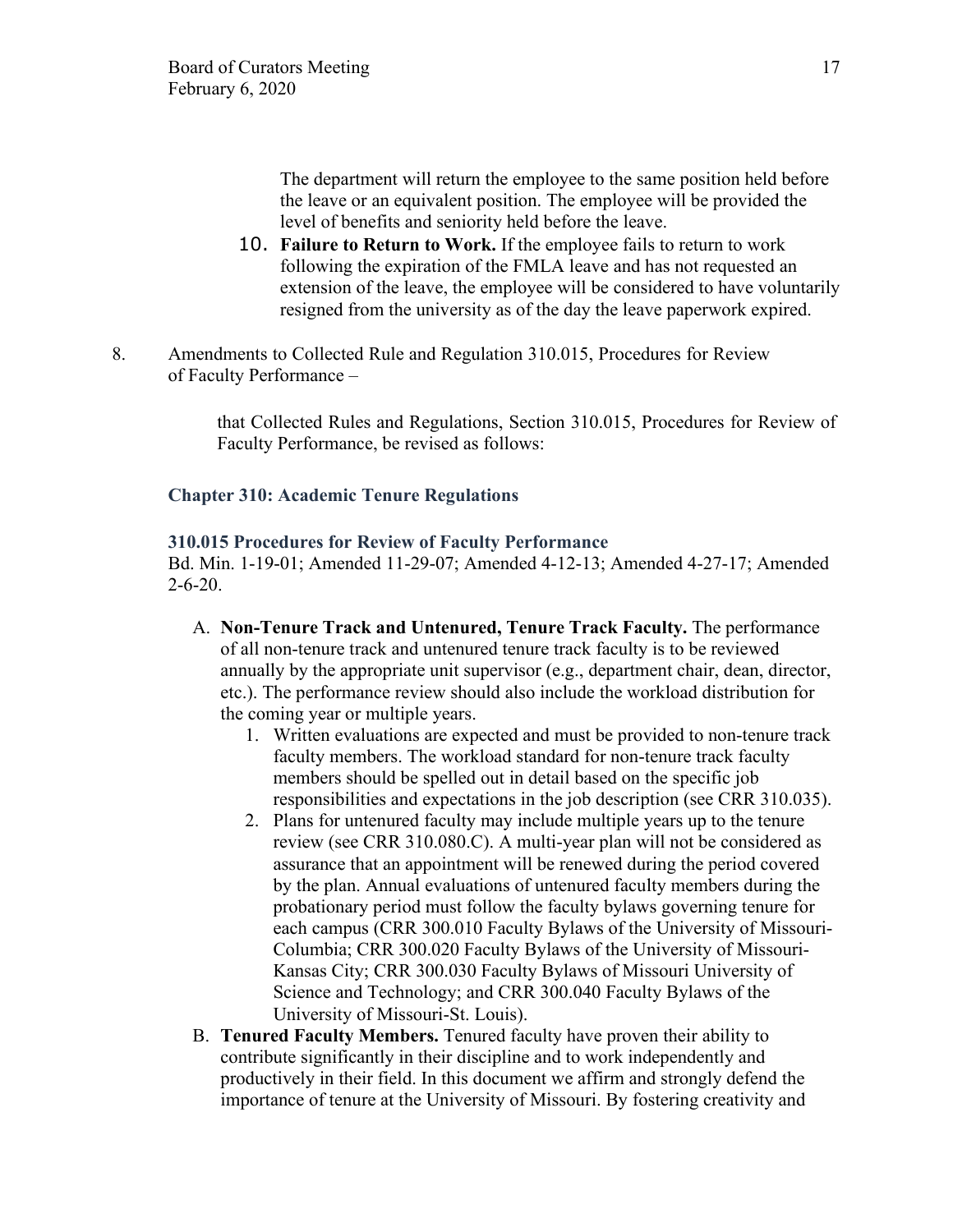protecting academic freedom, tenure safeguards faculty from unfair dismissal based on arbitrary or discriminatory practices, thus encouraging the constant search for truth that is the hallmark of the University. Under this policy or any other university policy, academic tenure should be revoked only with just cause, and may only be done in accordance with the Collected Rules and Regulations of the University, section 310.020.C.1. However, tenure does not protect faculty from the consequences of not performing satisfactorily their duties to the University. It is in the best interest of the faculty as a whole to ensure that each faculty member contributes fully to the institution throughout that individual's career.

## 1. *Performance Review of Tenured Faculty Not Holding Primarily Administrative or Department Chair Positions*

- a. The tenured faculty of each department or unit will develop and publish standards for satisfactory performance which include minimum standards for teaching, research, and service as well as general principles for determining an overall satisfactory performance. They will be reviewed as part of the five-year program review. These standards are intended for use over the five-year time period covered by the post-tenure review (see B.1.c. below).
- b. Every tenured faculty member, except department chairs and those whose positions are primarily administrative (as defined in their appointment letter), will submit a signed annual report describing their activities in research, teaching and service. The annual performance review will cover the performance for the past year. In addition, the chair and faculty member will discuss plans for the coming year in order to establish the workload distribution for the coming year or for multiple years up to the five-year post-tenure review (see CRR 310.080.C). The annual report will be reviewed by the chair or evaluation committee of the unit following normal unit practices. In this document the term chair will be used to mean the appropriate unit director (e.g., chair, unit administrator, area coordinator, etc.). Chairs will be reviewed annually by the dean according to the standards described in B.1.a. Using the unit standards for the annual performance review (described in B.1.a), and taking into consideration the faculty member's workload distribution (described in CRR 310.080.C.), the activities of the faculty member will be rated as satisfactory or unsatisfactory in research, teaching and service, and an overall evaluation of satisfactory or unsatisfactory will be provided. The faculty member will receive this information in a written evaluation. The faculty member will sign the written evaluation to acknowledge its receipt and may provide a written response to the evaluation. A copy of this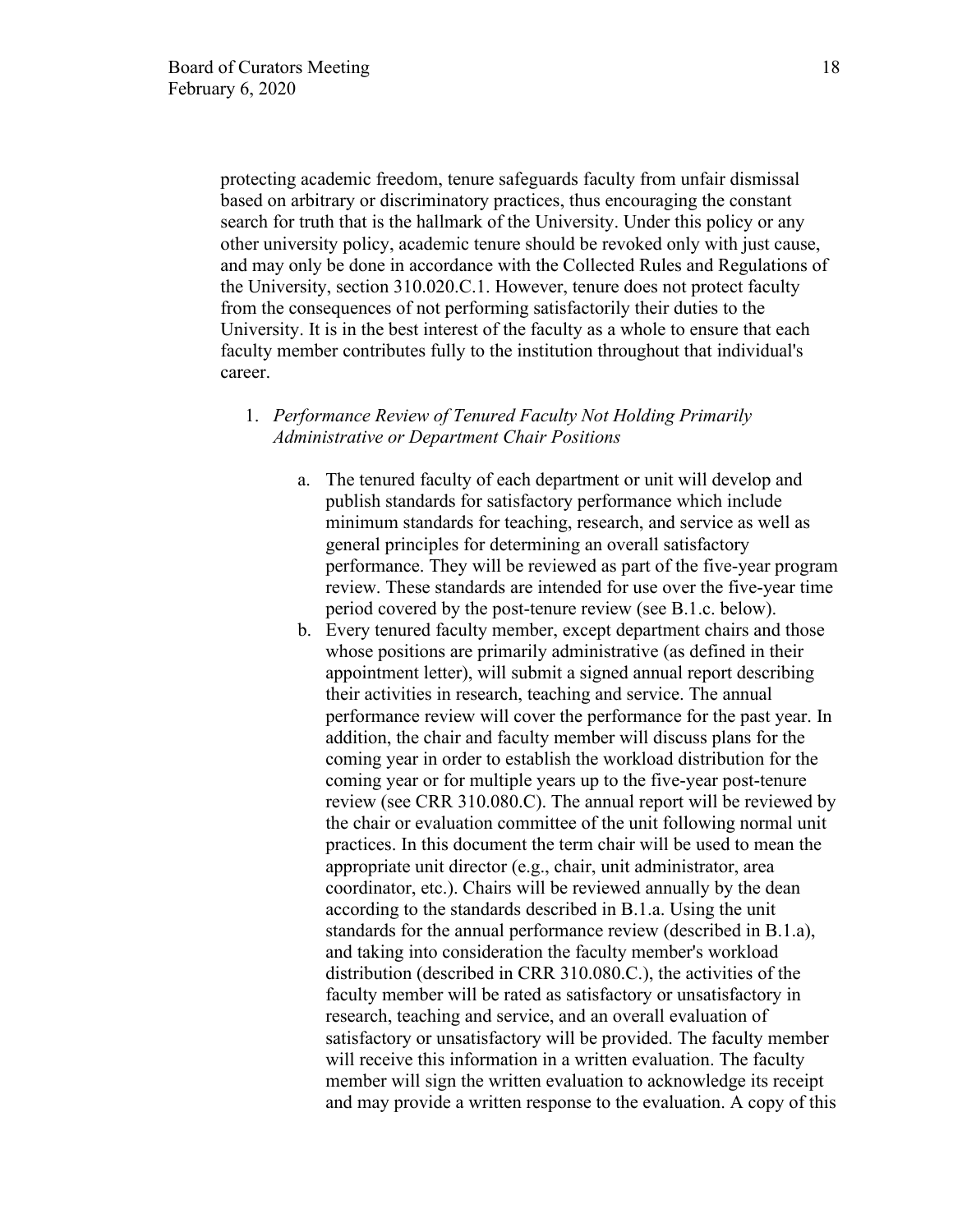signed evaluation will be provided to the faculty member by the chair within a month after the faculty member has signed the evaluation.

- c. If a faculty member receives an unsatisfactory evaluation in any category, there must be a face-to-face discussion of the evaluation between the faculty member and the chair to create a plan for achieving satisfactory evaluations. This may involve changing the faculty member's workload distribution (see CRR 310.080.C). One unsatisfactory evaluation in either teaching or research (or any major area of assignment) will result in an overall unsatisfactory evaluation. If the chair or evaluation committee has significant concerns about only one category, but determines that overall the faculty member has met the department standards, then the chair or committee may assign an overall satisfactory with warning and create an improvement plan to address the concern. The improvement plan will specify both the standards that the faculty member will achieve and the support that the department and/or other units will provide to the faculty member. If the unsatisfactory evaluation is in the teaching category, the chair will refer the faculty member to the campus unit responsible for fostering teaching excellence, and the faculty member must work with that unit to improve pedagogical methods. The improvement plan will be attached to the signed annual performance evaluation. If the faculty member disputes an overall unsatisfactory evaluation, the dean will review the evaluation and decide whether to affirm the evaluation or return it to the department chair for revision. In the succeeding annual performance review, failure to meet the standards set out in the plan will result in an overall unsatisfactory evaluation.
- d. At five-year intervals a tenured faculty member will resubmit the annual reports and evaluation statements for the past five years, with a concise summary statement of research, teaching, and service activities for the five-year period, and a current curriculum vitae. The review may be conducted either by the unit chair or by an evaluation committee of the unit, as decided by a vote of the tenured faculty (committee membership is described below in h.1.a.). The first five-year post-tenure review will be conducted five years after the tenure decision or the last formal review of the faculty member for promotion to associate professor or professor. Faculty hired with tenure will be reviewed five years after they are hired.
- e. Based on the five-year report, the chair or evaluation committee will evaluate the faculty member's performance as satisfactory or unsatisfactory. Satisfactory overall performance evaluations for each year will automatically be deemed sufficient for a satisfactory posttenure review. The five-year evaluation process will be complete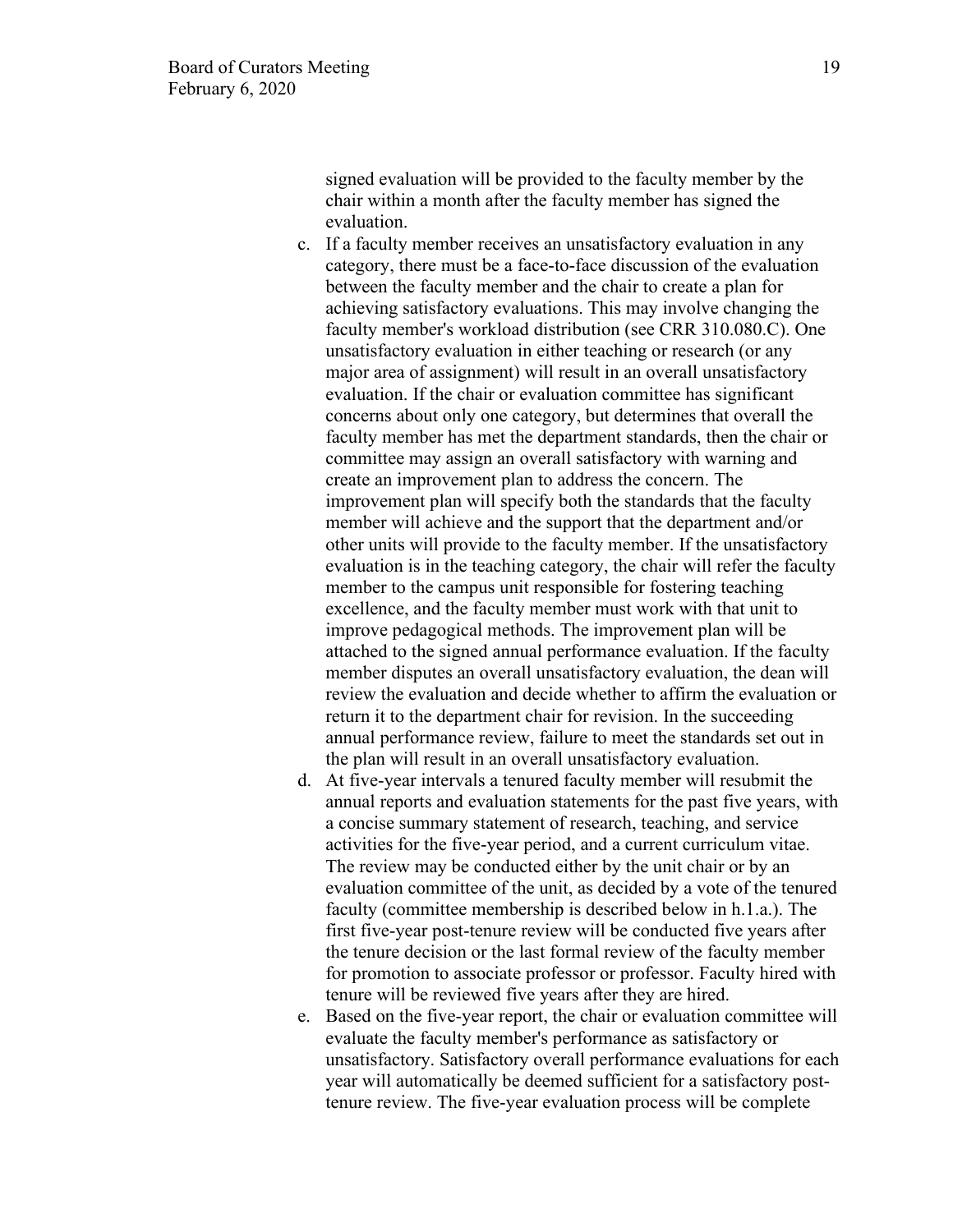with a satisfactory evaluation. The purpose of the five-year posttenure review is not merely to identify and remedy unsatisfactory performance, but also to identify and reward excellence in teaching, research, and service in accordance with the assigned workload distribution. In consultation with the chair, the Provost and the Dean will provide incentives to faculty who have exhibited such excellence.

- f. If an unsatisfactory overall performance review occurs in one or more years over the five year period, trends in the faculty member's performance will be considered in the final determination of the five-year post-tenure review. If the post-tenure review is deemed unsatisfactory by the chair and the initial review was conducted by the chair, then the chair will send the five-year report to the evaluation committee of the unit. The departmental committee of faculty peers will perform its own full review of the performance of the faculty member over the five-year period and provide an independent assessment of the performance of the faculty member.
- g. The report will be forwarded to the appropriate dean, indicating the decision of the chair and departmental committee. The dean will review the report and provide an assessment of the performance of the faculty member. The five-year evaluation process will be complete if the dean judges the performance of the faculty member to be satisfactory. If a majority of the evaluation committee of the department/unit and the dean consider the performance of the faculty member to be unsatisfactory, a plan for professional development will be written (see B.2. below).
- h. At every level of review, the faculty member will be provided with a copy of any written report that is part of these proceedings and will have the right of appeal of any evaluations, decisions, or recommendations to the next level of the process.
	- (1) *Committee Membership*

(a) The evaluation committee is typically the one that reviews faculty for tenure and promotion (CRR 320.035.A.1.d.). Only those who are tenured faculty members in the department may participate in the evaluation, except in circumstances described below.

(b) If there are not enough tenured faculty members within the primary department to comprise a committee of three, a special committee shall be formed in the same way as for a departmental tenure and promotion committee (CRR 320.035.A.1.d.). The committee may include faculty member(s) emeriti from the primary department in accordance with established procedures. In addition, it may include retired faculty from the primary department who are part of an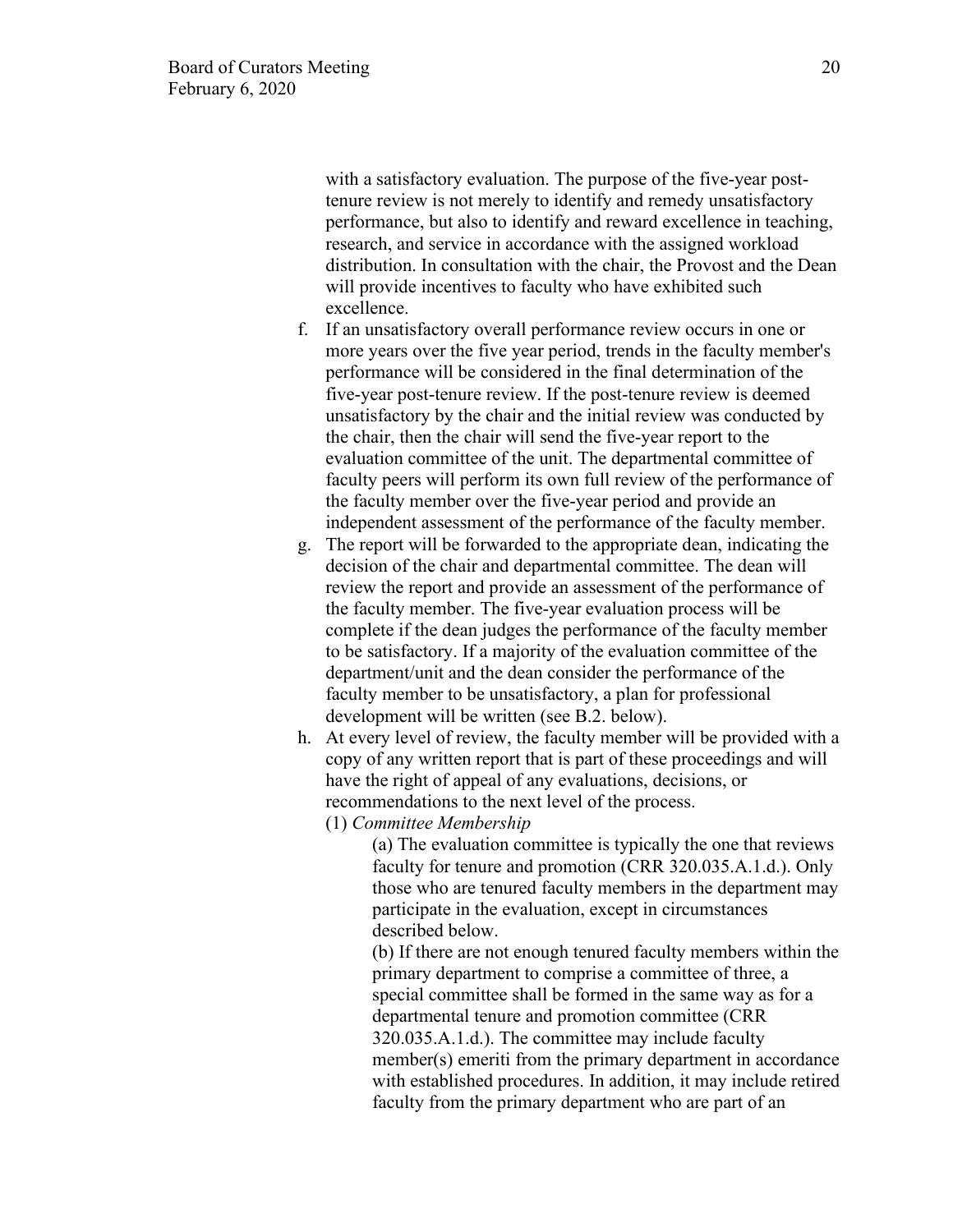established recognition program according to Collected Rules and Regulations of the University, Section 310.075.B. The retired or emeriti faculty serving on the committee shall not be greater than 50% of the committee membership.

### 2. *Formulation of Development Plan and Assessment of Progress*

- a. The development plan will be developed by the faculty member, the department/unit committee, and the chair of the unit. This development plan will have clear and attainable objectives for the faculty member and may include a reallocation of the faculty member's workload distribution in accord with the department workload standards (see CRR 310.080.C.) and a commitment of institutional resources to the plan. This plan will be signed by the faculty member, the chair or unit administrator, and the dean. The development phase will begin when the necessary resources as described in the development plan are provided.
- b. A faculty member who has received an overall unsatisfactory fiveyear evaluation by the chair, the departmental committee, and the dean may not appeal the process of developing a professional plan. If the faculty member is not satisfied with the plan that has been developed, they may appeal to the next administrative level for help in the formulation of an acceptable development plan.
- c. A faculty member with a plan for professional development will submit an annual progress report to the chair for three successive years after the plan has been initiated. The chair will review the report and provide a written annual evaluation on the progress of the faculty member toward the objectives stated in the development plan. If the chair finds satisfactory progress for any two of the three years, then the process will cease and the faculty member will begin a new five-year cycle.
- d. If the chair does not find satisfactory progress in two of the three years of the development plan, the chair will provide the annual reports and evaluations to the department/unit committee. If the unit committee finds satisfactory progress in two of the three years of the development plan, the process ceases and the faculty member will begin a new five-year cycle.
- e. If both the chair and the unit evaluation committee do not find satisfactory progress in two of the three years of the development plan, the chair will provide annual reports and evaluations to the dean. If the dean finds satisfactory progress in two of the three years of the development plan, the process ceases and the faculty member will begin a new five-year cycle.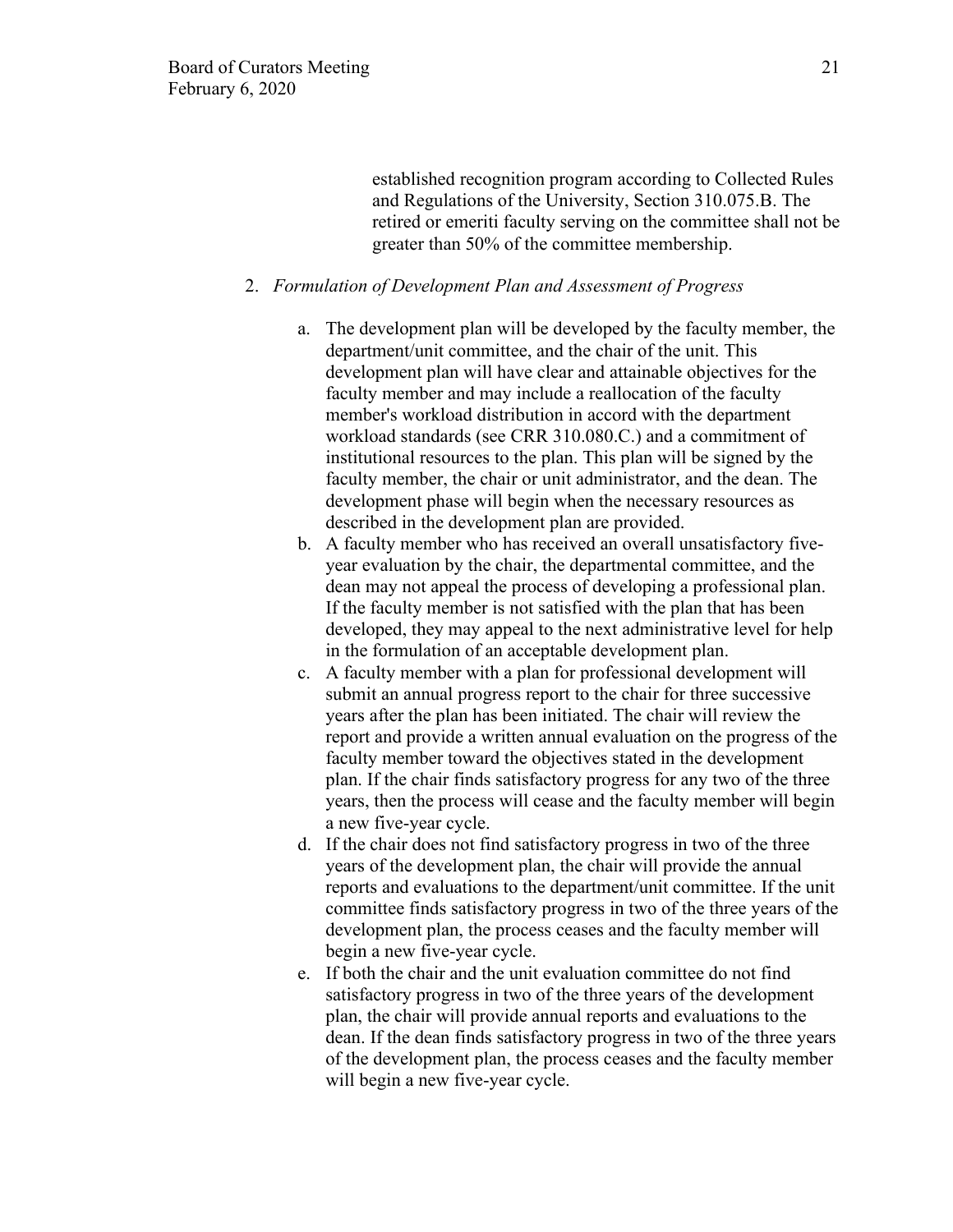- f. If the chair, the department/unit committee and the dean do not find satisfactory progress in two of the three years, then the five-year evaluations plus the three years of progress reports and evaluations by the chair on the development plan will be forwarded to the campus committee on Tenure and Promotion and to the Provost or Vice Chancellor for Academic Affairs. Each will review the reports and will recommend separately to the Chancellor that: 1) an additional two-year development plan be written and implemented in consultation with the faculty member and the originating departmental committee, or 2) the faculty member be considered for dismissal for cause proceedings (see section 3.)
- g. Any faculty member may request participation in a formal development plan (as described in 2.a.) after two or more consecutive unsatisfactory annual evaluations. In addition, chairs will strongly encourage faculty who have had three consecutive unsatisfactory annual evaluations to participate in a development plan.
- h.
- 3. *Dismissal for Cause*
	- a. If it is deemed by the Chancellor that the performance of the faculty member during the periods covered in section 2 constitutes sufficient grounds, dismissal for cause may be initiated and if initiated will proceed in accordance with the procedures for dismissal for cause described in section 310.060.
	- b. This procedure for review and development of faculty performance does not substitute for the dismissal for cause procedures stated in section 310.060.
	- c. Notwithstanding the provisions of section 310.015 B.2.f. above, this procedure does not impose additional requirements upon the University prior to initiating dismissal for cause procedures as stated in section 310.060.
- C. **Tenured Administrators** Department chairs and those whose positions are primarily administrative will continue to be evaluated annually according to their workload distribution. In the event that a department chair or those whose positions are primarily administrative leaves their administrative position to become a full-time active tenured faculty member of a department, the normal annual departmental review process would be used to establish the faculty member's workload distribution and to address any discrepancy between the current abilities of the administrator and expectations concerning performance based on minimum departmental standards for the annual performance review. If there is a discrepancy between current ability and departmental standards, a development plan funded by the administration should be considered for the administrator prior to their returning to the department. Faculty who return to the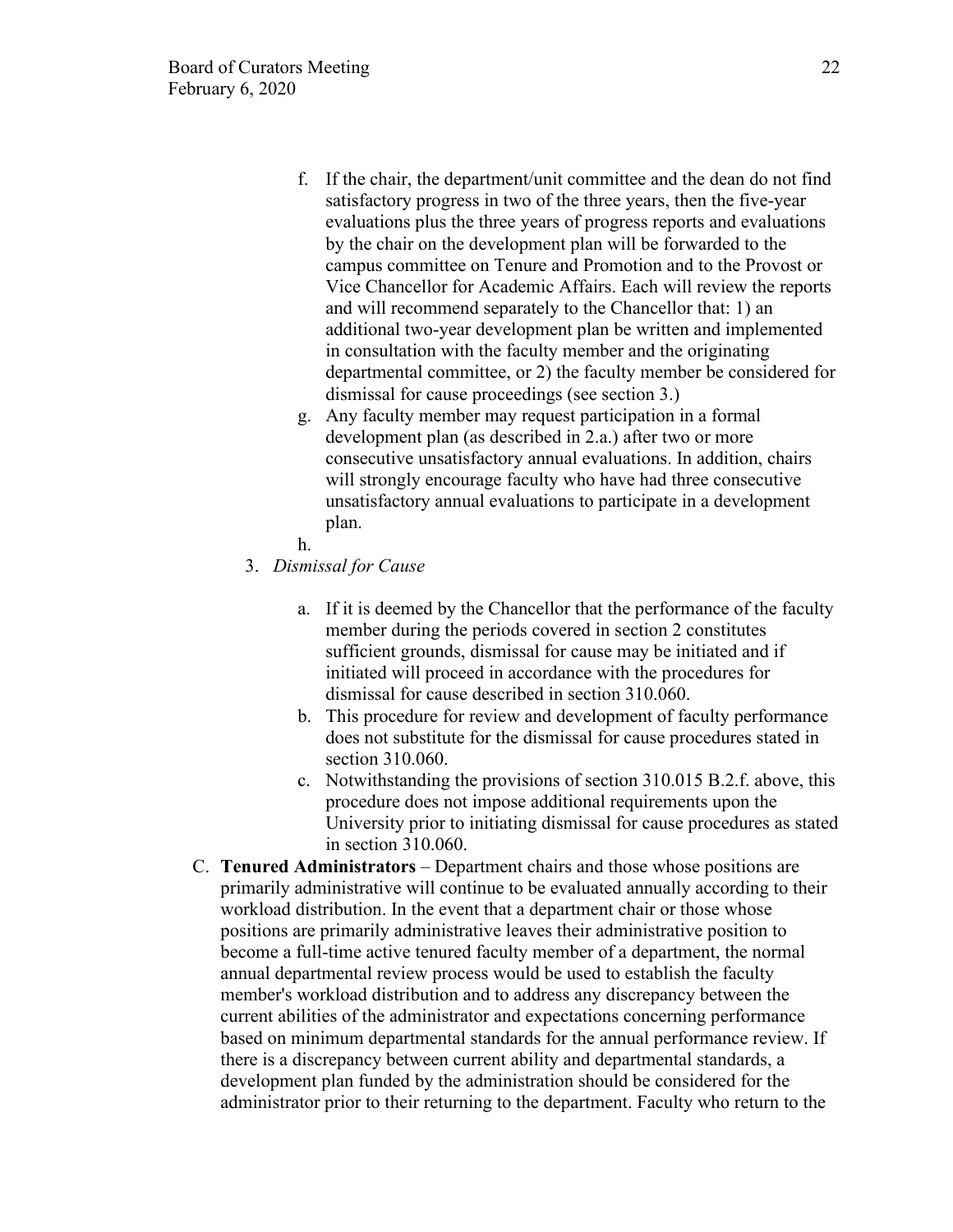full-time active faculty after completing service as department chairs or primarily administrative positions will be reviewed five years after leaving their administrative posts.

9. Amendments to Collected Rule and Regulation 300.020, Faculty Bylaws of the University of Missouri – Kansas City

that Collected Rules and Regulations, Section 300.020, Faculty Bylaws of the University of Missouri – Kansas City, be revised as follows:

Chapter 300: Faculty Bylaws

# **300.020 Faculty Bylaws of the University of Missouri-Kansas City**

Min. 10-12-73; Amended Bd. Min. 11-18-77, 6-27-80, 11-19-82, 12-7-84, 6-6-08, 10-21- 11, 6-14-13; Amended 4-10-15, Amended 6-17-16; Amended 2-6-20

A. **Purpose of the Governing Practices** -- The UMKC Faculty will nurture the educational development of the student, the institution, and the community by transmitting knowledge, cultivating creativity, fostering leadership, sharing research, modeling civil discourse, and demonstrating critical engagement. The purpose of these Bylaws is to establish a body which represents the voice of the Faculty and to establish an effective vehicle for the needs and concerns of the Faculty to be presented for discussion and debate. These Bylaws assume that Faculty may participate in academic decision processes. The right of faculties to organize and to carry out the responsibilities and functions delegated to them by the Board is recognized in Section 10.030.E.2.

B. **Membership** -- The University of Missouri-Kansas City Faculty shall consist of the President of the University, the Chancellor, and all persons on benefits-eligible academic appointments.

1. **Voting Faculty** -- For purposes of campus- and University-wide elections, those individuals eligible to vote shall consist of all tenured and tenure track and all full-time, ranked and unranked, non-tenure track faculty, including Librarians I, II, III and IV; as defined in Section 310.035A of the Collected Rules and Regulations, provided that the individual is .75 FTE or greater and holds an appointment of at least nine (9) months duration. In addition, faculty in any academic unit whose percentage of effort in routinely overseeing and participating in the instructional mission of the University is comparable to the foregoing, but who are not paid directly by UMKC, shall be eligible to vote in campus- and University-wide elections. Criteria utilized by such units in determining its faculty whose percentage of effort in routinely overseeing and participating in the instructional mission of the University is comparable to the foregoing must be approved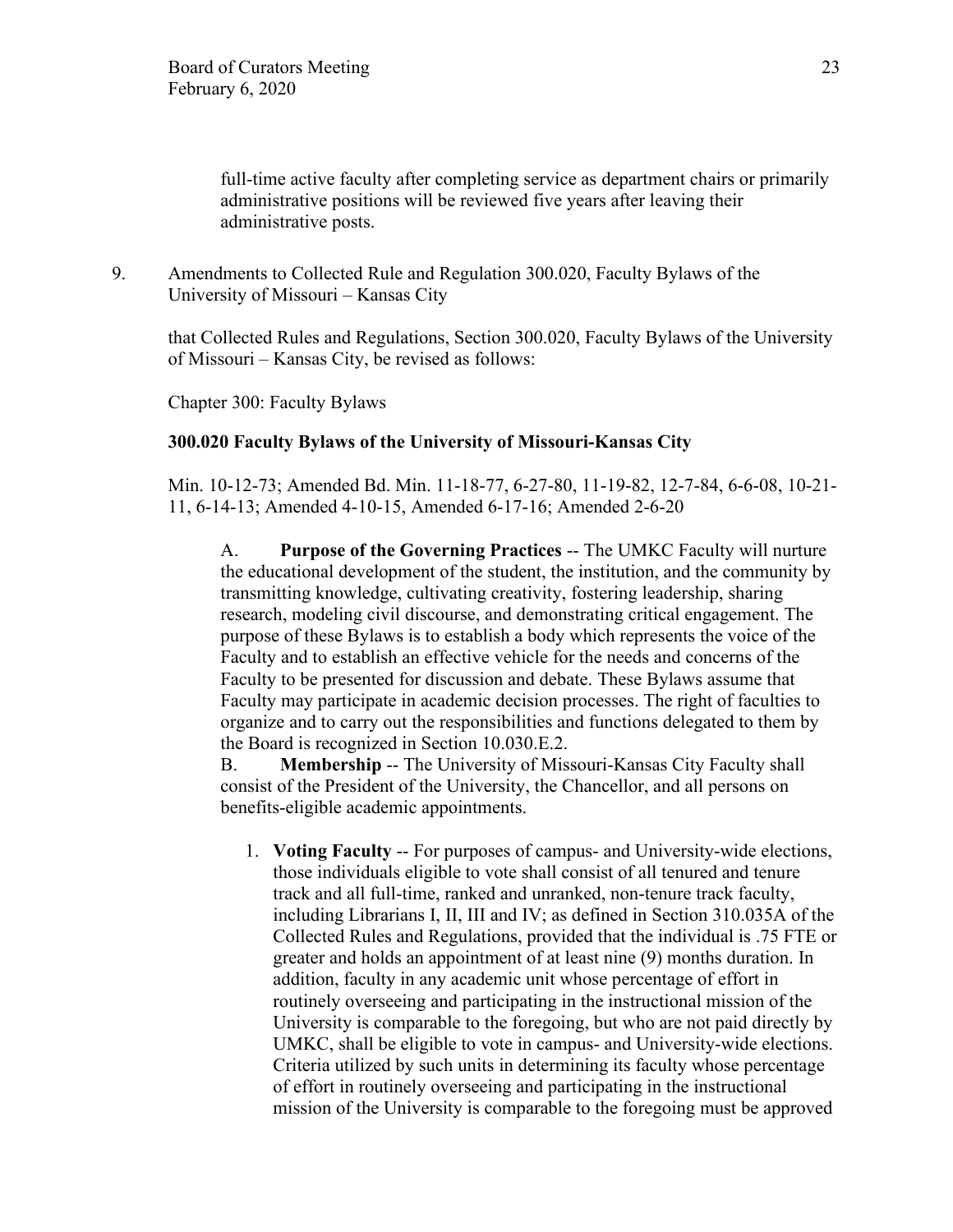in advance by the Faculty Senate. The foregoing voting eligibility rules are not intended to define the eligibility of faculty to vote in school or college elections and the eligibility to vote in such school or college elections shall be defined by the rules of such school or college. Campus-wide faculty votes on issues specific to tenure or tenured/tenure track (T/TT) faculty will be restricted to T/TT faculty.

- 2. **Power** -- The powers of the voting Faculty of UMKC include authority in all matters pertaining to education, research and service as granted to the Faculty by the Board of Curators. It shall have such other authority as is delegated to it by the President and/or the Chancellor. These powers are vested in the UMKC Senate unless limited by the University's Collected Rules and Regulations.
- 3. **Meetings** -- There shall be at least one general meeting of the voting Faculty per year. The Chair of the Faculty Senate shall give notice of and shall preside at such meetings. The Faculty Senate shall report to the voting Faculty at such meetings and shall invite input and advice from the Faculty on issues of concern.

a. Additional meetings of the voting Faculty may be called by the Chancellor or the Chair of the Senate, or upon the request of 20 percent of the Senate or upon the written request of 10 percent of the voting Faculty.

b. Within ten days of the notice of placing of an item on the Senate agenda, upon the request of a majority of the Senate or upon the written request of 10 percent of the voting Faculty, the Chair of the Senate shall transfer the item from the Senate agenda to the agenda of a meeting of the voting Faculty for discussion and action by that group.

## C. **Colleges, Schools, Conservatories, Libraries and other units**

- 1. **Definitions** -- A college, school or conservatory (hereinafter colleges, schools, or conservatories will be referred to as schools) is a unit which offers or supervises programs of study leading to baccalaureate or advanced degrees. A unit or combination of units, offering courses which do not lead to a degree, is not a school.
- 2. **Schools** -- Presently existent schools are: College of Arts and Sciences, Henry W. Bloch School of Management, School of Biological and Chemical Sciences, School of Computing and Engineering, School of Dentistry, School of Education, School of Law, School of Pharmacy, the UMKC Conservatory, School of Graduate Studies, School of Medicine, School of Nursing and Health Studies.
- 3. **Libraries** -- Libraries include: Miller Nichols Library, Leon E. Bloch Law Library, Health Sciences Library.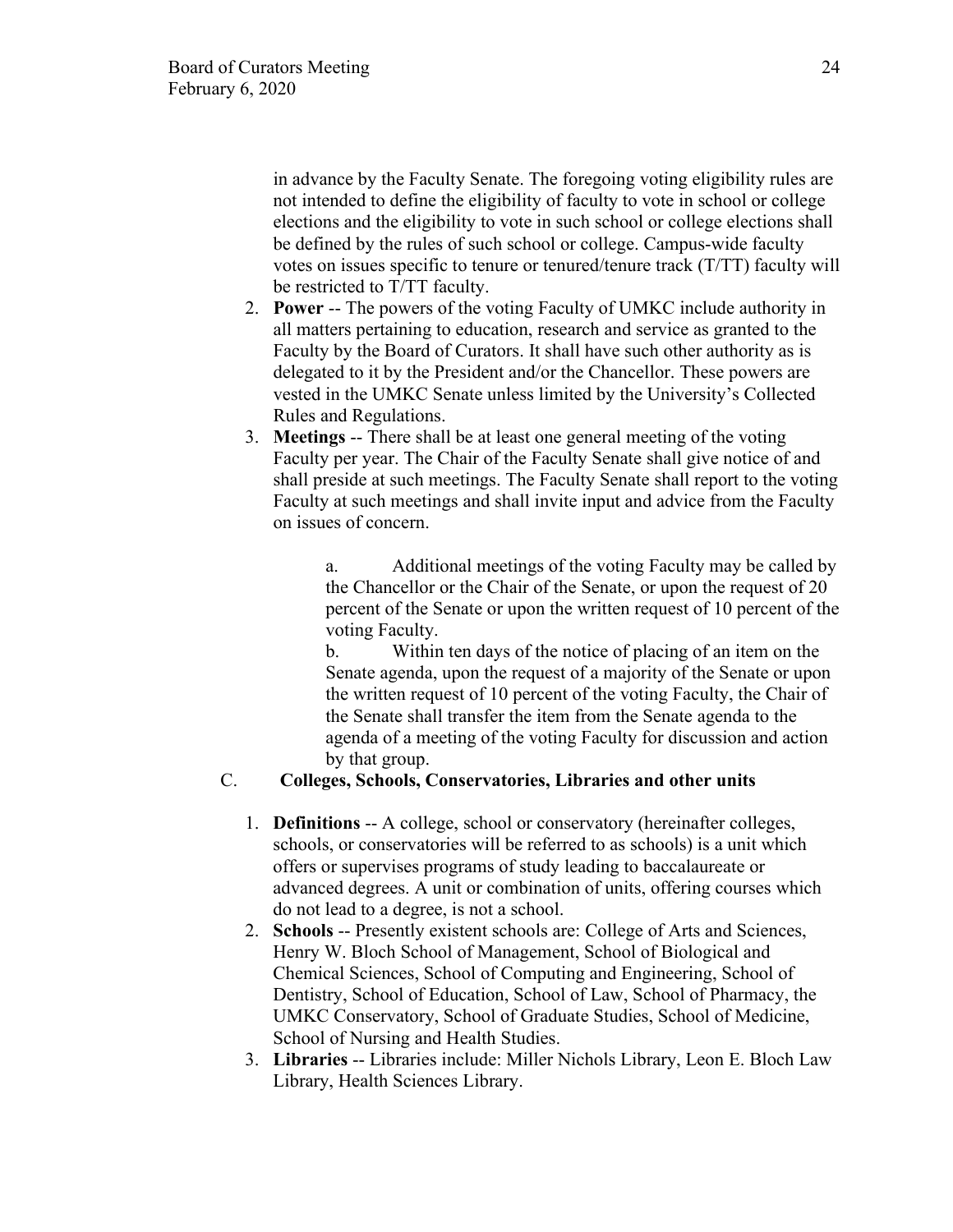## D. **Faculties of the Schools**

### 1. **Membership**

a. The Faculty shall consist of the President of the University, the Chancellor, the Dean of the School, and all persons with academic appointments who are assigned to the school. The Faculty shall be primarily responsible for the quality of the school's undertakings. Other non-regular, administrative or extension personnel who hold appointments within the school may be added to the voting Faculty of the school as defined by the school's bylaws. b. Faculty whose work is divided between programs of two or more schools (other than the School of Graduate Studies) may participate in deliberations of these schools, but shall be a voting member of only the school in which they hold their primary appointment.

c. The Faculty of the School of Graduate Studies consists of UMKC Faculty (Section 300.020.B) who hold graduate or doctoral appointments. Faculty of the School of Graduate Studies may vote and be elected to offices or committees in this school as well as to offices and committees of the school in which they hold their primary appointment.

- 2. **Meetings** -- At least four regular meetings of the Faculty of a School shall be called annually according to the procedures adopted by the school. A special meeting may be called at any time by the Chancellor or by the Dean of the school and must be called if requested by one-fourth of the membership of the Faculty or as otherwise provided by the Bylaws of the school. Written notification of any meeting of a Faculty shall be mailed at least three days prior to the meeting to all members of the Faculty except in the case of an emergency meeting in which case any action taken becomes an item for reconsideration on the agenda at the next regularly scheduled meeting of that Faculty. Each Faculty shall determine its own definition of a quorum of its membership and decide upon a procedure which enables the membership of that particular Faculty to carry out its business in a responsible as well as efficacious manner. Copies of the minutes of each meeting shall be supplied to each Faculty member of the school and to the Chancellor.
- 3. **Powers** -- The Faculty of a school shall establish procedures and policies governing the work of the school.

a. **Bylaws** -- Each school shall have a written set of Bylaws prepared in such a manner as is determined by the Faculty of that school. These Bylaws shall implement the provisions of this section of the UMKC Bylaws. A copy of these Bylaws and any subsequent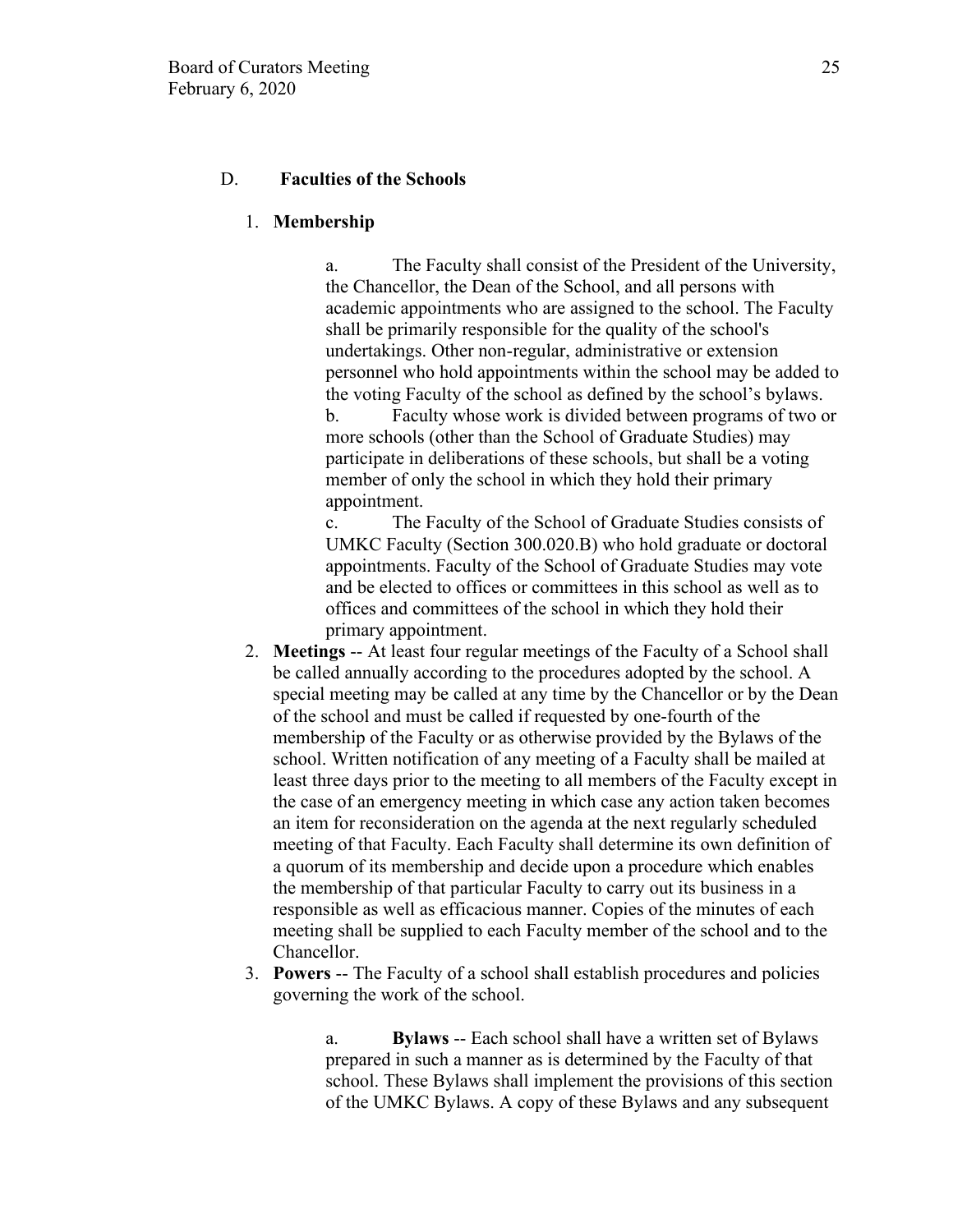amendment thereto shall be filed with the Chancellor and the Chairelect of the Senate. The Bylaws shall not contain any provisions inconsistent with the UMKC Bylaws.

b. **Curriculum and Degrees** -- The Faculty of a school and/or department, together with the appropriate administrative officers, shall be responsible for recommending all academic courses and programs and for recommending candidates for degrees. (1) The Faculty of each school, through its dean, shall file with the registrar a copy of its admission and retention standards, its degree requirements, and individual course additions and deletions. The registrar shall distribute copies of such standards, requirements and course additions and deletions to the Chancellor and the deans of the other schools.

c. **Selection and Retention of Academic Faculty** -- The Faculty of each school and/or department or other teaching unit shall establish criteria and specify procedures to be followed, as a general policy, in recommending the selection, retention and promotion of members of the Faculty.

(1) As a general policy all academic staff appointments to a School Faculty shall be made after the Dean of the school has received a written recommendation from an appropriate department committee or equivalent teaching unit. The Dean shall forward the recommendation of the committee with his/her own recommendation to the Chancellor.

(2) Recommendations for promotion and/or tenure, and to reappoint or not to reappoint, shall be made by the Dean of the school after receiving a written recommendation from an appropriate department committee or equivalent teaching unit. The Dean shall forward the recommendation of the committee with his/her own recommendation to the Chancellor.

d. **Selection of Deans** -- As a general policy, recommendations for the selection of deans in any school shall be made by the Chancellor after consultation with an appropriate committee which will include members of the Faculty of that school. This consultation procedure shall not abrogate the final responsibility and authority of the Chancellor to recommend a dean's appointment or replacement.

e. **Selection of Department Chairs, School Division Chairs and Directors** -- As a general policy, the Dean shall recommend appointment or replacement of a department Chairperson, school division Chairperson or Director only after consultation with the Faculty of the department, subdivision or sub-unit concerned. This consultation procedure shall not abrogate the final responsibility and authority of the Dean to recommend the appointment or replacement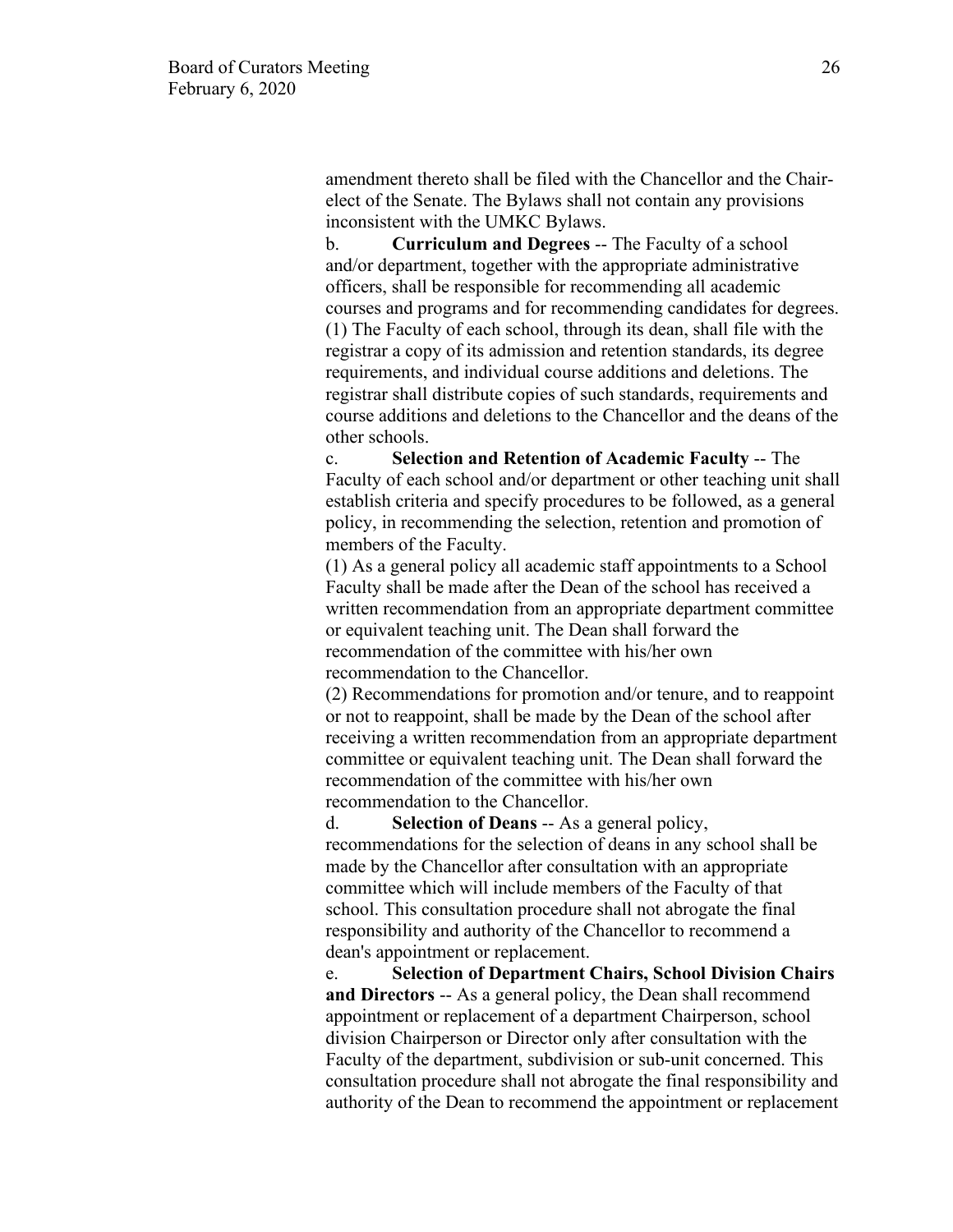of a department Chairperson, school division Chairperson, or Director.

f. **Evaluation of Academic and Professional Administrators** -- The voting Faculty of each school shall participate in the regular evaluation of their academic and professional administrators.

(1) A School Faculty, by formal action at a regular meeting, or through its elected School Executive Committee or such other elected committee as is designated by the school in its Bylaws, may report on matters of common concern through the Executive Committee of the Senate, or directly to the Chancellor, and through him to the President of the University and the Board of Curators, and may make recommendations pertaining to any feature of the functioning of UMKC or the University.

E. **Budget Committee** -- Each school shall have an elected budget committee composed of representative Faculty. The Budget Committee shall receive from the Dean in timely fashion all information regarding the budget process; shall share that information with the Faculty of the school, and shall advise the Dean regarding objectives and funding priorities as well as necessary allocations to achieve those objectives

### F. **\ UMKC Faculty Senate**

1. **Composition of the Senate** -- The Senate shall consist of two elected Faculty representatives from the Henry W. Bloch School of Management, School of Biological and Chemical Sciences, the School of Computing and Engineering, the School of Dentistry, the School of Education, the School of Law, the School of Pharmacy the UMKC Conservatory, School of Graduate Studies, School of Medicine, School of Nursing and Health Studies and the Library. The College of Arts and Sciences shall have one representative from each of its three divisions plus one additional member selected by the college. The Chairperson of the Steering Committee of A & S shall be a member of the Senate by virtue of his/her office. The Senate may elect to accept as non-voting members representatives of major campus constituencies, such as the Staff Council and the Part-Time Faculty Association.

> a. In order that the Senate maintain close ties with the units, it is recommended that one representative from each unit be the Faculty Chairperson of the unit or member of its executive body. b. Those who are eligible to serve as representatives shall be UMKC voting Faculty. Members of the Executive Committee must be voting Faculty.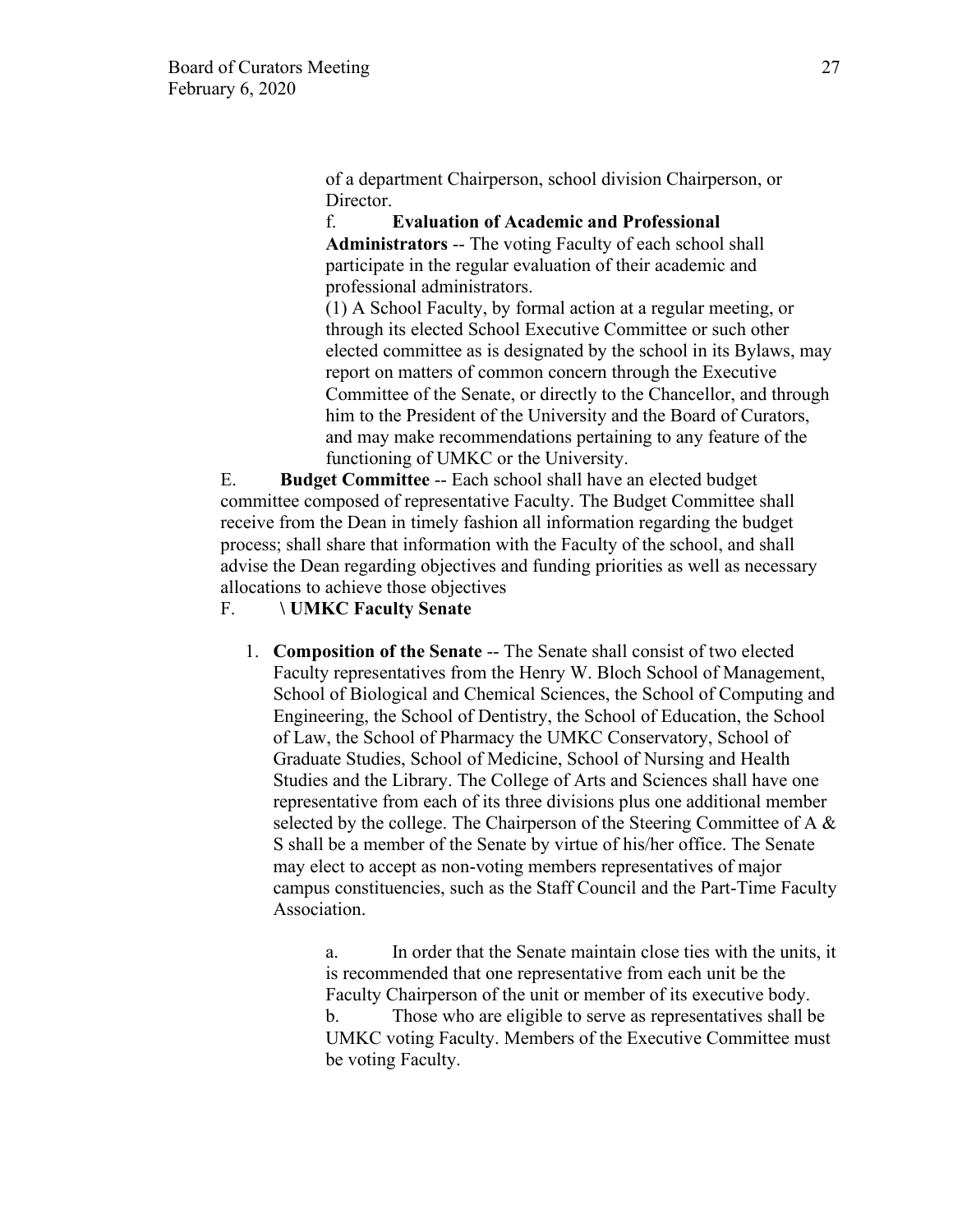c. Elected representatives to the Intercampus Faculty Council, known as IFC, shall be members of the UMKC Faculty Senate for the duration of their terms.

d. Officers of the Senate shall be members of the Senate for the duration of their terms.

# 2. **Terms of Office and Elections**

a. Senate members shall be elected early in the winter semester, to take office at the first Senate meeting the following fall.

b. Senate officers shall serve staggered, three-year terms.

c. IFC members shall serve three-year terms and shall be Senate members for the duration of their terms on the IFC.

d. Elected Faculty representatives shall serve two-year terms, except for representatives who serve by virtue of their membership on a unit executive body; they shall serve one-year terms.

e. Members may succeed themselves without restriction. Officers are limited to two consecutive terms.

f. Should an elected representative be unable to complete his/her term, that vacancy shall be filled by an election as soon as possible.

g. Senate members shall be elected by the represented units.

h. Senate officers and IFC representatives shall be elected by the voting Faculty by secret ballot.

3. **Powers** -- The power of the voting Faculty of UMKC, as defined in CRR 300.020.B.2, shall be delegated to the Faculty Senate. The Senate may make recommendations pertaining to any feature of the functioning of the University to the Chancellor, and through the Chancellor to the President and/or the Board of Curators.

> a. The Senate, in cooperation with the administration, shall provide for Faculty participation in the regular evaluation of those campus-wide officers of the administration included in the Academic Tenure Regulations.

b. The Senate, by formal action at a meeting of the general Faculty, or at a Senate meeting, may report to the Chancellor on matters of common concern, and through the Chancellor or through the Intercampus Faculty Council to the President of the University and the Board of Curators, and may make recommendations pertaining to any feature of the functioning of UMKC or the University.

c. The Senate shall serve as a liaison between the Faculty and the Chancellor and the campus' administrative officers. The Senate shall serve as a liaison between the Faculty and the Intercampus Faculty Council. The Senate shall serve as a liaison between the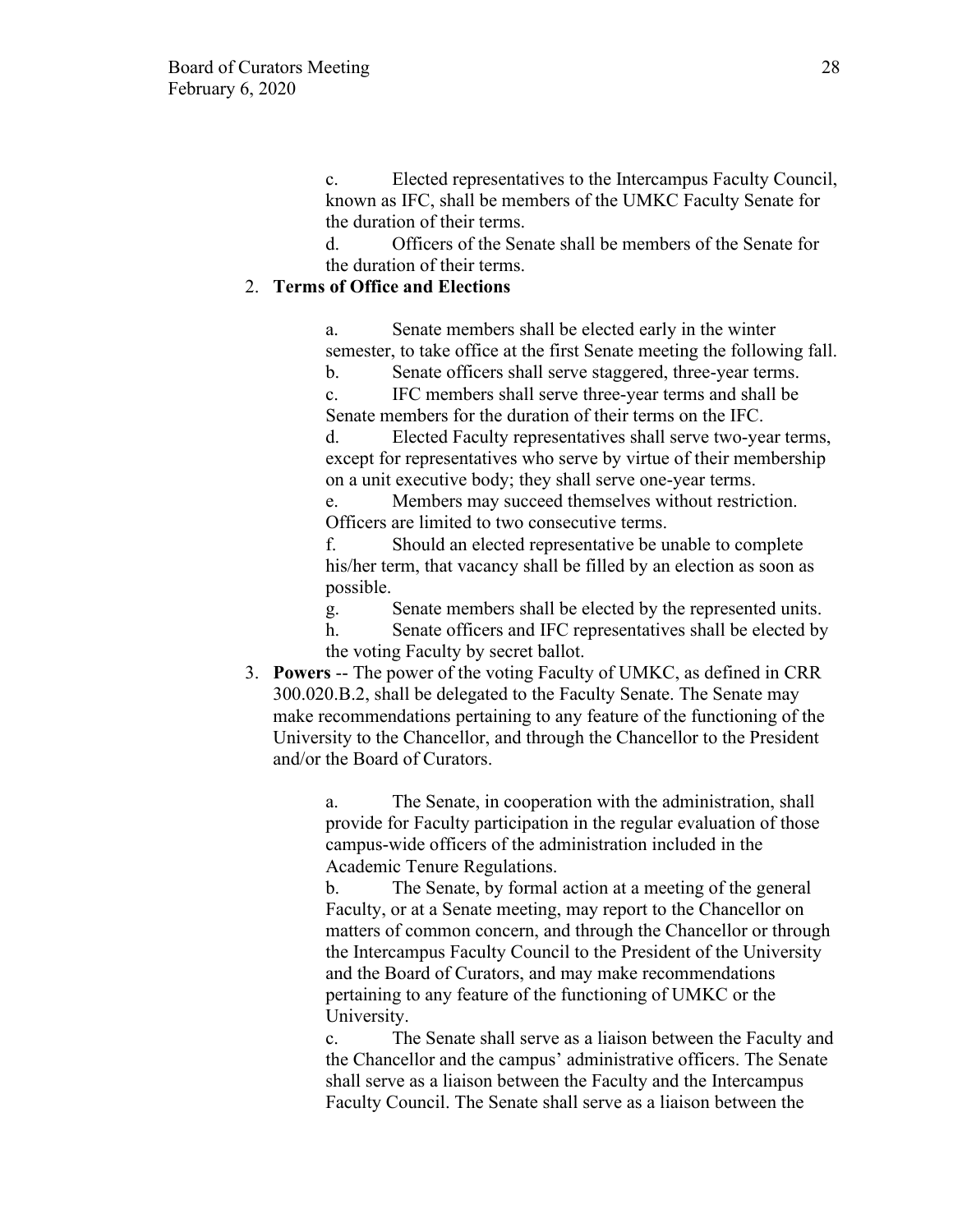Faculty and the Student Government Association and the Intercampus Student Council.

## 4. **Meetings**

a. The meeting schedule for each semester shall be set by the Chair of the Senate; however, additional meetings may be called by the Chair, at the request of the Chancellor, or at the request of 20 percent of the Senate or 10 percent of the Voting Faculty.

b. Any Faculty member may appear before the Senate to express his/her concerns by sending a written request to the Senate Chair-elect, who shall thereupon notify the Faculty member of the time and place of the next meeting and invite him/her to attend.

5. **Officers of the Faculty Senate** -- Individuals eligible to run for Senate officer positions shall consist of all Voting Faculty who are ranked with a tenured/tenure-track appointment; ranked faculty with a non-tenure track appointment of the Associate rank or higher; and Librarians II, III, or IV. All candidates must have six years-experience as Voting Faculty at UMKC. Elected officers shall be the Chair-elect, Chair, and Past-Chair and the two IFC representatives who collectively shall comprise the Faculty Senate Executive Committee (FSEC). Each year, a Chair-elect will be elected for three-year terms in a manner consistent with the Bylaws. Each position will advance; the previous Chair-elect, becomes Chair, and the previous Chair becomes the Past-chair. The formal date of advancement shall be August 1. Upon election, the Chair-elect, Chair, and Past-Chair, and IFC-elect, if not already members of the Senate, shall be eligible to participate ex officio in the deliberations of the Senate. IFC and Senate Officer elections and terms comply with section 300.020.E.2. and 20.100 of the UM System CRRs.

> a. The Chair is the presiding officer of the Senate. It shall be the responsibility of the Chair to set the meeting schedule of the Senate and of the general Faculty meetings. The Chair shall be responsible for setting the agenda for both the Senate meetings and the general Faculty meetings, and for their distribution to all members of the voting Faculty. The agenda shall be set after consultation with the Senate Executive Committee. The Chair shall serve on the IFC during his/her term in office.

b. The Past-Chair shall preside in the absence of the Chair, shall serve as the parliamentarian of the Senate, and shall be the chair of Faculty Elections and validate Faculty votes.

c. The Chair-elect shall serve as secretary, and record the minutes of the general Faculty meetings and the Senate meetings, and distribute them to all Faculty members, and make them available on-line through the Senate website. The Chair-elect shall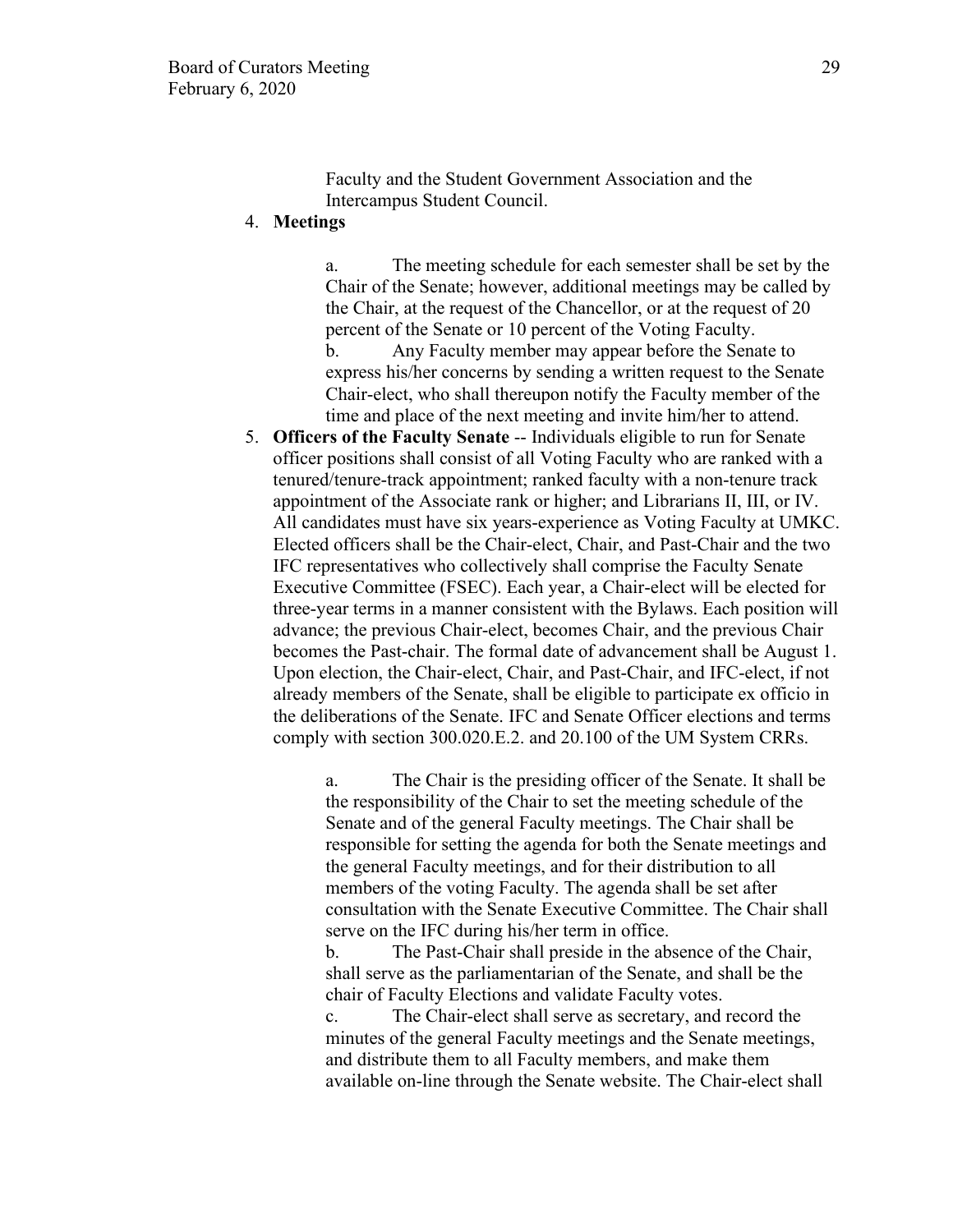excuse absences of Senate members and shall maintain attendance records.

d. Should a Chair resign, that office will be assumed by the Chair-elect for the remainder of the term. Should the Chair-elect resign, a new special election will be held to fill the vacancy for the remainder of the term. Should the Past-Chair resign, the Senate will elect a Senator to fill the role and duties of the Past-Chair for the remainder of the term. In the case of a Chair resignation, the Chairelect will serve out the remainder of the resigning Chair's term for that year, and then serve the next year as the Chair as if normal progression had occurred.

e. In the case of an IFC vacancy, the Senate shall determine at a regular meeting whether to fill the vacancy temporarily or for the duration of the unexpired term. For a temporary replacement, the Senate shall elect a current or prior Senate member to fill the vacancy. For replacements for the unexpired term, nominations will be requested among current or prior Senate members, and a ballot containing the names of nominees will be sent to all voting Faculty. The person getting the highest number of votes will assume the office for the duration of the unexpired term. Should that person be unable to serve, the person with the next highest number of votes in that election will assume the office. In urgent cases, so as to provide full representation at IFC, the Senate Executive Committee may appoint a current Senator to attend IFC meetings until the Senate can address the vacancy at its next regular or special meeting.

f. Faculty Senate Executive Committee members shall not serve more than two consecutive terms of office.

### 6. **Committees**

a. The FSEC shall consist of all campus-wide elected members of the Senate.

b. The Senate may establish standing committees as deemed necessary, in accordance with the Senate Standard Operating Procedures. They will report to the Senate, and through the Senate to the Faculty at regular general Faculty meetings.

c. The Senate may establish ad hoc committees as deemed necessary. They will report to the Senate, and through the Senate to the Faculty at a regular general Faculty meeting.

d. When committee nomination requests are received from the campus administration or from the Student Government Association, the Senate will designate nominees if it deems such action to be appropriate, following all applicable Collected Rules and Regulations. The Senate shall report at the next general Faculty meeting all requests and actions taken.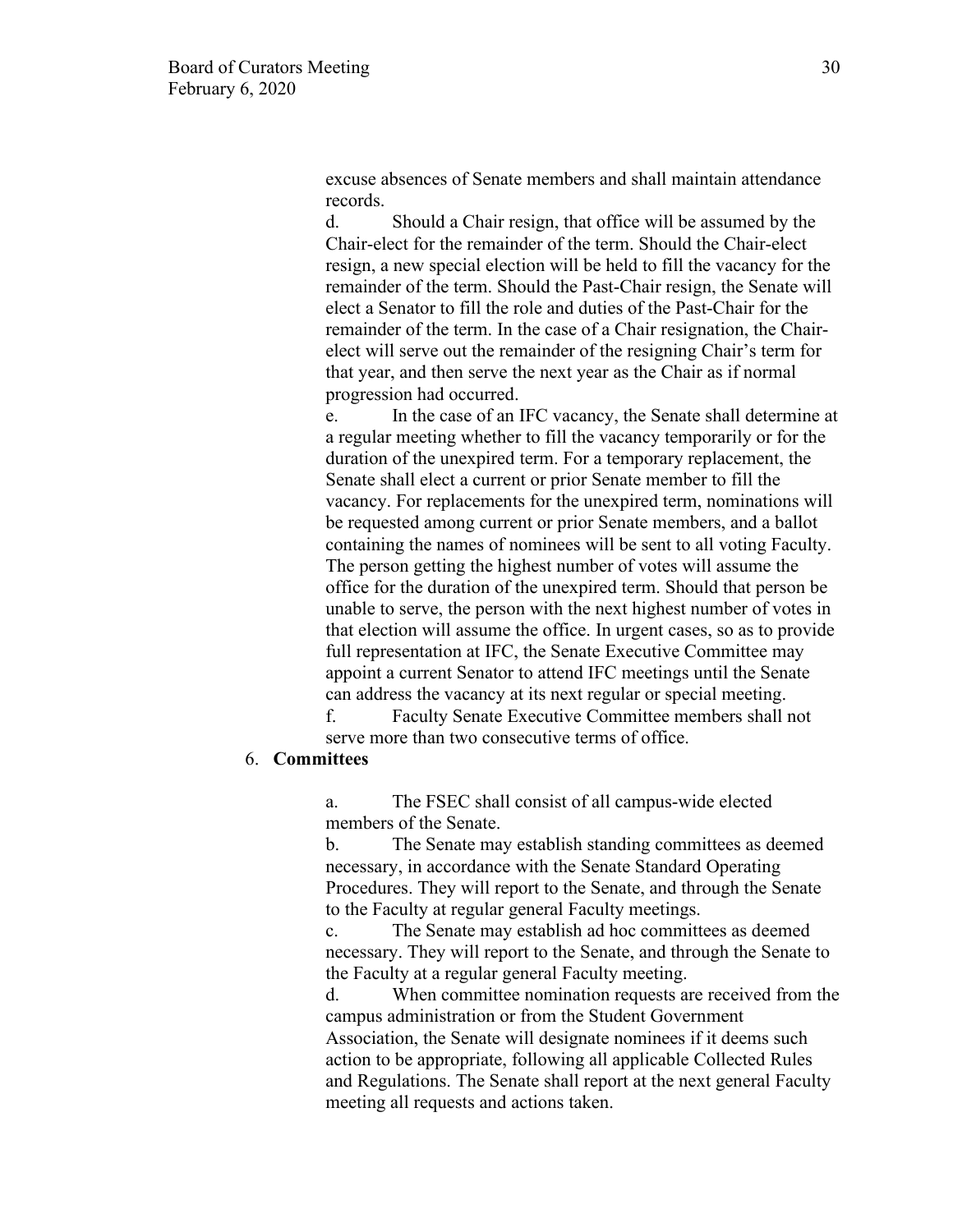e. Each committee shall annually submit a written review of its actions which will be forwarded to the Faculty along with the minutes of the Senate's final meeting of the year.

# 7. **Operations: Standard Operating Procedures (SOP)**

a. The Faculty Senate shall have a written document of standard operating procedures (the "Standard Operating Procedures" or "SOP").

b. The procedures articulated in the SOP shall be consistent with these Bylaws.

c. The FSEC shall be responsible for proposing the initial SOP and any amendments to the SOP to the Faculty Senate.

d. The Faculty Senate shall adopt the SOP by majority vote.

e. The Faculty Senate shall adopt any amendments to the SOP by majority vote.

f. The FSEC shall ensure that the SOP be available on the Faculty Senate website.

# G. **Bylaws and Amending Procedures**

- 1. These Bylaws are subordinate to all Bylaws, rules, regulations and policies established by the University or adopted by The Curators of the University of Missouri.
- 2. Ratification of amendments

a. Amendments must have two readings in the Senate and be passed by secret ballot after the second reading.

b. Amendments, passed by the Senate, must be circulated to the voting Faculty for an electronic election with two weeks allowed for voting.

c. Amendments are approved by a majority of the faculty who vote, as defined in B.1 of these bylaws.

- 3. These Bylaws and amendments thereto become effective upon ratification by the Board of Curators.
- 10. Amendments to Collected Rule and Regulation 320.090, Emeritus Designation

That Collected Rules and Regulations, Section 320.090, Emeritus Designation, be revised as follows:

# **Chapter 320: Employment and Termination**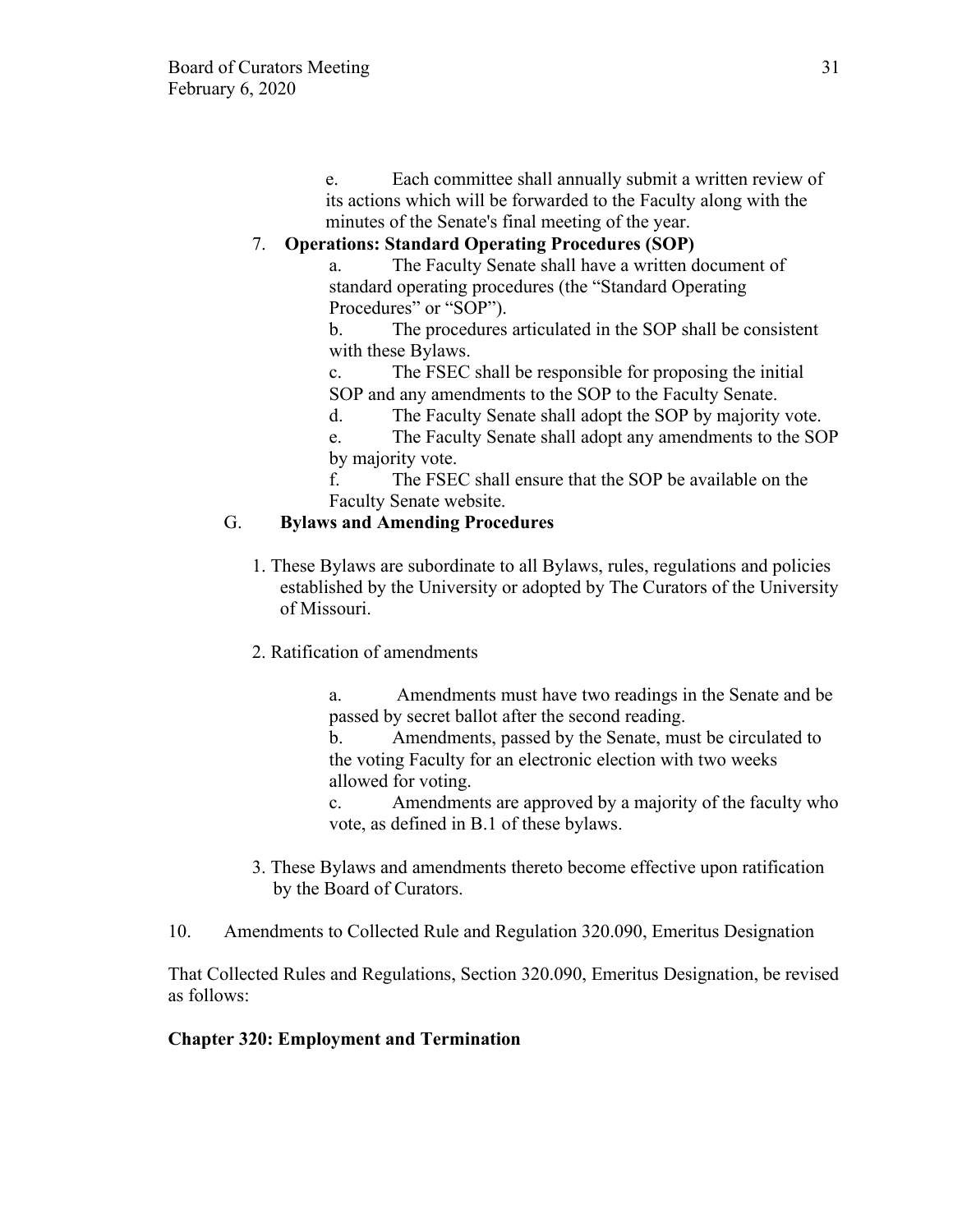#### **320.090 Emeritus Designation**

Bd. Min. 12-6-68, p. 34,190; Amended Bd. Min. 3-17-87; Amended 12-16-94; Amended 11-29-07; Amended 6-17-11; Amended 4-12-13; Amended 10-2-15; Amended 2-6-20.

- A. **Rule**—The procedure for granting the title of "Professor Emeritus", "Associate Professor Emeritus" or "Curators Distinguished Professor/Teaching Professor Emeritus" shall originate with the retiring<sup>[1]</sup> faculty member's department. The appropriate title shall be granted to any member of the full-time tenured or nontenure track faculty with a ranked professorial title in good standing at the time of their retirement, when each of the following conditions have been met:
	- 1. The faculty member holds the rank of professor or associate professor and has been a member of the faculty for at least fifteen years; or has held the rank of professor in the faculty for at least five years;
	- 2. The faculty member has indicated the desire to receive emeritus status.
	- 3. The faculty member's contributions to the department and the university are recognized as meritorious as determined by majority vote of the members of the eligible departmental voting faculty at the rank of professor or associate professor. Whether non-tenure track faculty are eligible to vote on a recommendation of emeritus status for tenured faculty members will be determined by the departmental faculty.
	- 4. The departmental faculty's recommendation will be transmitted to the school or college dean, who will add the dean's own recommendation and forward both to the provost. The provost will review the recommendations of the faculty and the dean, add the provost's own recommendation, and transmit all recommendations to the chancellor. The chancellor will review the recommendations and make the final decision on award of an emeritus title.
- B. Administrators at the level of dean and above may be granted an emeritus title commensurate with their former positions (e.g., dean emeritus, provost emeritus). To be eligible, administrators must have held the rank of professor or associate professor at the university for at least five years, have indicated a desire to receive the emeritus title, and made contributions to the university recognized as meritorious as recommended by vote of the faculty senate/council. The recommendation will be transmitted to the chancellor who makes a final decision, or in the case of the chancellor's candidacy, to the president.

### C. **Exceptions**

- 1. A retiring member of the faculty who is not covered by the above rule who has been recommended by majority vote of the eligible departmental voting faculty at the rank of professor or associate professor and by the dean of the faculty member's school or college, and, by the provost may be awarded an emeritus designation by the chancellor when the faculty member
	- a. has retired in good standing;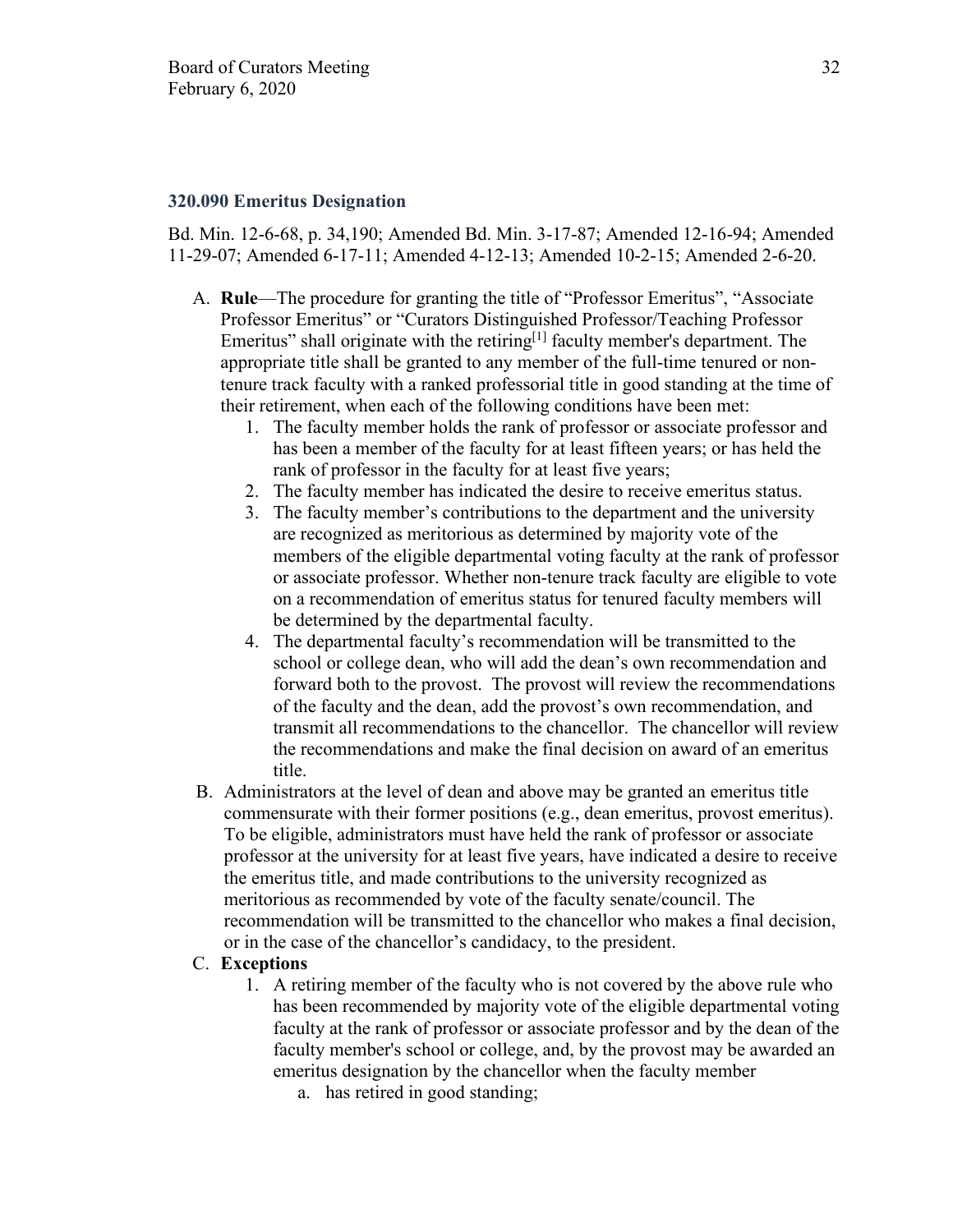- b. has indicated the desire to receive emeritus status; and
- c. their contributions to the department and the university are recognized as exceptionally meritorious.

C. Members of the faculty who have received the title of emeritus shall continue as members (non-voting, except with regard to votes on promotion and tenure recommendations by qualified professors emeriti who are serving on a special promotion and tenure committee or committees related to procedures for review of faculty performance under circumstances described in section 320.035.A.1.c and section 320.035.A.1.d or section 310.015.B.1.d.(1).(a) and section 310.015.B.1.d.(1).(b) respectively of the Collected Rules and Regulations) of the campus faculty; and their names shall appear in the list of Officers of Instruction and Administration in the university catalog. Persons retiring from the university who do not receive the title of emeritus shall receive no title designation. [1] For purposes of this rule, retirement shall be defined as resignation from fulltime employment with the University at the age of 55 or older.

The motion carried unanimously (8-0) by voice vote with no abstentions.

### **Finance Chair Report**

Curator Steelman provided an overview of committee business.

Update on Debt Issuance, UM – (information and slides on file)

Curator Steelman acknowledged the great expertise of the finance team at University of Missouri System and universities. As a result of this expertise, University of Missouri System is able to invest in priorities.

## **Academic, Student Affairs and Research and Economic Development Chair Report**

Curator Chatman provided an overview of committee business.

New Degree Proposal, BS Fitness Programming and Management, University of Missouri - Columbia – presented by Senior Associate Vice President Graham (information on file)

It was recommended by Sr. Associate Vice President Steve Graham, endorsed by President Mun Choi, recommended by the Academic, Student Affairs and Research & Economic Development Committee, moved by Curator Chatman seconded by Curator Graham that the following action be approved: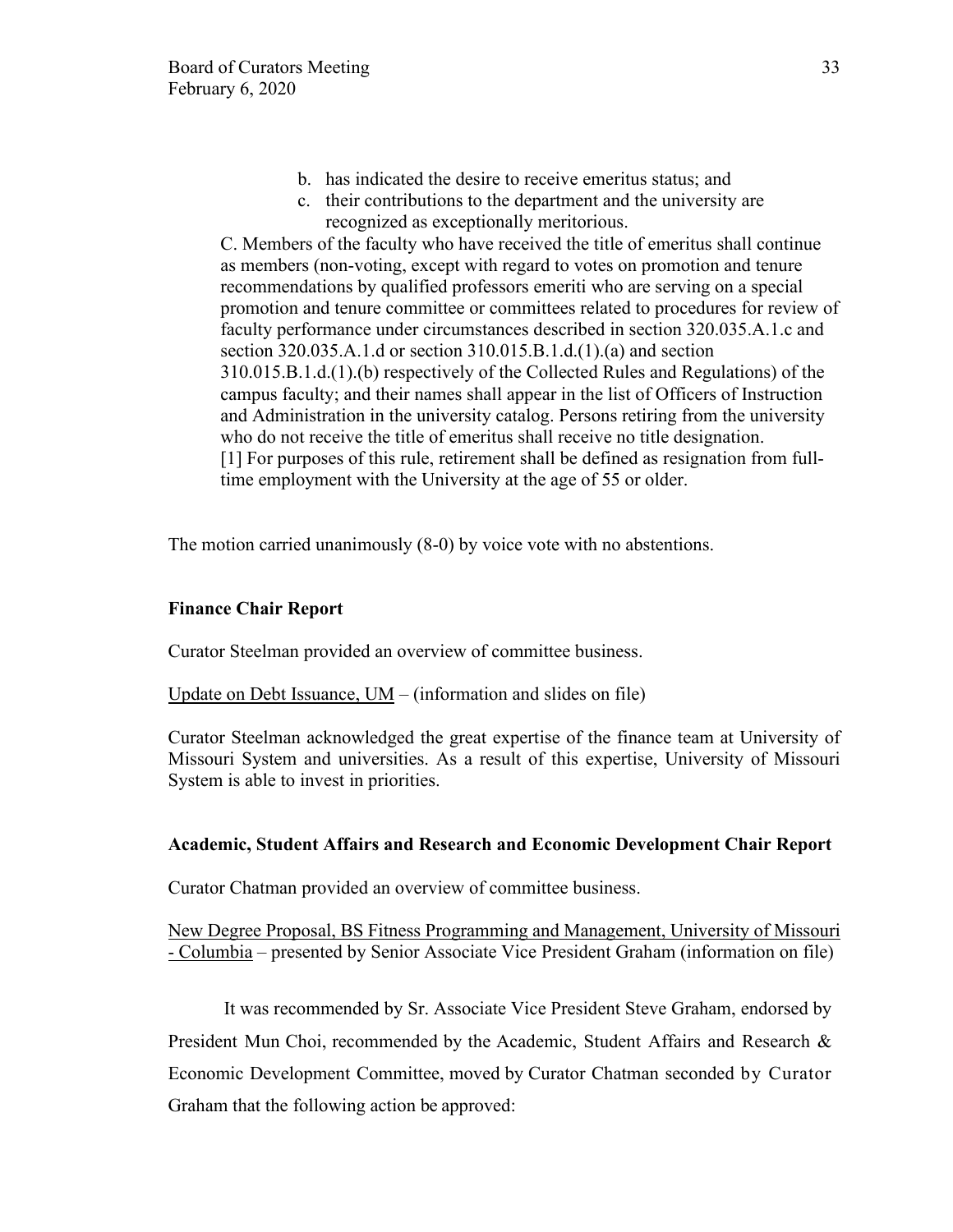that the University of Missouri, Columbia be authorized to submit the attached proposal for a BS Fitness Programming and Management to the Coordinating Board for Higher Education for approval.

The motion carried unanimously (8-0) by voice vote with no abstentions.

# **Audit Committee Chair Report**

Curator Layman provided an overview of committee business.

Internal Audit and Consulting Quarterly Report, UM – (information and slides on file for this information only item)

Integrity and Accountability Hotline Annual Report 2019 - UM (information on file)

External Auditor's Report, UM (information and slides on file)

Engagement of Independent Auditors and Related Fees, UM (information on file)

It was recommended by Vice President Rapp, endorsed by President Choi, moved

by Curator Layman, seconded by Curator Chatman, that the following action be approved:

that the Vice President for Finance be authorized to employ the firm of BKD LLP to provide audit services to the University of Missouri for fiscal year ending June 30, 2020 for fees of \$695,880.

The motion carried unanimously (8-0) by voice vote with no abstentions.

# **Health Affairs Committee**

Curator Graham provided an overview of committee business.

Information

- 1. School of Medicine Report (slides on file)
- 2. MU Health Care Report (slides on file)
- 3. NextGen Update (slides on file)
- 4. MU Health Care Technology Update (slides on file)
- 5. Quarterly Financial Report, MU Health (information and slides on file)
- 6. Quarterly Compliance Report, MU Health (information and slides on file)

Minutes from the November 13, 2019 Health Affairs Committee Meeting were approved by the Committee at their January 30, 2020 meeting.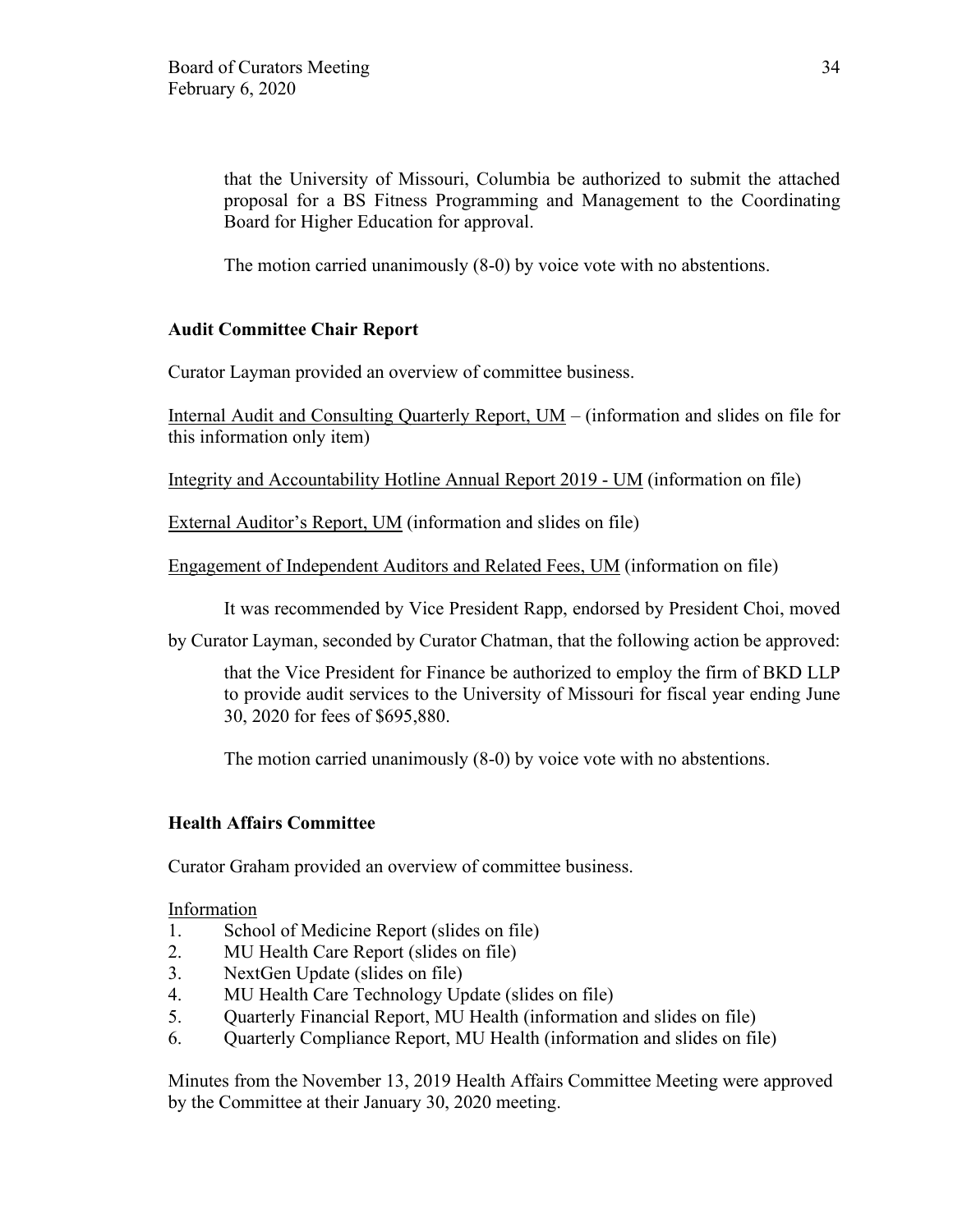# **11:45 A.M. Luncheon by Invitation for the Board of Curators, President, University of Missouri System Leaders, University of Missouri – Columbia Faculty and Student Leaders**

Location: North 214 B and C, Memorial Student Union

Luncheon attendees visited with University of Missouri – Columbia students regarding their study and experience at the university.

### **RECONVENED PUBLIC SESSION**

A meeting of the University of Missouri Board of Curators reconvened in public session at 1:00 P.M., on Thursday, February 6, 2020, in North 201 A and B of the Memorial Student Union on the University of Missouri-Columbia campus, Columbia, Missouri, pursuant to public notice given of said meeting. Curator Julia G. Brncic, Chair of the Board of Curators, presided over the meeting.

Present

The Honorable Julia G. Brncic The Honorable Darryl M. Chatman The Honorable Maurice B. Graham The Honorable Jeffrey L. Layman The Honorable Phillip H. Snowden The Honorable David L. Steelman The Honorable Jon T. Sundvold The Honorable Michael A. Williams

Also Present Dr. Mun Y. Choi, President Mr. Stephen J. Owens, General Counsel Ms. Cindy Harmon, Secretary of the Board of Curators Mr. Avery Welker, Student Representative to the Board of Curators Dr. C. Mauli Agrawal, Chancellor, University of Missouri – Kansas City Dr. Alexander Cartwright, Chancellor for University of Missouri-Columbia Dr. Beth Chancellor, Interim Vice President for Information Technology and MU Chief Information Officer Mr. Jonathan Curtright, Chief Executive Officer, MU Health Care Dr. Mohammad Dehghani, Chancellor, Missouri University of Science and Technology Ms. Kamrhan Farwell, Chief Marketing and Communications Officer Ms. Marsha Fischer, Associate Vice President for Human Resources and Chief Human Resources Officer Dr. Steven W. Graham, Senior Associate Vice President for Academic Affairs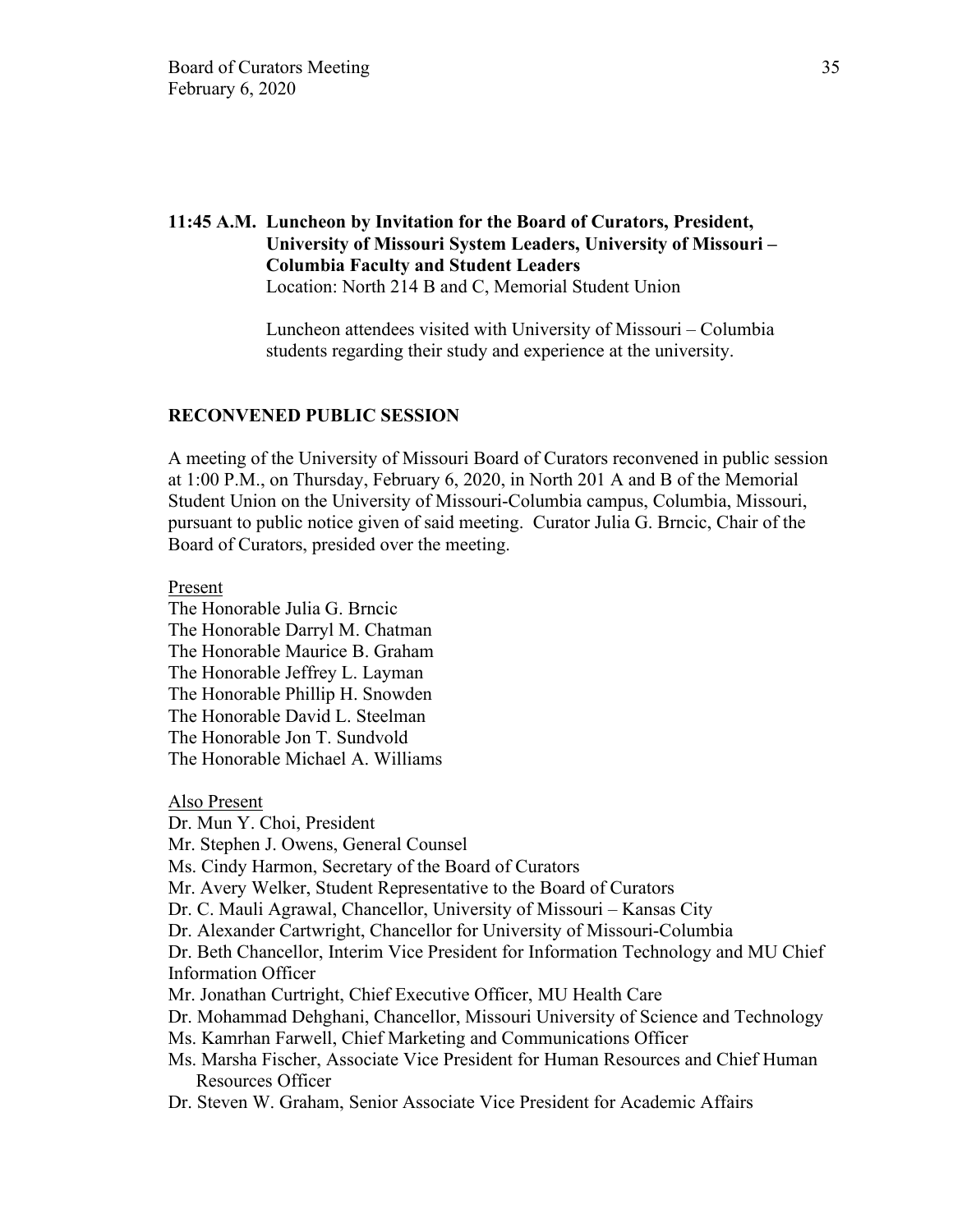Ms. Christine Holt, Chief of Staff, UM System Ms. Michelle M. Piranio, Chief Audit and Compliance Officer Mr. Ryan D. Rapp, Vice President for Finance and Chief Financial Officer Dr. Kristin Sobolik, Interim Chancellor for University of Missouri-St. Louis Dr. Marshall Stewart, Vice Chancellor, Extension and Engagement Mr. Christian Basi, Director of Media Relations Media representatives

# **General Business**

University of Missouri – Columbia Campus Highlights – Chancellor Cartwright (slides on file)

Strategic Theme Reports – Next Gen and eLearning

- NextGen presented by President Choi, Chancellors Agrawal, Cartwright, Dehghani, and Interim Chancellor Sobolik
	- o A report was presented that included:
		- **Precision health opportunities**
		- Research projects underway
		- Economic impact
		- State & federal support
		- Faculty hiring and fundraising

Each Chancellor presented on the precision health centers at their universities.

- eLearning Report presented by Matt Gunkel (slides on file)
	- o A report was presented that included:
		- Vision for eLearning
		- Objectives for eLearning
		- **Marketing**

# Good and Welfare of the Board

Draft April 9, 2020 Board of Curators meeting agenda – no discussion (on file)

# Resolution for Jamie L. Farmer

It was endorsed by President Choi, moved by Curator Brncic and seconded by

Curator Graham, that the following resolution recognizing the dedicated service of Jamie

L. Farmer to the University be approved:

# **RESOLUTION**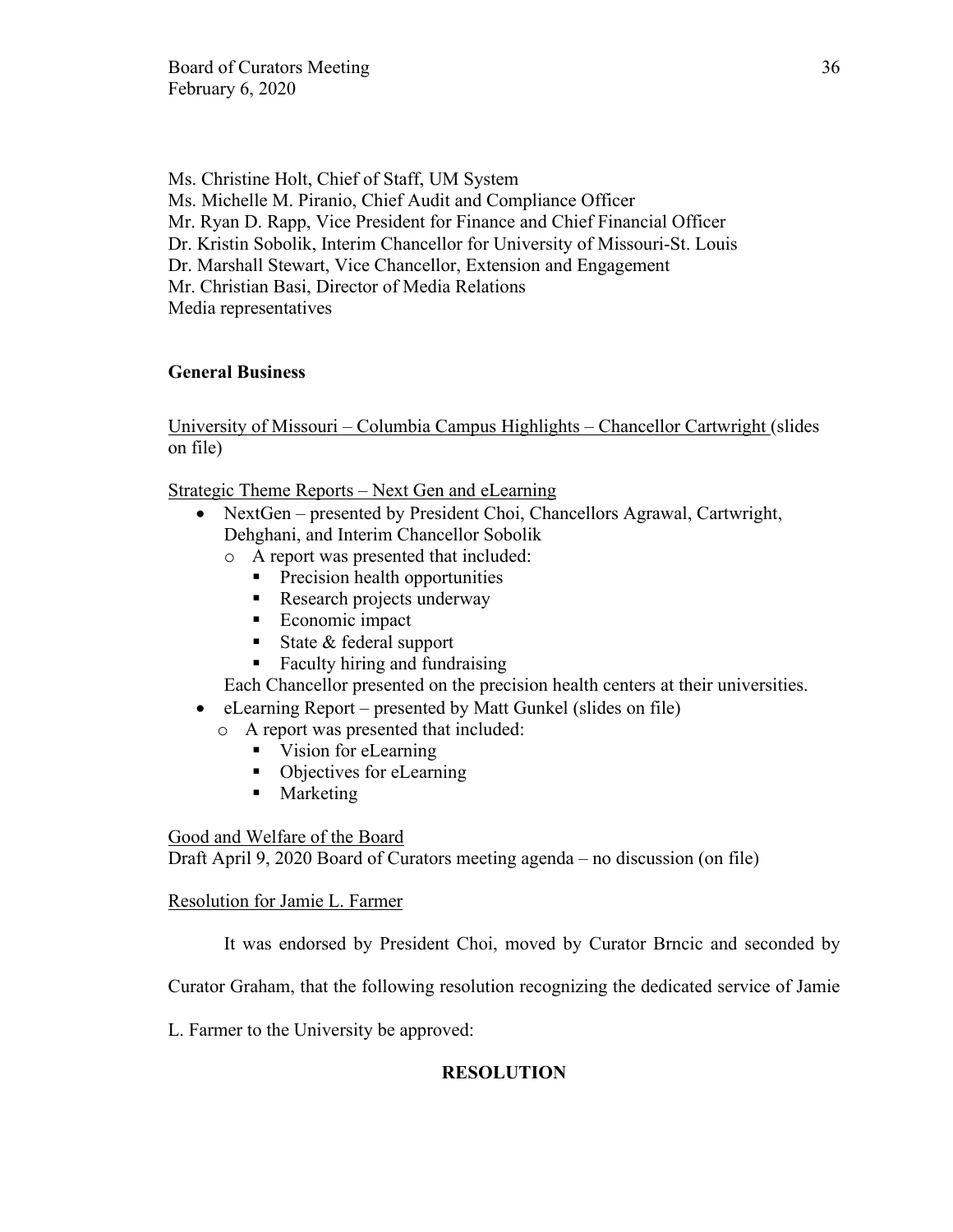WHEREAS, Jamie L. Farmer served the people of Missouri with distinction as a member of the University of Missouri Board of Curators from April 6, 2017 until August 26, 2019; and

WHEREAS, during her term, Curator Farmer was a member of several committees, including Academic, Student and External Affairs; Compensation and Human Resources; Finance; Governance, Resources and Planning; and was appointed Chair of the Audit Committee in 2017; and

WHEREAS Curator Farmer served as Chair of the External Affairs, Marketing and Advancement Committee in 2018 and 2019 with a focus on activities and efforts that influence public perception and private support of the entire University System, its mission and collective vision; and

WHEREAS, thanks to her professional expertise, Jamie provided valuable insights into the governance and business aspects of the University that included capital projects planning and more thoughtful prioritization of funding for improved results; and

WHEREAS, UM President Mun Choi has said, "Curator Farmer's focus on performance and measurable outcomes was an important driving force for the new strategic plans for the four universities. We'll continue to steward the university with the continued focus on achieving excellence, transparency, and accountability."; and

WHEREAS, not only is Jamie a graduate of the University of Missouri–Columbia Trulaske College of Business, she is a successful entrepreneur and avid runner; and

WHEREAS, the University of Missouri System, and its programs and constituents, will continue to benefit from her leadership, expertise, and support:

NOW, THEREFORE, BE IT RESOLVED, that the Board of Curators, on behalf of the students, faculty, staff and alumni of the University of Missouri System, and on behalf of the citizens of the State of Missouri, does hereby adopt this resolution in sincere appreciation of the dedicated and devoted leadership of Jamie L. Farmer;

AND ALSO, that her future relations with the University of Missouri System be formally recognized by bestowing the title of "Curator Emeritus" upon Jamie L. Farmer; and

BE IT FURTHER RESOLVED, that the Secretary of the Board of Curators cause this resolution to be spread upon the minutes of this meeting and that a duly inscribed copy thereof be furnished to Jamie L. Farmer.

Roll call vote: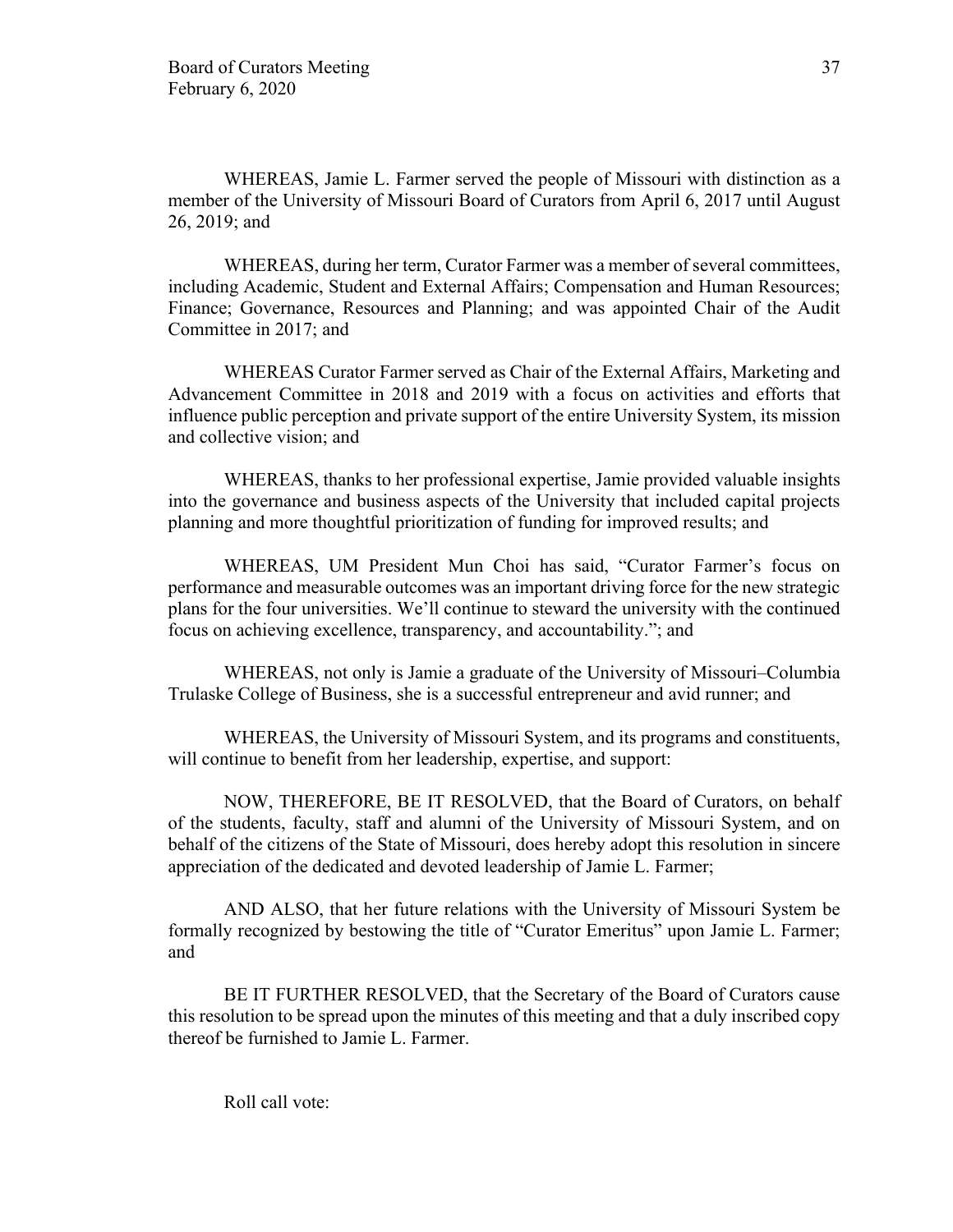Curator Brncic voted yes. Curator Chatman voted yes. Curator Graham voted yes. Curator Layman voted yes. Curator Snowden voted yes. Curator Steelman voted yes. Curator Sundvold voted yes. Curator Williams voted yes.

The motion carried.

### Resolution for Executive Session of the Board of Curators Meeting, February 6, 2020

It was moved by Curator Brncic and seconded by Curator Chatman that there shall be an executive session with a closed record and closed vote of the Board of Curators meeting February 6, 2020 for consideration of:

- **Section 610.021(1), RSMo**, relating to matters identified in that provision, which include legal actions, causes of action or litigation, and confidential or privileged communications with counsel; and
- **Section 610.021(2), RSMo, relating to matters identified in that provision,** which include leasing, purchase, or sale of real estate; and
- **Section 610.021(3), RSMo**, relating to matters identified in that provision, which include hiring, firing, disciplining, or promoting of particular employees; and
- **Section 610.021(12), RSMo,** relating to matters identified in that provision, which include sealed bids and related documents and sealed proposals and related documents or documents related to a negotiated contract; and
- **Section 610.021 (13), RSMo**, relating to matters identified in that provision, which include individually identifiable personnel records, performance ratings, or records pertaining to employees or applicants for employment; and
- **Section 610.021 (14), RSMo,** relating to matters identified in that provision, which include records which are protected from disclosure by law.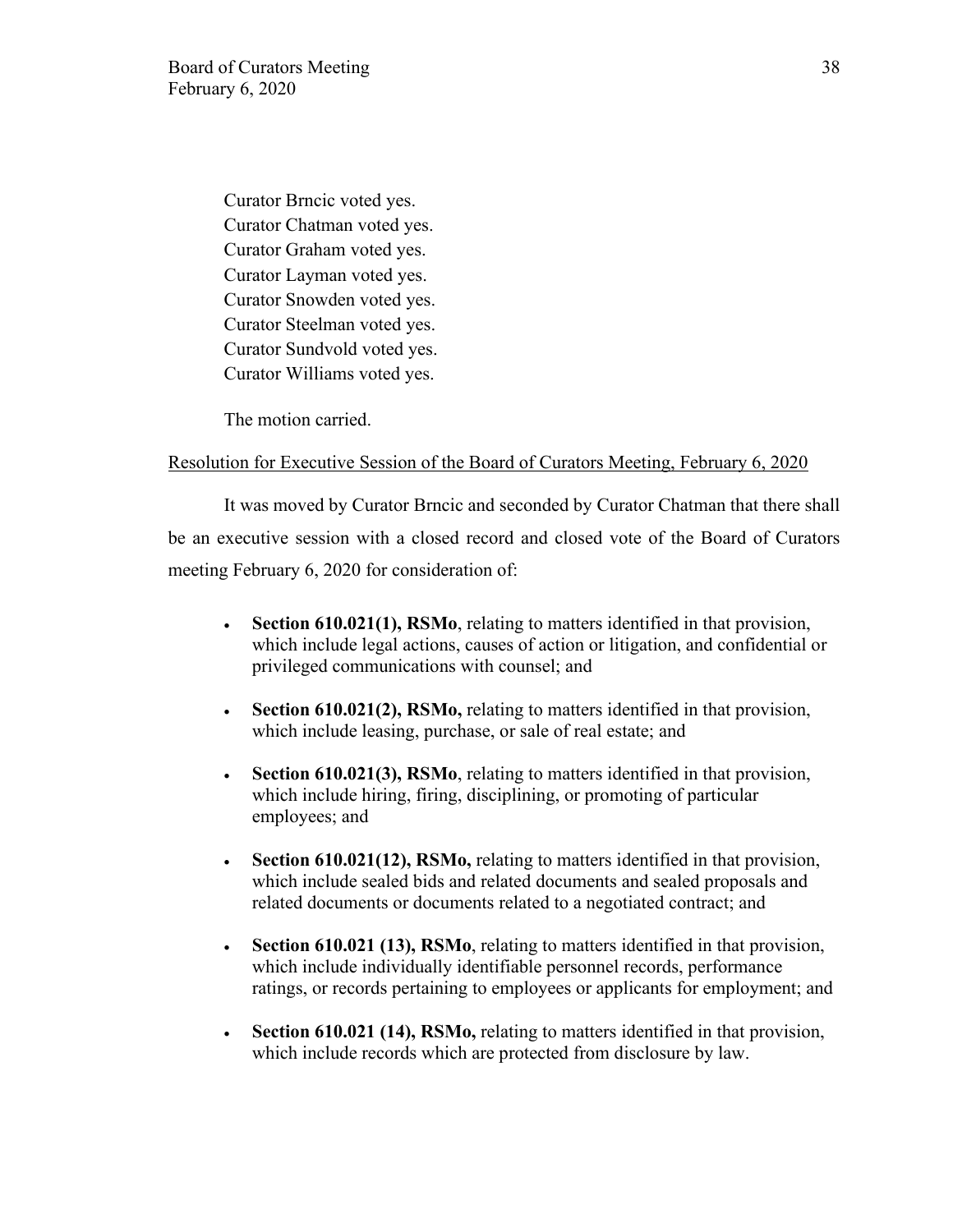Roll call vote of the Board: Curator Brncic voted yes. Curator Chatman voted yes. Curator Graham voted yes. Curator Layman voted yes. Curator Snowden voted yes. Curator Steelman voted yes. Curator Sundvold voted yes. Curator Williams voted yes.

The motion carried.

The public session of the Board of Curators meeting recessed at 3:00 PM on February 6, 2020.

### **Board of Curators Meeting – Executive Session**

A meeting of the University of Missouri Board of Curators was convened in executive session at 3:30 P.M., on Thursday, February 6, 2020, in North 204 of the Memorial Student Union on the University of Missouri-Columbia campus, Columbia, Missouri, pursuant to public notice given of said meeting. Curator Julia G. Brncic, Chair of the Board of Curators, presided over the meeting.

#### Present

The Honorable Julia G. Brncic The Honorable Darryl M. Chatman The Honorable Maurice B. Graham The Honorable Jeffrey L. Layman The Honorable Phillip H. Snowden The Honorable David L. Steelman The Honorable Jon T. Sundvold The Honorable Michael A. Williams

Also Present Dr. Mun Y. Choi, President Mr. Stephen J. Owens, General Counsel Ms. Cindy Harmon, Secretary of the Board of Curators Mr. Avery Welker, Student Representative to the Board of Curators Ms. Kamrhan Farwell, Chief Marketing and Communications Officer Ms. Marsha Fischer, Associate Vice President for Human Resources and Chief Human Resources Officer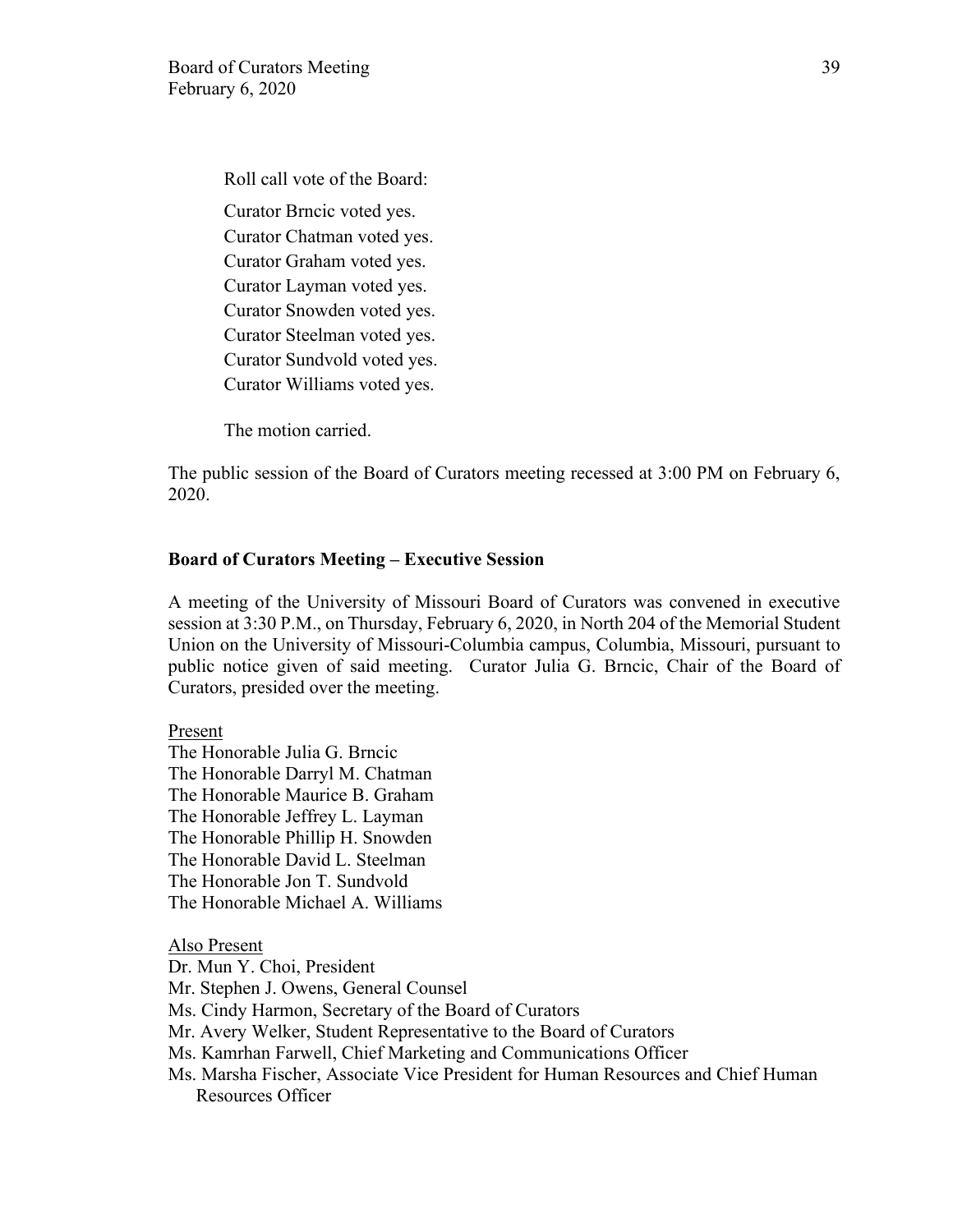Ms. Christine Holt, Chief of Staff, UM System Mr. Ryan D. Rapp, Vice President for Finance and Chief Financial Officer

# **General Business**

Review Closed Consent Agenda – No discussion.

## **Consent Agenda**

Action

- 1. Curators' Distinguished Teaching Professor Emeritus Meera Chandrasekhar, MU
- 2. Curators' Distinguished Teaching Professor Emeritus Larry Gragg, S&T
- 3. Curators' Distinguished Professor Sarah Dallas, UMKC
- 4. Curators' Distinguished Teaching Professor Anand Prahlad, MU
- 5. Property Lease, 4215 Phillips Farm Road, Columbia, Missouri, MU
- 1. Curators' Distinguished Teaching Professor Emeritus Meera Chandrasekhar, MU

that Professor Meera Chandrasekhar be named to the position University of Missouri Curators' Distinguished Teaching Professor Emeritus, effective 09/01/2019.

## 2. Curators' Distinguished Teaching Professor Emeritus Larry Gragg, S&T

that that Professor Larry Gragg be named to the position University of Missouri Curators' Distinguished Teaching Professor Emeritus, effective 09/01/2017.

## 3. Curators' Distinguished Professor Sarah Dallas, UMKC

that upon the recommendation of Chancellor Agrawal, the Provost, and the Senior Associate Vice President for Academic Affairs, it is recommended that Professor Dallas be named to the position University of Missouri Curators' Distinguished Professor, effective 02/06/2020. Professor Dallas will receive a \$10,000 annual stipend as long as she holds this position. \$5,000 will go to increased compensation (salary and benefits less applicable taxes) with the remaining \$5,000 available for professional expenses associated with her teaching, research, or creative activities. In accordance with Collected Rules and Regulations, 320.070, this appointment is for a period of five years which may be renewed at the discretion of the Chancellor.

4. Curators' Distinguished Teaching Professor Anand Prahlad, MU

that Professor Anand Prahlad be named to the position University of Missouri Curators' Distinguished Teaching Professor Emeritus, effective 09/01/2019.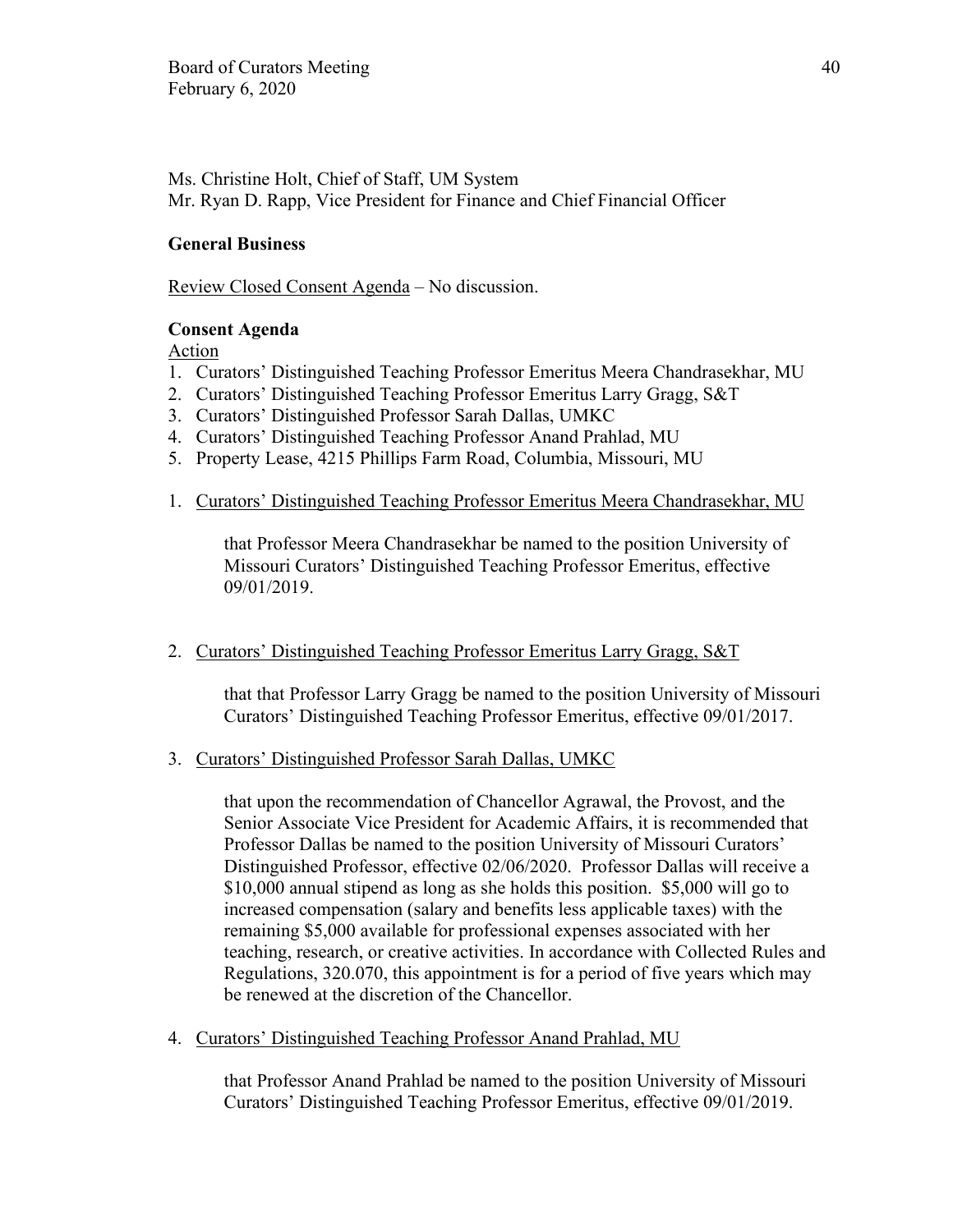### 5. Property Lease, 4215 Phillips Farm Road, Columbia, Missouri, MU

that the Vice President for Finance be authorized to enter into a five-year lease for approximately 6,500 square feet of space in 4215 Philips Farm Road, Suite 117, Columbia, Missouri, with Bruce Odle dba Discovery Office Park North, L.L.C., a Missouri limited liability company, for a rental rate not to exceed \$19.00/SF/YR/NNN (subject to annual CPI adjustment) for delivery in "turnkey" condition for MU.

Funding is from: Missouri Telehealth Network state appropriation and Missouri Telehealth Network contracts with Managed Care. None of the funds are University of Missouri operating funds.

Roll call vote of the Board:

Curator Brncic voted yes. Curator Chatman voted yes. Curator Graham voted yes. Curator Layman voted yes. Curator Snowden voted yes. Curator Steelman voted yes. Curator Sundvold voted yes. Curator Williams voted yes.

The motion carried.

President Choi, General Counsel Owens, Kamhran Farwell, Marsha Fischer, Christine Holt, & Ryan Rapp excused themselves from the meeting.

## **Audit Committee – Executive Session**

Annual Meeting Without Management and Performance Review of Independent Auditors – Rachel Dwiggins, BKD

No action taken by the Board.

Members of BKD excused themselves from the meeting.

## **General Business**